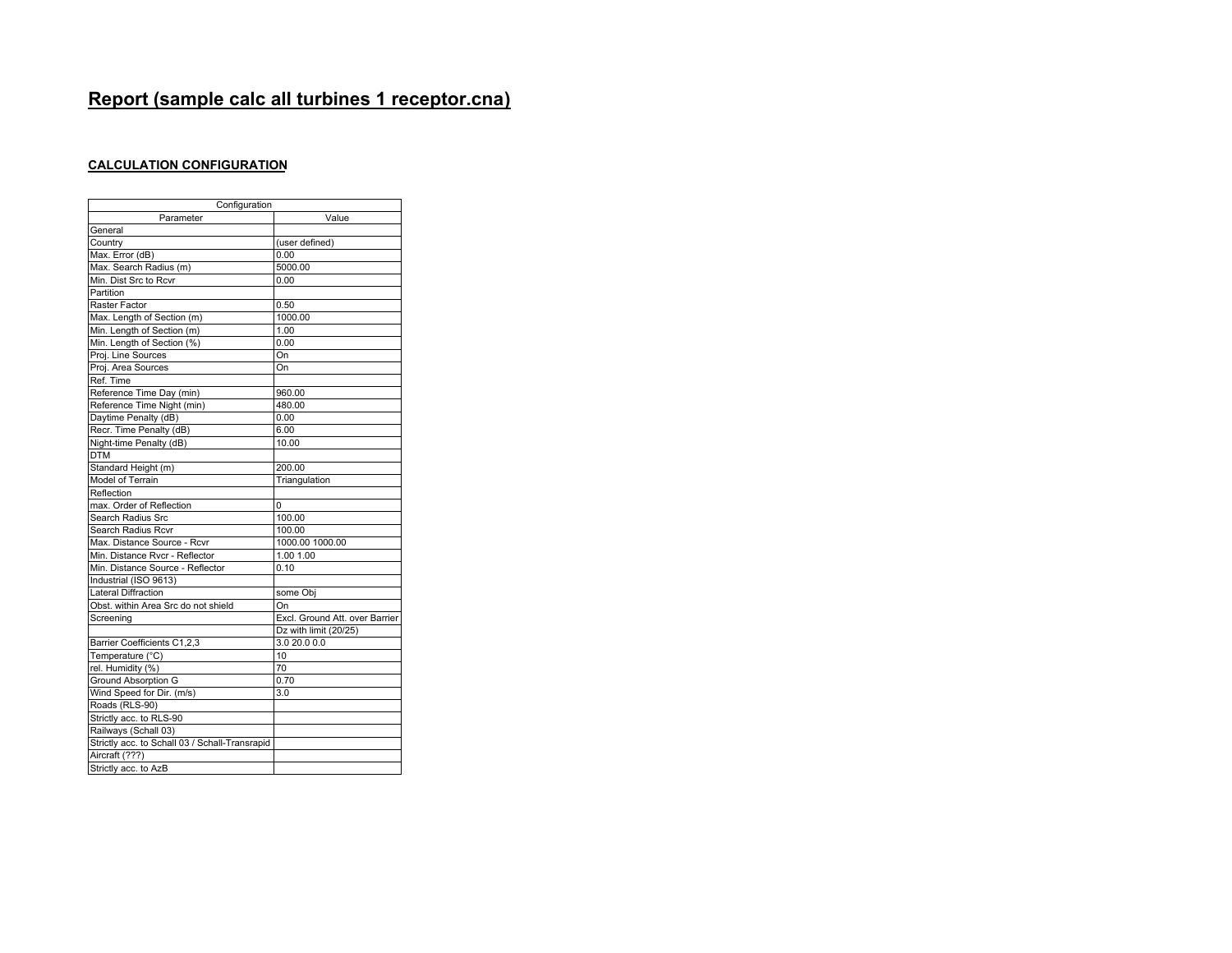## **NOISE SOURCES**

## **Noise Source Library**

| Name                                      | ID          | Type |         |                  |                    |       |       | Oktave Spectrum (dB) |       |      |      |      |       |             | Source                                        |
|-------------------------------------------|-------------|------|---------|------------------|--------------------|-------|-------|----------------------|-------|------|------|------|-------|-------------|-----------------------------------------------|
|                                           |             |      | Weight. | 31.5             | 63                 | 125   | 250   | 500                  | 1000  | 2000 | 4000 | 8000 | A     | lin         |                                               |
| capital vestas v90                        | vestas      | Lw   |         | 0.0              | 111.3              | 105.9 | 100.6 | 97.7                 | 97.5  | 95.5 | 96.2 | 91.5 | 103.5 | 113.1       |                                               |
| transformer surface intensity transformer |             | Li   |         | 84.4             | 82.6               | 86.2  | 84.2  | 77.0                 | 70.2  | 66.9 | 58.6 | 49.8 | 79.5  | 90.8        |                                               |
| nextera siemens                           | siemens6    | Lw   |         | 0.0              | 108.8              | 109.9 | 105.5 | 102.7                | 99.6  | 95.9 | 88.3 | 86.0 | 105.0 | 113.8       |                                               |
| nextera siemens                           | siemens7    | Lw   |         | 0.01             | 108.7              | 109.5 | 105.0 | 102.9                | 99.9  | 95.6 | 88.5 | 86.4 |       | 105.0 113.6 |                                               |
| nextera siemens                           | siemens8    | Lw   |         | 0.0              | 108.6              | 109.1 | 104.6 | 103.0                | 100.1 | 95.3 | 88.6 | 86.8 |       | 105.0 113.4 |                                               |
| nextera siemens                           | siemens93 6 | Lw   |         |                  | $0.01$ 110.9 111.0 |       | 109.1 | 101.7                | 94.7  | 91.6 | 87.2 | 82.3 |       |             | 104.4 115.4 siemens data received sep 27 1:30 |
| nextera siemens                           | siemens93 7 | Lw   |         | 0.0 <sub>1</sub> | 111.3              | 110.5 | 108.4 | 102.1                | 95.9  | 92.0 | 87.6 | 84.6 | 104.4 |             | 115.3 siemens data received sep 27 1:30       |
| nextera siemens                           | siemens93 8 | Lw   |         |                  | $0.0$   111.7      | 110.0 | 107.7 | 102.4                | 96.9  | 92.3 | 88.0 | 86.5 | 104.4 |             | 115.2 siemens data received sep 27 1:30       |

#### **Point Source(s)**

| Name M. | ID               |       | Result. PWL              |                |    | Lw / Li |               |     | Correction    |         |   |                   | Sound Reduction Attenuation |       | <b>Operating Time</b> |       | K <sub>0</sub> | Freq. Direct. |        | Height  |          | Coordinates                 |        |
|---------|------------------|-------|--------------------------|----------------|----|---------|---------------|-----|---------------|---------|---|-------------------|-----------------------------|-------|-----------------------|-------|----------------|---------------|--------|---------|----------|-----------------------------|--------|
|         |                  |       | Day Evening Night   Type |                |    | Value   | norm.         | Day | Evening Night |         | R | Area              |                             | Day   | Special               | Night |                |               |        |         | $\times$ | Y                           | Z      |
|         |                  | (dBA) | (dBA)                    | (dBA)          |    |         | $dB(A)$ dB(A) |     | dB(A)  dB(A)  |         |   | (m <sup>2</sup> ) |                             | (min) | (min)                 | (min) | (dB)           | (Hz)          |        | (m)     | (m)      | (m)                         | (m)    |
| 001     | capital          | 103.5 | 103.5                    | 103.5          | Lw | vestas  |               | 0.0 | 0.0           | 0.0     |   |                   |                             |       |                       |       | 0.0            |               | (none) | 90.00   |          | 575307.00 4742745.00 290.00 |        |
| 002     | capital          | 103.5 | 103.5                    | 103.5          | Lw | vestas  |               | 0.0 | 0.0           | 0.0     |   |                   |                             |       |                       |       | 0.0            |               | (none) | 90.00   |          | 579533.00 4741665.00        | 275.00 |
| 003     | capital          | 103.5 | 103.5                    | 103.5          | Lw | vestas  |               | 0.0 | 0.0           | 0.0     |   |                   |                             |       |                       |       | 0.0            |               | (none) | 90.00   |          | 568555.00 4738173.00 280.00 |        |
| 004     | capital          | 103.5 | 103.5                    | 103.5          | Lw | vestas  |               | 0.0 | 0.0           | $0.0\,$ |   |                   |                             |       |                       |       | 0.0            |               | (none) | 90.00   |          | 568981.00 4738058.00 279.42 |        |
| 005     | capital          | 103.5 | 103.5                    | 103.5          | Lw | vestas  |               | 0.0 | 0.0           | 0.0     |   |                   |                             |       |                       |       | 0.0            |               | (none) | 90.00   |          | 568909.00 4738489.00 282.54 |        |
| 006     | capital          | 103.5 | 103.5                    | 103.5          | Lw | vestas  |               | 0.0 | 0.0           | 0.0     |   |                   |                             |       |                       |       | 0.0            |               | (none) | 90.00   |          | 568579.00 4738661.00 284.61 |        |
| 007     | capital          | 103.5 | 103.5                    | 103.5          | Lw | vestas  |               | 0.0 | 0.0           | 0.0     |   |                   |                             |       |                       |       | 0.0            |               | (none) | 90.00   |          | 568697.00 4738990.00 285.00 |        |
| 008     | capital          | 103.5 | 103.5                    | 103.5          | Lw | vestas  |               | 0.0 | 0.0           | 0.0     |   |                   |                             |       |                       |       | 0.0            |               | (none) | 90.00   |          | 569595.00 4738138.00 279.07 |        |
| 009     | capital          | 103.5 | 103.5                    | 103.5          | Lw | vestas  |               | 0.0 | 0.0           | 0.0     |   |                   |                             |       |                       |       | 0.0            |               | (none) | 90.00   |          | 569371.00 4738865.00 284.65 |        |
| 010     | capital          | 103.5 | 103.5                    | 103.5          | Lw | vestas  |               | 0.0 | 0.0           | 0.0     |   |                   |                             |       |                       |       | 0.0            |               | (none) | 90.00   |          | 569814.00 4739619.00 285.00 |        |
| 011     | capital          | 103.5 | 103.5                    | 103.5          | Lw | vestas  |               | 0.0 | 0.0           | 0.0     |   |                   |                             |       |                       |       | 0.0            |               | (none) | 90.00   |          | 570307.00 4738245.00 275.00 |        |
| 012     | capital          | 103.5 | 103.5                    | 103.5          | Lw | vestas  |               | 0.0 | 0.0           | 0.0     |   |                   |                             |       |                       |       | 0.0            |               | (none) | 90.00   |          | 570109.00 4738532.00 280.00 |        |
| 013     | capital          | 103.5 | 103.5                    | 103.5          | Lw | vestas  |               | 0.0 | 0.0           | 0.0     |   |                   |                             |       |                       |       | 0.0            |               | (none) | 90.00   |          | 570059.00 4738865.00        | 280.32 |
| 014     | capital          | 103.5 | 103.5                    | 103.5          | Lw | vestas  |               | 0.0 | 0.0           | 0.0     |   |                   |                             |       |                       |       | 0.0            |               | (none) | 90.00   |          | 569430.00 4739242.00 285.00 |        |
| 015     | capital          | 103.5 | 103.5                    | 103.5          | Lw | vestas  |               | 0.0 | 0.0           | 0.0     |   |                   |                             |       |                       |       | 0.0            |               | (none) | 90.00   |          | 570347.00 4739860.00 285.00 |        |
| 016     | capital          | 103.5 | 103.5                    | 103.5          | Lw | vestas  |               | 0.0 | 0.0           | 0.0     |   |                   |                             |       |                       |       | 0.0            |               | (none) | 90.00   |          | 569995.00 4739250.00 283.87 |        |
| 017     | capital          | 103.5 |                          | 103.5 103.5    | Lw | vestas  |               | 0.0 | 0.0           | 0.0     |   |                   |                             |       |                       |       | 0.0            |               | (none) | 90.00   |          | 574726.00 4742606.00 287.03 |        |
| 018     | capital          | 103.5 | 103.5                    | 103.5          | Lw | vestas  |               | 0.0 | 0.0           | 0.0     |   |                   |                             |       |                       |       | 0.0            |               | (none) | 90.00   |          | 574874.00 4742030.00 285.00 |        |
| 019     | capital          | 103.5 | 103.5                    | 103.5          | Lw | vestas  |               | 0.0 | 0.0           | 0.0     |   |                   |                             |       |                       |       | 0.0            |               | (none) | 90.00   |          | 580204.00 4742499.00 285.00 |        |
| 020     | capital          | 103.5 | 103.5                    | 103.5          | Lw | vestas  |               | 0.0 | 0.0           | 0.0     |   |                   |                             |       |                       |       | 0.0            |               | (none) | 90.00   |          | 580473.00 4740590.00 274.59 |        |
| 021     | capital          | 103.5 | 103.5                    | 103.5          | Lw | vestas  |               | 0.0 | 0.0           | 0.0     |   |                   |                             |       |                       |       | 0.0            |               | (none) | 90.00   |          | 580533.00 4740325.00 275.00 |        |
| 022     | capital          | 103.5 | 103.5                    | 103.5          | Lw | vestas  |               | 0.0 | 0.0           | 0.0     |   |                   |                             |       |                       |       | 0.0            |               | (none) | 90.00   |          | 581259.00 4739957.00 276.33 |        |
| 023     | capital          | 103.5 | 103.5                    | 103.5          | Lw | vestas  |               | 0.0 | 0.0           | 0.0     |   |                   |                             |       |                       |       | 0.0            |               | (none) | 90.00   |          | 581225.00 4740767.00 279.97 |        |
| 024     | capital          | 103.5 | 103.5                    | 103.5          | Lw | vestas  |               | 0.0 | 0.0           | 0.0     |   |                   |                             |       |                       |       | 0.0            |               | (none) | 90.00   |          | 581148.00 4740414.00 279.84 |        |
| 025     | capital          | 103.5 | 103.5                    | 103.5          | Lw | vestas  |               | 0.0 | 0.0           | 0.0     |   |                   |                             |       |                       |       | 0.0            |               | (none) | 90.00   |          | 580065.00 4741835.00 278.49 |        |
| 026     | capital          | 103.5 | 103.5                    | 103.5          | Lw | vestas  |               | 0.0 | 0.0           | 0.0     |   |                   |                             |       |                       |       | 0.0            |               | (none) | 90.00   |          | 579512.00 4743796.00 285.59 |        |
| 027     | capital          | 103.5 | 103.5                    | 103.5          | Lw | vestas  |               | 0.0 | 0.0           | 0.0     |   |                   |                             |       |                       |       | 0.0            |               | (none) | 90.00   |          | 579627.00 4743550.00 287.45 |        |
| 028     | capital          | 103.5 | 103.5                    | 103.5          | Lw | vestas  |               | 0.0 | 0.0           | 0.0     |   |                   |                             |       |                       |       | 0.0            |               | (none) | 90.00   |          | 580078.00 4743331.00 285.00 |        |
| 029     | capital          | 103.5 | 103.5                    | 103.5          | Lw | vestas  |               | 0.0 | 0.0           | 0.0     |   |                   |                             |       |                       |       | 0.0            |               | (none) | 90.00   |          | 581699.00 4743973.00        | 285.00 |
| 030     | capital          | 103.5 | 103.5                    | 103.5          | Lw | vestas  |               | 0.0 | 0.0           | 0.0     |   |                   |                             |       |                       |       | 0.0            |               | (none) | 90.00   |          | 582206.00 4744219.00 285.00 |        |
| 031     | capital          | 103.5 | 103.5                    | 103.5          | Lw | vestas  |               | 0.0 | 0.0           | 0.0     |   |                   |                             |       |                       |       | 0.0            |               | (none) | 90.00   |          | 582857.00 4744112.00 285.00 |        |
| 032     | capital          | 103.5 | 103.5                    | 103.5          | Lw | vestas  |               | 0.0 | 0.0           | 0.0     |   |                   |                             |       |                       |       | 0.0            |               | (none) | 90.00   |          | 583493.00 4744367.00        | 277.75 |
| 033     | capital          | 103.5 | 103.5                    | 103.5          | Lw | vestas  |               | 0.0 | 0.0           | 0.0     |   |                   |                             |       |                       |       | 0.0            |               | (none) | 90.00   |          | 583993.00 4744142.00 280.00 |        |
| 034     | capital          | 103.5 | 103.5                    | 103.5          | Lw | vestas  |               | 0.0 | 0.0           | 0.0     |   |                   |                             |       |                       |       | 0.0            |               | (none) | 90.00   |          | 585310.00 4744511.00        | 285.00 |
| 035     | capital          | 103.5 | 103.5                    | 103.5          | Lw | vestas  |               | 0.0 | 0.0           | 0.0     |   |                   |                             |       |                       |       | 0.0            |               | (none) | 90.00   |          | 584910.00 4742959.00 285.00 |        |
| 036     | capital          | 103.5 | 103.5                    | 103.5          | Lw | vestas  |               | 0.0 | 0.0           | 0.0     |   |                   |                             |       |                       |       | 0.0            |               | (none) | 90.00   |          | 584199.00 4742941.00 277.88 |        |
| 037     | capital          | 103.5 | 103.5                    | 103.5          | Lw | vestas  |               | 0.0 | 0.0           | 0.0     |   |                   |                             |       |                       |       | 0.0            |               | (none) | 90.00   |          | 582759.00 4742476.00 280.00 |        |
| 038     | capital          | 103.5 | 103.5                    | 103.5          | Lw | vestas  |               | 0.0 | 0.0           | 0.0     |   |                   |                             |       |                       |       | 0.0            |               | (none) | 90.00   |          | 580924.00 4742063.00 280.00 |        |
| 039     | capital          | 103.5 | 103.5                    | 103.5          | Lw | vestas  |               | 0.0 | 0.0           | 0.0     |   |                   |                             |       |                       |       | 0.0            |               | (none) | 90.00   |          | 581714.00 4740972.00 275.00 |        |
| 040     | capital          | 103.5 | 103.5                    | 103.5          | Lw | vestas  |               | 0.0 | 0.0           | 0.0     |   |                   |                             |       |                       |       | 0.0            |               | (none) | 90.00   |          | 582020.00 4740794.00 275.00 |        |
| 041     | $\sim$   capital | 103.5 |                          | 103.5 103.5 Lw |    | vestas  |               | 0.0 | 0.0           | 0.0     |   |                   |                             |       |                       |       | 0.0            |               | (none) | 90.00 r |          | 585933.00 4741375.00 275.45 |        |
|         |                  |       |                          |                |    |         |               |     |               |         |   |                   |                             |       |                       |       |                |               |        |         |          |                             |        |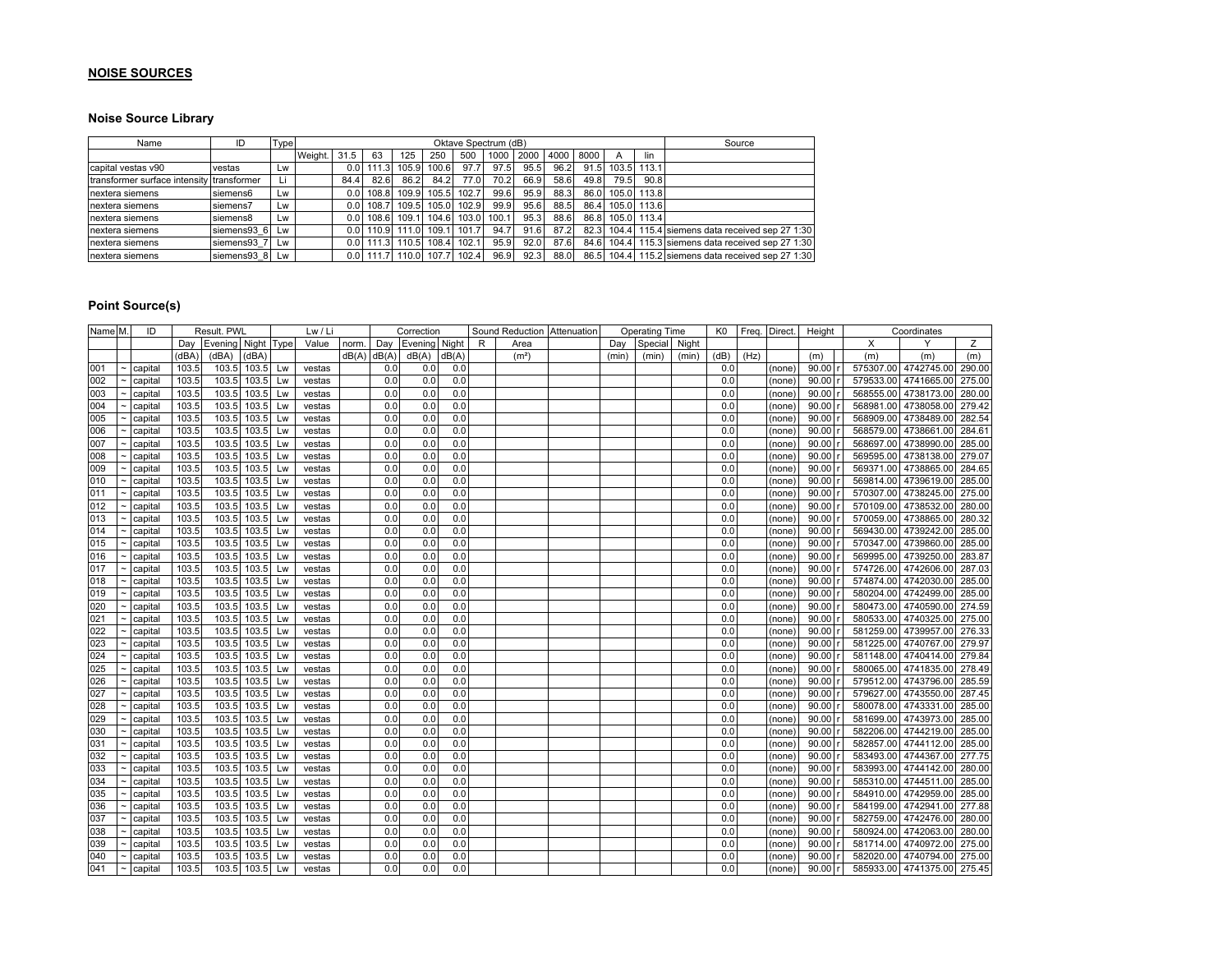| Name M.        |                           | ID                   |       | Result. PWL<br>Lw / Li<br>Correction |             |    |                         |                 |     | Sound Reduction Attenuation |       | <b>Operating Time</b> |                   | K0    |               | Freq. Direct. | Height |      | Coordinates      |           |     |                             |        |
|----------------|---------------------------|----------------------|-------|--------------------------------------|-------------|----|-------------------------|-----------------|-----|-----------------------------|-------|-----------------------|-------------------|-------|---------------|---------------|--------|------|------------------|-----------|-----|-----------------------------|--------|
|                |                           |                      |       | Day   Evening   Night   Type         |             |    | Value                   | norm.           | Day | Evening   Night             |       | R                     | Area              | Day   | Special Night |               |        |      |                  |           | X   | Υ                           | Ζ      |
|                |                           |                      | (dBA) | (dBA)                                | (dBA)       |    |                         | $dB(A)$ $dB(A)$ |     | dB(A)                       | dB(A) |                       | (m <sup>2</sup> ) | (min) | (min)         | (min)         | (dB)   | (Hz) |                  | (m)       | (m) | (m)                         | (m)    |
| 042            | $\tilde{\phantom{a}}$     | capital              | 103.5 | 103.5                                | 103.5       | Lw | vestas                  |                 | 0.0 | 0.0                         | 0.0   |                       |                   |       |               |               | 0.0    |      | (none)           | 90.00     |     | 586076.00 4741064.00 275.00 |        |
| 043            | $\tilde{\phantom{a}}$     | capital              | 103.5 | 103.5                                | 103.5       | Lw | vestas                  |                 | 0.0 | 0.0                         | 0.0   |                       |                   |       |               |               | 0.0    |      | (none)           | 90.00     |     | 586174.00 4740775.00 275.00 |        |
| 044            | $\tilde{}$                | capital              | 103.5 | 103.5                                | 103.5       | Lw | vestas                  |                 | 0.0 | 0.0                         | 0.0   |                       |                   |       |               |               | 0.0    |      | (none)           | 90.00     |     | 574985.00 4743809.00        | 292.97 |
| 045            | $\widetilde{\phantom{m}}$ | capital              | 103.5 | 103.5                                | 103.5       | Lw | vestas                  |                 | 0.0 | 0.0                         | 0.0   |                       |                   |       |               |               | 0.0    |      | (none)           | 90.00     |     | 577281.00 4744266.00 290.00 |        |
| 046            | $\tilde{\phantom{a}}$     | capital              | 103.5 | 103.5                                | 103.5       | Lw | vestas                  |                 | 0.0 | 0.0                         | 0.0   |                       |                   |       |               |               | 0.0    |      | (none)           | 90.00     |     | 579437.00 4742091.00 275.00 |        |
| 047            | $\tilde{\phantom{a}}$     | capital              | 103.5 | 103.5                                | 103.5       | Lw | vestas                  |                 | 0.0 | 0.0                         | 0.0   |                       |                   |       |               |               | 0.0    |      | (none)           | 90.00     |     | 584273.00 4742681.00 280.00 |        |
| 048            | $\widetilde{\phantom{m}}$ | capital              | 103.5 | 103.5                                | 103.5       | Lw | vestas                  |                 | 0.0 | 0.0                         | 0.0   |                       |                   |       |               |               | 0.0    |      | (none)           | 90.00     |     | 580845.00 4740070.00 275.76 |        |
| 049            | $\tilde{\phantom{a}}$     | capital              | 103.5 | 103.5                                | 103.5       | Lw | vestas                  |                 | 0.0 | 0.0                         | 0.0   |                       |                   |       |               |               | 0.0    |      | (none)           | 90.00     |     | 580404.00 4742207.00 283.60 |        |
| 050            |                           | capital              | 103.5 | 103.5                                | 103.5       | Lw | vestas                  |                 | 0.0 | 0.0                         | 0.0   |                       |                   |       |               |               | 0.0    |      | (none)           | 90.00     |     | 584734.00 4744277.00 280.00 |        |
| 051            | $\tilde{}$                | capital              | 103.5 | 103.5                                | 103.5       | Lw | vestas                  |                 | 0.0 | 0.0                         | 0.0   |                       |                   |       |               |               | 0.0    |      | (none)           | 90.00     |     | 577352.00 4743805.00 290.00 |        |
| 052            | $\tilde{\phantom{a}}$     | capital              | 103.5 | 103.5                                | 103.5       | Lw | vestas                  |                 | 0.0 | 0.0                         | 0.0   |                       |                   |       |               |               | 0.0    |      | (none)           | 90.00     |     | 574772.00 4742341.00 285.00 |        |
| 053            | $\sim$                    | capital              | 103.5 | 103.5                                | 103.5       | Lw | vestas                  |                 | 0.0 | 0.0                         | 0.0   |                       |                   |       |               |               | 0.0    |      | (none)           | 90.00     |     | 581857.00 4743740.00 285.00 |        |
| 054            |                           | capital              | 103.5 | 103.5                                | 103.5       | Lw | vestas                  |                 | 0.0 | 0.0                         | 0.0   |                       |                   |       |               |               | 0.0    |      | (none)           | 90.00     |     | 585895.00 4741901.00 280.00 |        |
| 055            | $\tilde{}$                | capital              | 103.5 | 103.5                                | 103.5       | Lw | vestas                  |                 | 0.0 | 0.0                         | 0.0   |                       |                   |       |               |               | 0.0    |      | (none)           | 90.00     |     | 573708.00 4743768.00 290.00 |        |
| 056            |                           | capital              | 103.5 | 103.5                                | 103.5       | Lw | vestas                  |                 | 0.0 | 0.0                         | 0.0   |                       |                   |       |               |               | 0.0    |      | (none)           | 90.00     |     | 574387.00 4743875.00 295.00 |        |
| 057            |                           |                      | 103.5 | 103.5                                | 103.5       | Lw |                         |                 | 0.0 | 0.0                         | 0.0   |                       |                   |       |               |               | 0.0    |      |                  | 90.00     |     | 577109.00 4744591.00 290.00 |        |
| 058            | $\tilde{}$                | capital              | 103.5 | 103.5                                | 103.5       | Lw | vestas                  |                 | 0.0 | 0.0                         | 0.0   |                       |                   |       |               |               | 0.0    |      | (none)<br>(none) | 90.00     |     | 578653.00 4744610.00 287.23 |        |
|                |                           | capital              | 103.5 | 103.5                                | 103.5       | Lw | vestas                  |                 | 0.0 | 0.0                         | 0.0   |                       |                   |       |               |               | 0.0    |      |                  | 90.00     |     | 571450.00 4745125.00 290.00 |        |
| 059            |                           | capital              |       |                                      |             |    | vestas                  |                 |     |                             |       |                       |                   |       |               |               |        |      | (none)           |           |     |                             |        |
| 060            |                           | capital              | 103.5 | 103.5                                | 103.5       | Lw | vestas                  |                 | 0.0 | 0.0                         | 0.0   |                       |                   |       |               |               | 0.0    |      | (none)           | 90.00     |     | 585637.00 4743103.00 286.46 |        |
| 061            | $\tilde{}$                | capital              | 103.5 | 103.5                                | 103.5       | Lw | vestas                  |                 | 0.0 | 0.0                         | 0.0   |                       |                   |       |               |               | 0.0    |      | (none)           | 90.00     |     | 572609.00 4744773.00 292.04 |        |
| 062            |                           | capital              | 103.5 | 103.5                                | 103.5       | Lw | vestas                  |                 | 0.0 | 0.0                         | 0.0   |                       |                   |       |               |               | 0.0    |      | (none)           | 90.00     |     | 583804.00 4745802.00 291.50 |        |
| 57             |                           | nextera6             | 105.0 | 105.0                                | 105.0       | Lw | siemens6                |                 | 0.0 | 0.0                         | 0.0   |                       |                   |       |               |               | 0.0    |      | (none)           | 80.00     |     | 579024.00 4749020.00 290.00 |        |
| 58             |                           | nextera6             | 105.0 | 105.0                                | 105.0       | Lw | siemens6                |                 | 0.0 | 0.0                         | 0.0   |                       |                   |       |               |               | 0.0    |      | (none)           | 80.00     |     | 584373.00 4748649.00 280.73 |        |
| 59             |                           | nextera6             | 105.0 | 105.0                                | 105.0       | Lw | siemens6                |                 | 0.0 | 0.0                         | 0.0   |                       |                   |       |               |               | 0.0    |      | (none)           | 80.00     |     | 577118.00 4747104.00 280.00 |        |
| 61             |                           | nextera6             | 105.0 | 105.0                                | 105.0       | Lw | siemens6                |                 | 0.0 | 0.0                         | 0.0   |                       |                   |       |               |               | 0.0    |      | (none)           | 80.00     |     | 577924.00 4745876.00 280.00 |        |
| 11             |                           | nextera6             | 105.0 | 105.0                                | 105.0       | Lw | siemens6                |                 | 0.0 | 0.0                         | 0.0   |                       |                   |       |               |               | 0.0    |      | (none)           | 80.00     |     | 576124.00 4749873.00 290.00 |        |
| 3              |                           | nextera6             | 105.0 | 105.0                                | 105.0       | Lw | siemens6                |                 | 0.0 | 0.0                         | 0.0   |                       |                   |       |               |               | 0.0    |      | (none)           | 80.00     |     | 574742.00 4748226.00 290.00 |        |
| 4              |                           | nextera6             | 105.0 | 105.0                                | 105.0       | Lw | siemens6                |                 | 0.0 | 0.0                         | 0.0   |                       |                   |       |               |               | 0.0    |      | (none)           | 80.00     |     | 575685.00 4748309.00        | 285.00 |
| $\overline{5}$ |                           | nextera6             | 105.0 | 105.0                                | 105.0       | Lw | siemens6                |                 | 0.0 | 0.0                         | 0.0   |                       |                   |       |               |               | 0.0    |      | (none)           | 80.00     |     | 576990.00 4748661.00 285.00 |        |
| 6              |                           | nextera6             | 105.0 | 105.0                                | 105.0       | Lw | siemens6                |                 | 0.0 | 0.0                         | 0.0   |                       |                   |       |               |               | 0.0    |      | (none)           | 80.00     |     | 578518.00 4748834.00 285.00 |        |
| 17             |                           | nextera6             | 105.0 | 105.0                                | 105.0       | Lw | siemens6                |                 | 0.0 | 0.0                         | 0.0   |                       |                   |       |               |               | 0.0    |      | (none)           | 80.00     |     | 579869.00 4749156.00        | 290.00 |
| 8              |                           | nextera6             | 105.0 | 105.0                                | 105.0       | Lw | siemens6                |                 | 0.0 | 0.0                         | 0.0   |                       |                   |       |               |               | 0.0    |      | (none)           | 80.00     |     | 580947.00 4749341.00        | 287.18 |
| 9              |                           | nextera6             | 105.0 | 105.0                                | 105.0       | Lw | siemens6                |                 | 0.0 | 0.0                         | 0.0   |                       |                   |       |               |               | 0.0    |      | (none)           | 80.00     |     | 586015.00 4749711.00 285.00 |        |
| 10             |                           | nextera6             | 105.0 | 105.0                                | 105.0       | Lw | siemens6                |                 | 0.0 | 0.0                         | 0.0   |                       |                   |       |               |               | 0.0    |      | (none)           | 80.00     |     | 586837.00 4749912.00 285.28 |        |
| 11             |                           | nextera6             | 105.0 | 105.0                                | 105.0       | Lw | siemens6                |                 | 0.0 | 0.0                         | 0.0   |                       |                   |       |               |               | 0.0    |      | (none)           | 80.00     |     | 587326.00 4751141.00 289.36 |        |
| 12             |                           | nextera6             | 105.0 | 105.0                                | 105.0       | Lw | siemens6                |                 | 0.0 | 0.0                         | 0.0   |                       |                   |       |               |               | 0.0    |      | (none)           | 80.00     |     | 572316.00 4746292.00 285.31 |        |
| 13             |                           | nextera6             | 105.0 | 105.0                                | 105.0       | Lw | siemens6                |                 | 0.0 | 0.0                         | 0.0   |                       |                   |       |               |               | 0.0    |      | (none)           | 80.00     |     | 572920.00 4746475.00 285.00 |        |
| 14             |                           | nextera6             | 105.0 | 105.0                                | 105.0       | Lw | siemens6                |                 | 0.0 | 0.0                         | 0.0   |                       |                   |       |               |               | 0.0    |      | (none)           | 80.00     |     | 574224.00 4746586.00 282.42 |        |
| 15             |                           | nextera6             | 105.0 | 105.0                                | 105.0       | Lw | siemens6                |                 | 0.0 | 0.0                         | 0.0   |                       |                   |       |               |               | 0.0    |      | (none)           | 80.00     |     | 576150.00 4746799.00 282.94 |        |
| 16             |                           | nextera6             | 105.0 | 105.0                                | 105.0       | Lw | siemens6                |                 | 0.0 | 0.0                         | 0.0   |                       |                   |       |               |               | 0.0    |      | (none)           | 80.00     |     | 577821.00 4747047.00 285.00 |        |
| 17             |                           | nextera6             | 105.0 | 105.0                                | 105.0       | Lw | siemens6                |                 | 0.0 | 0.0                         | 0.0   |                       |                   |       |               |               | 0.0    |      | (none)           | 80.00     |     | 582468.00 4747896.00 285.00 |        |
| 18             |                           | nextera6             | 105.0 | 105.0                                | 105.0       | Lw | siemens6                |                 | 0.0 | 0.0                         | 0.0   |                       |                   |       |               |               | 0.0    |      | (none)           | 80.00     |     | 588422.00 4748589.00 281.80 |        |
| 19             |                           | nextera6             | 105.0 | 105.0                                | 105.0       | Lw | siemens6                |                 | 0.0 | 0.0                         | 0.0   |                       |                   |       |               |               | 0.0    |      | (none)           | 80.00     |     | 590644.00 4749342.00 284.33 |        |
| 20             |                           | nextera6             | 105.0 | 105.0                                | 105.0       | Lw | siemens6                |                 | 0.0 | 0.0                         | 0.0   |                       |                   |       |               |               | 0.0    |      | (none)           | 80.00     |     | 573903.00 4745199.00 285.00 |        |
| 21             |                           | nextera6             | 105.0 | 105.0                                | 105.0       | Lw | siemens6                |                 | 0.0 | 0.0                         | 0.0   |                       |                   |       |               |               | 0.0    |      | (none)           | 80.00     |     | 577726.00 4746477.00 282.04 |        |
| 22             |                           | nextera6             | 105.0 | 105.0                                | 105.0       | Lw | siemens6                |                 | 0.0 | 0.0                         | 0.0   |                       |                   |       |               |               | 0.0    |      | (none)           | 80.00     |     | 579685.00 4746426.00 285.00 |        |
| 23             |                           | nextera6             | 105.0 | 105.0                                | 105.0       | Lw | siemens6                |                 | 0.0 | 0.0                         | 0.0   |                       |                   |       |               |               | 0.0    |      | (none)           | 80.00     |     | 580952.00 4746798.00 280.00 |        |
| 24             |                           | nextera6             | 105.0 | 105.0                                | 105.0       | Lw | siemens6                |                 | 0.0 | 0.0                         | 0.0   |                       |                   |       |               |               | 0.0    |      | (none)           | 80.00     |     | 582973.00 4747085.00 285.00 |        |
| 25             |                           | nextera6             | 105.0 | 105.0                                | 105.0       | Lw | siemens6                |                 | 0.0 | 0.0                         | 0.0   |                       |                   |       |               |               | 0.0    |      | (none)           | 80.00     |     | 583914.00 4747307.00 280.00 |        |
| 26             |                           | nextera6             | 105.0 | 105.0                                | 105.0       | Lw | siemens6                |                 | 0.0 | 0.0                         | 0.0   |                       |                   |       |               |               | 0.0    |      | (none)           | 80.00     |     | 584940.00 4747269.00 280.00 |        |
| 27             |                           | nextera6             | 105.0 | 105.0                                | 105.0       | Lw | siemens6                |                 | 0.0 | 0.0                         | 0.0   |                       |                   |       |               |               | 0.0    |      | (none)           | 80.00     |     | 586761.00 4746915.00 280.00 |        |
| 28             |                           | nextera6             | 105.0 | 105.0                                | 105.0       | Lw | siemens6                |                 | 0.0 | 0.0                         | 0.0   |                       |                   |       |               |               | 0.0    |      | (none)           | 80.00     |     | 591259.00 4748123.00 280.00 |        |
| 30             |                           | nextera6             | 105.0 | 105.0                                | 105.0       | Lw | siemens6                |                 | 0.0 | 0.0                         | 0.0   |                       |                   |       |               |               | 0.0    |      | (none)           | $80.00$ r |     | 587383.00 4745469.00 279.77 |        |
| 31             |                           | nextera6 105.0       |       |                                      | 105.0 105.0 | Lw | siemens6                |                 | 0.0 | 0.0                         | 0.0   |                       |                   |       |               |               | 0.0    |      | (none)           | $80.00$ r |     | 589357.00 4746128.00 275.76 |        |
| 32             |                           | nextera <sub>6</sub> | 105.0 |                                      | 105.0 105.0 | Lw | siemens6                |                 | 0.0 | 0.0                         | 0.0   |                       |                   |       |               |               | 0.0    |      | (none)           | $80.00$ r |     | 590737.00 4746531.00 275.00 |        |
| 33             |                           | nextera6             | 105.0 | 105.0                                | 105.0       | Lw | siemens6                |                 | 0.0 | 0.0                         | 0.0   |                       |                   |       |               |               | 0.0    |      | (none)           | 80.00 r   |     | 594906.00 4747489.00 279.26 |        |
| 34             |                           | nextera6             | 105.0 | 105.0                                | 105.0       | Lw | siemens6                |                 | 0.0 | 0.0                         | 0.0   |                       |                   |       |               |               | 0.0    |      | (none)           | $80.00$ r |     | 588348.00 4744337.00 270.00 |        |
| 35             |                           | nextera <sub>6</sub> | 105.0 |                                      | 105.0 105.0 | Lw | siemens6                |                 | 0.0 | 0.0                         | 0.0   |                       |                   |       |               |               | 0.0    |      |                  | $80.00$ r |     | 588779.00 4744087.00 274.51 |        |
|                |                           |                      |       |                                      |             |    |                         |                 | 0.0 |                             |       |                       |                   |       |               |               | 0.0    |      | (none)           | 80.00     |     | 589271.00 4744225.00 275.78 |        |
| 36             |                           | nextera6             | 105.0 | 105.0                                | 105.0       | Lw | siemens6                |                 |     | 0.0                         | 0.0   |                       |                   |       |               |               |        |      | (none)           |           |     |                             |        |
| 37             |                           | nextera6             | 105.0 | 105.0                                | 105.0       | Lw | siemens6                |                 | 0.0 | 0.0                         | 0.0   |                       |                   |       |               |               | 0.0    |      | (none)           | $80.00$ r |     | 589975.00 4744279.00 277.07 |        |
| 38             |                           | nextera6 105.0       |       |                                      | 105.0 105.0 | Lw | siemens6                |                 | 0.0 | 0.0                         | 0.0   |                       |                   |       |               |               | 0.0    |      | (none)           | 80.00 r   |     | 591475.00 4744600.00 280.00 |        |
| 39             |                           | nextera6 105.0       |       |                                      |             |    | 105.0 105.0 Lw siemens6 |                 | 0.0 | 0.0                         | 0.0   |                       |                   |       |               |               | 0.0    |      | (none)           | 80.00 r   |     | 591880.00 4745113.00 280.00 |        |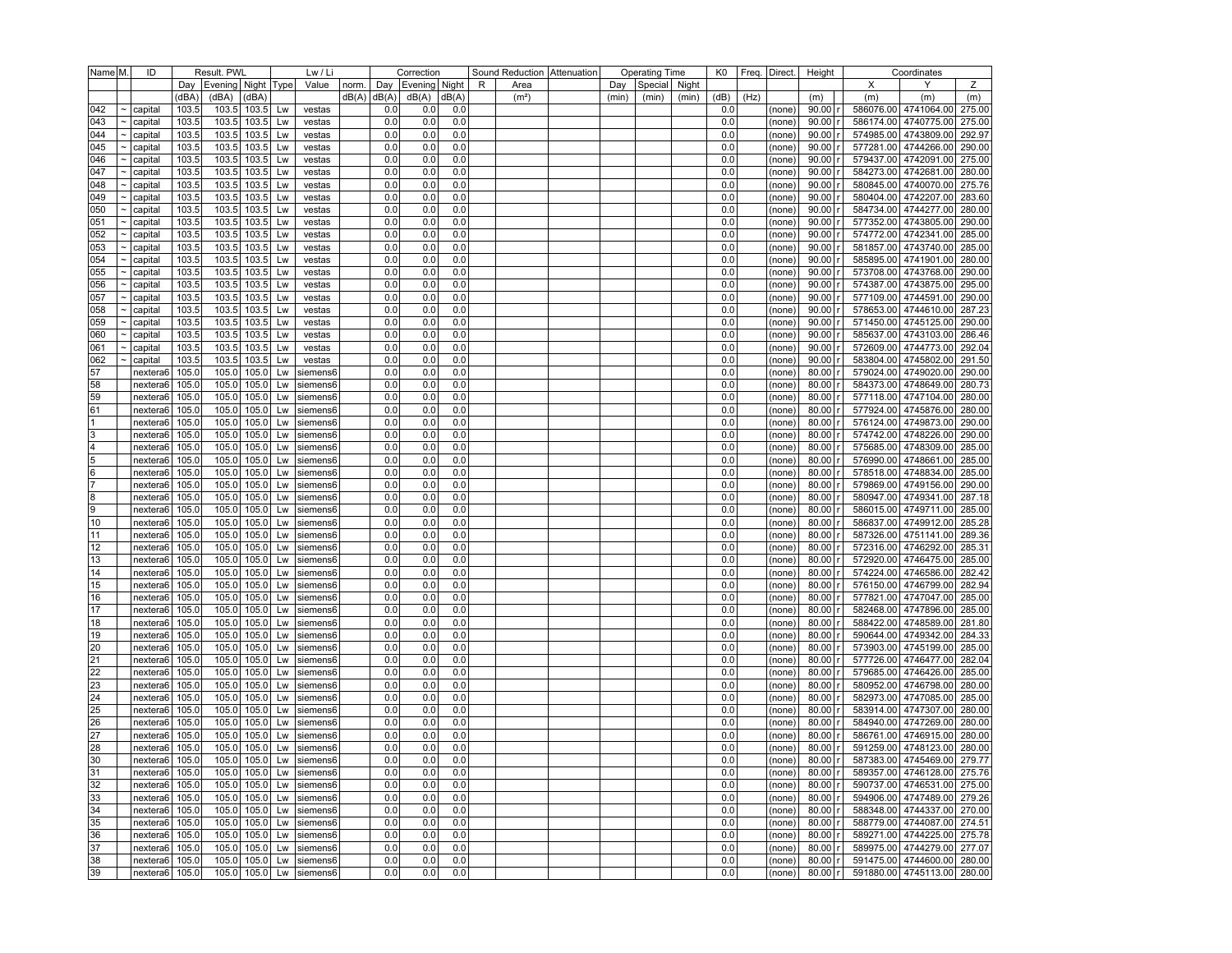| Name M.  |                           | ID                              | Result. PWL<br>Lw / Li |                              |                |          | Correction              |       |       | Sound Reduction   Attenuation |       | <b>Operating Time</b> |                   | K0    |         | Freq.   Direct. | Height |      | Coordinates      |           |     |                             |        |
|----------|---------------------------|---------------------------------|------------------------|------------------------------|----------------|----------|-------------------------|-------|-------|-------------------------------|-------|-----------------------|-------------------|-------|---------|-----------------|--------|------|------------------|-----------|-----|-----------------------------|--------|
|          |                           |                                 |                        | Day   Evening   Night   Type |                |          | Value                   | norm. | Day   | Evening   Night               |       | R                     | Area              | Day   | Special | Night           |        |      |                  |           | X   | Υ                           | Ζ      |
|          |                           |                                 | (dBA)                  | (dBA)                        | (dBA)          |          |                         | dB(A) | dB(A) | dB(A)                         | dB(A) |                       | (m <sup>2</sup> ) | (min) | (min)   | (min)           | (dB)   | (Hz) |                  | (m)       | (m) | (m)                         | (m)    |
| 40       |                           | nextera6                        | 105.0                  | 105.0                        | 105.0          | Lw       | siemens6                |       | 0.0   | 0.0                           | 0.0   |                       |                   |       |         |                 | 0.0    |      | (none)           | 80.00     |     | 592721.00 4744952.00 278.90 |        |
| 41       |                           | nextera6                        | 105.0                  |                              | 105.0 105.0    | Lw       | siemens6                |       | 0.0   | 0.0                           | 0.0   |                       |                   |       |         |                 | 0.0    |      | (none)           | 80.00     |     | 593224.00 4745318.00 278.86 |        |
| 42       |                           | nextera6                        | 105.0                  | 105.0                        | 105.0          | Lw       | siemens6                |       | 0.0   | 0.0                           | 0.0   |                       |                   |       |         |                 | 0.0    |      | (none)           | 80.00     |     | 593522.00 4745702.00        | 275.00 |
| 43       |                           | nextera6                        | 105.0                  | 105.0                        | 105.0          | Lw       | siemens6                |       | 0.0   | 0.0                           | 0.0   |                       |                   |       |         |                 | 0.0    |      | (none)           | 80.00     |     | 594899.00 4745794.00 275.00 |        |
| 44       |                           | nextera6                        | 105.0                  |                              | 105.0 105.0    | Lw       | siemens6                |       | 0.0   | 0.0                           | 0.0   |                       |                   |       |         |                 | 0.0    |      | (none)           | 80.00     |     | 596210.00 4746279.00 279.23 |        |
| 45       |                           | nextera6                        | 105.0                  | 105.0                        | 105.0          | Lw       | siemens6                |       | 0.0   | 0.0                           | 0.0   |                       |                   |       |         |                 | 0.0    |      | (none)           | 80.00     |     | 596181.00 4745775.00 273.40 |        |
| 46       |                           | nextera6                        | 105.0                  | 105.0                        | 105.0          | Lw       | siemens6                |       | 0.0   | 0.0                           | 0.0   |                       |                   |       |         |                 | 0.0    |      | (none)           | 80.00     |     | 597119.00 4745943.00 270.00 |        |
| 47       |                           | nextera6                        | 105.0                  |                              | 105.0 105.0    | Lw       | siemens6                |       | 0.0   | 0.0                           | 0.0   |                       |                   |       |         |                 | 0.0    |      | (none)           | 80.00     |     | 597181.00 4746416.00 277.51 |        |
| 48       |                           | nextera6                        | 105.0                  | 105.0                        | 105.0          | Lw       | siemens6                |       | 0.0   | 0.0                           | 0.0   |                       |                   |       |         |                 | 0.0    |      | (none)           | 80.00     |     | 590280.00 4742517.00 270.14 |        |
| 49       |                           | nextera6                        | 105.0                  | 105.0                        | 105.0          | Lw       | siemens6                |       | 0.0   | 0.0                           | 0.0   |                       |                   |       |         |                 | 0.0    |      | (none)           | 80.00     |     | 590293.00 4742174.00 265.34 |        |
| 50       |                           | nextera6                        | 105.0                  |                              | 105.0 105.0    | Lw       | siemens6                |       | 0.0   | 0.0                           | 0.0   |                       |                   |       |         |                 | 0.0    |      | (none)           | 80.00     |     | 590314.00 4741857.00 265.00 |        |
| 51       |                           | nextera6                        | 105.0                  | 105.0                        | 105.0          | Lw       | siemens6                |       | 0.0   | 0.0                           | 0.0   |                       |                   |       |         |                 | 0.0    |      | (none)           | 80.00     |     | 592008.00 4742791.00 270.00 |        |
| 52       |                           | nextera6                        | 105.0                  | 105.0                        | 105.0          | Lw       | siemens6                |       | 0.0   | 0.0                           | 0.0   |                       |                   |       |         |                 | 0.0    |      | (none)           | 80.00     |     | 593087.00 4743349.00 270.00 |        |
| 53       |                           | nextera6                        | 105.0                  |                              | 105.0 105.0    | Lw       | siemens6                |       | 0.0   | 0.0                           | 0.0   |                       |                   |       |         |                 | 0.0    |      | (none)           | 80.00     |     | 593930.00 4743637.00 270.00 |        |
| 54       |                           | nextera6                        | 105.0                  | 105.0                        | 105.0          | Lw       | siemens6                |       | 0.0   | 0.0                           | 0.0   |                       |                   |       |         |                 | 0.0    |      | (none)           | 80.00     |     | 595213.00 4744131.00 265.02 |        |
|          |                           | nextera6                        | 105.0                  | 105.0                        | 105.0          |          | siemens6                |       | 0.0   | 0.0                           | 0.0   |                       |                   |       |         |                 | 0.0    |      |                  | 80.00     |     | 596817.00 4743995.00 261.67 |        |
| 55<br>56 |                           | nextera6                        | 105.0                  | 105.0                        | 105.0          | Lw<br>Lw | siemens6                |       | 0.0   | 0.0                           | 0.0   |                       |                   |       |         |                 | 0.0    |      | (none)<br>(none) | 80.00     |     | 597076.00 4743766.00 262.87 |        |
| 57       |                           | nextera7                        | 105.0                  | 105.0                        | 105.0          | Lw       | siemens7                |       | 0.0   | 0.0                           | 0.0   |                       |                   |       |         |                 | 0.0    |      | (none)           | 80.00     |     | 579024.00 4749020.00 290.00 |        |
| 58       |                           | nextera7                        | 105.0                  | 105.0                        | 105.0          | Lw       | siemens7                |       | 0.0   | 0.0                           | 0.0   |                       |                   |       |         |                 | 0.0    |      |                  | 80.00     |     | 584373.00 4748649.00 280.73 |        |
| 59       |                           | nextera7                        | 105.0                  | 105.0                        | 105.0          |          | siemens7                |       | 0.0   | 0.0                           | 0.0   |                       |                   |       |         |                 | 0.0    |      | (none)           | 80.00     |     | 577118.00 4747104.00 280.00 |        |
|          |                           |                                 |                        |                              |                | Lw       |                         |       |       |                               |       |                       |                   |       |         |                 |        |      | (none)           |           |     |                             |        |
| 61       |                           | nextera7                        | 105.0                  | 105.0                        | 105.0          | Lw       | siemens7                |       | 0.0   | 0.0                           | 0.0   |                       |                   |       |         |                 | 0.0    |      | (none)           | 80.00     |     | 577924.00 4745876.00 280.00 |        |
|          |                           | nextera7                        | 105.0                  | 105.0                        | 105.0          | Lw       | siemens7                |       | 0.0   | 0.0                           | 0.0   |                       |                   |       |         |                 | 0.0    |      | (none)           | 80.00     |     | 576124.00 4749873.00 290.00 |        |
| 3        |                           | nextera7                        | 105.0                  | 105.0                        | 105.0          | Lw       | siemens7                |       | 0.0   | 0.0                           | 0.0   |                       |                   |       |         |                 | 0.0    |      | (none)           | 80.00     |     | 574742.00 4748226.00        | 290.00 |
| 4        |                           | nextera7                        | 105.0                  | 105.0                        | 105.0          | Lw       | siemens7                |       | 0.0   | 0.0                           | 0.0   |                       |                   |       |         |                 | 0.0    |      | (none)           | 80.00     |     | 575685.00 4748309.00 285.00 |        |
| 5        |                           | nextera7                        | 105.0                  | 105.0                        | 105.0          | Lw       | siemens7                |       | 0.0   | 0.0                           | 0.0   |                       |                   |       |         |                 | 0.0    |      | (none)           | 80.00     |     | 576990.00 4748661.00 285.00 |        |
| 6        |                           | nextera7                        | 105.0                  | 105.0                        | 105.0          | Lw       | siemens7                |       | 0.0   | 0.0                           | 0.0   |                       |                   |       |         |                 | 0.0    |      | (none)           | 80.00     |     | 578518.00 4748834.00        | 285.00 |
|          |                           | nextera7                        | 105.0                  | 105.0                        | 105.0          | Lw       | siemens7                |       | 0.0   | 0.0                           | 0.0   |                       |                   |       |         |                 | 0.0    |      | (none)           | 80.00     |     | 579869.00 4749156.00 290.00 |        |
| 8        |                           | nextera7                        | 105.0                  | 105.0                        | 105.0          | Lw       | siemens7                |       | 0.0   | 0.0                           | 0.0   |                       |                   |       |         |                 | 0.0    |      | (none)           | 80.00     |     | 580947.00 4749341.00        | 287.18 |
| 9        |                           | nextera7                        | 105.0                  | 105.0                        | 105.0          | Lw       | siemens7                |       | 0.0   | 0.0                           | 0.0   |                       |                   |       |         |                 | 0.0    |      | (none)           | 80.00     |     | 586015.00 4749711.00 285.00 |        |
| 10       |                           | nextera7                        | 105.0                  | 105.0                        | 105.0          | Lw       | siemens7                |       | 0.0   | 0.0                           | 0.0   |                       |                   |       |         |                 | 0.0    |      | (none)           | 80.00     |     | 586837.00 4749912.00 285.28 |        |
| 11       |                           | nextera7                        | 105.0                  | 105.0                        | 105.0          | Lw       | siemens7                |       | 0.0   | 0.0                           | 0.0   |                       |                   |       |         |                 | 0.0    |      | (none)           | 80.00     |     | 587326.00 4751141.00        | 289.36 |
| 12       |                           | nextera7                        | 105.0                  | 105.0                        | 105.0          | Lw       | siemens7                |       | 0.0   | 0.0                           | 0.0   |                       |                   |       |         |                 | 0.0    |      | (none)           | 80.00     |     | 572316.00 4746292.00        | 285.31 |
| 13       |                           | nextera7                        | 105.0                  | 105.0                        | 105.0          | Lw       | siemens7                |       | 0.0   | 0.0                           | 0.0   |                       |                   |       |         |                 | 0.0    |      | (none)           | 80.00     |     | 572920.00 4746475.00 285.00 |        |
| 14       |                           | nextera7                        | 105.0                  | 105.0                        | 105.0          | Lw       | siemens7                |       | 0.0   | 0.0                           | 0.0   |                       |                   |       |         |                 | 0.0    |      | (none)           | 80.00     |     | 574224.00 4746586.00        | 282.42 |
| 15       |                           | nextera7                        | 105.0                  | 105.0                        | 105.0          | Lw       | siemens7                |       | 0.0   | 0.0                           | 0.0   |                       |                   |       |         |                 | 0.0    |      | (none)           | 80.00     |     | 576150.00 4746799.00        | 282.94 |
| 16       |                           | nextera7                        | 105.0                  | 105.0                        | 105.0          | Lw       | siemens7                |       | 0.0   | 0.0                           | 0.0   |                       |                   |       |         |                 | 0.0    |      | (none)           | 80.00     |     | 577821.00 4747047.00 285.00 |        |
| 17       |                           | nextera7                        | 105.0                  | 105.0                        | 105.0          | Lw       | siemens7                |       | 0.0   | 0.0                           | 0.0   |                       |                   |       |         |                 | 0.0    |      | (none)           | 80.00     |     | 582468.00 4747896.00 285.00 |        |
| 18       |                           | nextera7                        | 105.0                  | 105.0                        | 105.0          | Lw       | siemens7                |       | 0.0   | 0.0                           | 0.0   |                       |                   |       |         |                 | 0.0    |      | (none)           | 80.00     |     | 588422.00 4748589.00 281.80 |        |
| 19       |                           | nextera7                        | 105.0                  | 105.0                        | 105.0          | Lw       | siemens7                |       | 0.0   | 0.0                           | 0.0   |                       |                   |       |         |                 | 0.0    |      | (none)           | 80.00     |     | 590644.00 4749342.00 284.33 |        |
| 20       |                           | nextera7                        | 105.0                  | 105.0                        | 105.0          | Lw       | siemens7                |       | 0.0   | 0.0                           | 0.0   |                       |                   |       |         |                 | 0.0    |      | (none)           | 80.00     |     | 573903.00 4745199.00 285.00 |        |
| 21       |                           | nextera7                        | 105.0                  | 105.0                        | 105.0          | Lw       | siemens7                |       | 0.0   | 0.0                           | 0.0   |                       |                   |       |         |                 | 0.0    |      | (none)           | 80.00     |     | 577726.00 4746477.00        | 282.04 |
| 22       |                           | nextera7                        | 105.0                  | 105.0                        | 105.0          | Lw       | siemens7                |       | 0.0   | 0.0                           | 0.0   |                       |                   |       |         |                 | 0.0    |      | (none)           | 80.00     |     | 579685.00 4746426.00 285.00 |        |
| 23       |                           | nextera7                        | 105.0                  | 105.0                        | 105.0          | Lw       | siemens7                |       | 0.0   | 0.0                           | 0.0   |                       |                   |       |         |                 | 0.0    |      | (none)           | 80.00     |     | 580952.00 4746798.00 280.00 |        |
| 24       |                           | nextera7                        | 105.0                  | 105.0                        | 105.0          | Lw       | siemens7                |       | 0.0   | 0.0                           | 0.0   |                       |                   |       |         |                 | 0.0    |      | (none)           | 80.00     |     | 582973.00 4747085.00        | 285.00 |
| 25       |                           | nextera7                        | 105.0                  | 105.0                        | 105.0          | Lw       | siemens7                |       | 0.0   | 0.0                           | 0.0   |                       |                   |       |         |                 | 0.0    |      | (none)           | 80.00     |     | 583914.00 4747307.00 280.00 |        |
| 26       |                           | nextera7                        | 105.0                  | 105.0                        | 105.0          | Lw       | siemens7                |       | 0.0   | 0.0                           | 0.0   |                       |                   |       |         |                 | 0.0    |      | (none)           | 80.00     |     | 584940.00 4747269.00 280.00 |        |
| 27       |                           | nextera7                        | 105.0                  | 105.0                        | 105.0          | Lw       | siemens7                |       | 0.0   | 0.0                           | 0.0   |                       |                   |       |         |                 | 0.0    |      | (none)           | 80.00     |     | 586761.00 4746915.00 280.00 |        |
| 28       | $\tilde{ }$               | nextera7                        | 105.0                  | 105.0                        | 105.0          | Lw       | siemens7                |       | 0.0   | 0.0                           | 0.0   |                       |                   |       |         |                 | 0.0    |      | (none)           | 80.00     |     | 591259.00 4748123.00 280.00 |        |
| 30       |                           | nextera7                        | 105.0                  | 105.0                        | 105.0          | Lw       | siemens7                |       | 0.0   | 0.0                           | 0.0   |                       |                   |       |         |                 | 0.0    |      | (none)           | 80.00     |     | 587383.00 4745469.00 279.77 |        |
| 31       |                           | nextera7                        | 105.0                  | 105.0                        | 105.0          | Lw       | siemens7                |       | 0.0   | 0.0                           | 0.0   |                       |                   |       |         |                 | 0.0    |      | (none)           | 80.00     |     | 589357.00 4746128.00 275.76 |        |
| 32       | $\tilde{ }$               | nextera7                        | 105.0                  | 105.0                        | 105.0          | Lw       | siemens7                |       | 0.0   | 0.0                           | 0.0   |                       |                   |       |         |                 | 0.0    |      | (none)           | 80.00     |     | 590737.00 4746531.00 275.00 |        |
| 33       |                           | nextera7                        | 105.0                  | 105.0                        | 105.0          | Lw       | siemens7                |       | 0.0   | 0.0                           | 0.0   |                       |                   |       |         |                 | 0.0    |      | (none)           | 80.00     |     | 594906.00 4747489.00 279.26 |        |
| 34       | $\widetilde{\phantom{m}}$ | nextera7                        | 105.0                  | 105.0                        | 105.0          | Lw       | siemens7                |       | 0.0   | 0.0                           | 0.0   |                       |                   |       |         |                 | 0.0    |      | (none)           | 80.00     |     | 588348.00 4744337.00 270.00 |        |
| 35       |                           | $\sim$   nextera $\overline{7}$ | 105.0                  |                              |                |          | 105.0 105.0 Lw siemens7 |       | 0.0   | 0.0                           | 0.0   |                       |                   |       |         |                 | 0.0    |      | (none)           | 80.00 r   |     | 588779.00 4744087.00 274.51 |        |
| 36       |                           | $\sim$   nextera7               | 105.0                  |                              | 105.0 105.0 Lw |          | siemens7                |       | 0.0   | 0.0                           | 0.0   |                       |                   |       |         |                 | 0.0    |      | (none)           | $80.00$ r |     | 589271.00 4744225.00 275.78 |        |
| 37       |                           | $\sim$   nextera7               | 105.0                  | 105.0                        | 105.0          | Lw       | siemens7                |       | 0.0   | 0.0                           | 0.0   |                       |                   |       |         |                 | 0.0    |      | (none)           | 80.00     |     | 589975.00 4744279.00 277.07 |        |
| 38       |                           | $\sim$   nextera $\sigma$       | 105.0                  |                              | 105.0 105.0    | Lw       | siemens7                |       | 0.0   | 0.0                           | 0.0   |                       |                   |       |         |                 | 0.0    |      | (none)           | 80.00 r   |     | 591475.00 4744600.00 280.00 |        |
| 39       |                           | $\sim$   nextera $\sigma$       | 105.0                  |                              | 105.0 105.0 Lw |          | siemens7                |       | 0.0   | 0.0                           | 0.0   |                       |                   |       |         |                 | 0.0    |      | (none)           | 80.00     |     | 591880.00 4745113.00 280.00 |        |
| 40       | $\tilde{}$                | nextera7                        | 105.0                  | 105.0                        | 105.0          | Lw       | siemens7                |       | 0.0   | 0.0                           | 0.0   |                       |                   |       |         |                 | 0.0    |      | (none)           | 80.00     |     | 592721.00 4744952.00 278.90 |        |
| 41       |                           | $\sim$   nextera7               | 105.0                  | 105.0                        | 105.0          | Lw       | siemens7                |       | 0.0   | 0.0                           | 0.0   |                       |                   |       |         |                 | 0.0    |      | (none)           | 80.00     |     | 593224.00 4745318.00 278.86 |        |
| 42       |                           | $\sim$   nextera $\sigma$       | 105.0                  |                              | 105.0 105.0 Lw |          | siemens7                |       | 0.0   | 0.0                           | 0.0   |                       |                   |       |         |                 | 0.0    |      | (none)           | 80.00     |     | 593522.00 4745702.00 275.00 |        |
| 43       |                           | $\sim$   nextera7               | 105.0                  |                              |                |          | 105.0 105.0 Lw siemens7 |       | 0.0   | $0.0\,$                       | 0.0   |                       |                   |       |         |                 | 0.0    |      | (none)           | 80.00     |     | 594899.00 4745794.00 275.00 |        |
|          |                           |                                 |                        |                              |                |          |                         |       |       |                               |       |                       |                   |       |         |                 |        |      |                  |           |     |                             |        |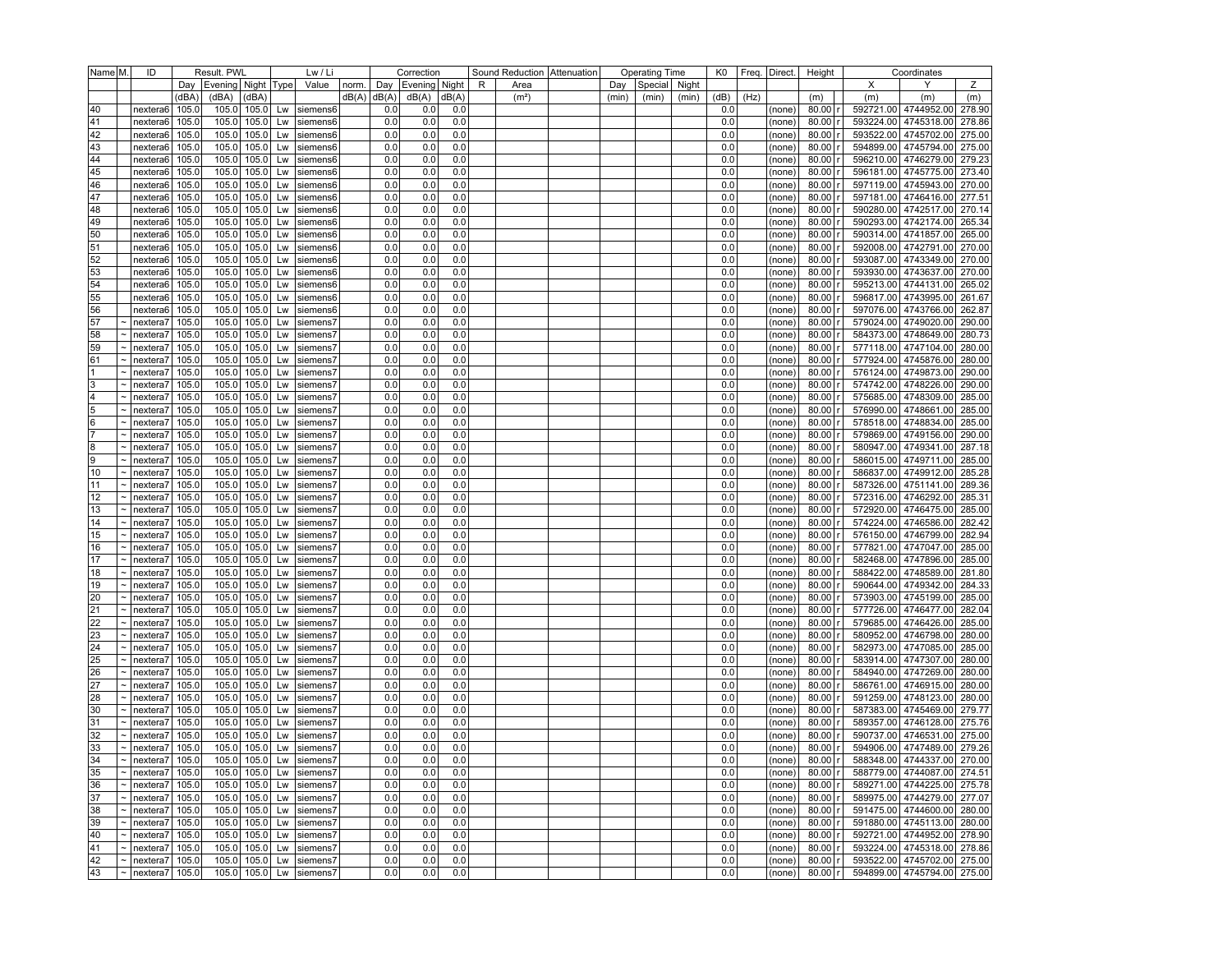| Evening   Night<br>X<br>Ζ<br>Day<br>Evening Night Type<br>Value<br>norm.<br>Day<br>R<br>Area<br>Special<br>Night<br>Y<br>Day<br>(dBA)<br>(dBA)<br>(dBA)<br>dB(A)<br>dB(A)<br>dB(A)<br>dB(A)<br>(dB)<br>(Hz)<br>(m)<br>(m <sup>2</sup> )<br>(min)<br>(min)<br>(min)<br>(m)<br>(m)<br>(m)<br>105.0<br>0.0<br>80.00<br>596210.00 4746279.00<br>279.23<br>44<br>nextera7<br>105.0<br>105.0<br>Lw<br>siemens7<br>0.0<br>0.0<br>0.0<br>(none)<br>45<br>105.0<br>105.0<br>$105.0$ Lw<br>siemens7<br>0.0<br>0.0<br>0.0<br>0.0<br>80.00<br>596181.00 4745775.00<br>273.40<br>nextera7<br>(none)<br>0.0<br>80.00<br>597119.00 4745943.00<br>270.00<br>46<br>105.0<br>105.0<br>105.0<br>Lw<br>0.0<br>0.0<br>0.0<br>nextera7<br>siemens7<br>(none)<br>47<br>105.0<br>105.0<br>0.0<br>0.0<br>0.0<br>0.0<br>80.00<br>597181.00 4746416.00<br>277.51<br>nextera7<br>105.0<br>Lw<br>siemens7<br>(none)<br>105.0<br>105.0<br>590280.00 4742517.00<br>270.14<br>48<br>105.0<br>siemens7<br>0.0<br>0.0<br>0.0<br>0.0<br>80.00<br>nextera7<br>Lw<br>(none)<br>105.0<br>590293.00 4742174.00<br>49<br>105.0<br>105.0<br>0.0<br>0.0<br>0.0<br>0.0<br>80.00<br>265.34<br>nextera7<br>Lw<br>siemens7<br>(none)<br>50<br>590314.00 4741857.00<br>265.00<br>105.0<br>105.0<br>105.0<br>0.0<br>0.0<br>0.0<br>0.0<br>80.00<br>nextera7<br>Lw<br>siemens7<br>(none)<br>592008.00 4742791.00<br>51<br>105.0<br>105.0<br>105.0<br>0.0<br>0.0<br>0.0<br>0.0<br>80.00<br>270.00<br>nextera7<br>Lw<br>siemens7<br>(none)<br>52<br>105.0<br>105.0<br>593087.00 4743349.00<br>105.0<br>0.0<br>0.0<br>0.0<br>0.0<br>80.00<br>270.00<br>nextera7<br>Lw<br>siemens7<br>(none)<br>53<br>593930.00 4743637.00<br>270.00<br>105.0<br>105.0<br>105.0<br>0.0<br>0.0<br>0.0<br>0.0<br>80.00<br>nextera7<br>Lw<br>siemens7<br>(none)<br>54<br>105.0<br>105.0<br>$105.0$ Lw<br>0.0<br>0.0<br>0.0<br>0.0<br>80.00<br>595213.00 4744131.00<br>265.02<br>nextera7<br>siemens7<br>(none)<br>55<br>105.0<br>105.0<br>0.0<br>0.0<br>596817.00 4743995.00<br>261.67<br>nextera7<br>105.0<br>siemens7<br>0.0<br>0.0<br>80.00<br>Lw<br>(none)<br>56<br>105.0<br>105.0<br>105.0<br>0.0<br>0.0<br>0.0<br>0.0<br>80.00<br>597076.00 4743766.00<br>262.87<br>nextera7<br>Lw<br>siemens7<br>(none)<br>57<br>105.0<br>105.0<br>579024.00 4749020.00<br>290.00<br>105.0<br>0.0<br>0.0<br>0.0<br>0.0<br>80.00<br>nextera8<br>Lw<br>siemens8<br>(none)<br>105.0<br>58<br>nextera8<br>105.0<br>105.0<br>0.0<br>0.0<br>0.0<br>0.0<br>80.00<br>584373.00 4748649.00<br>280.73<br>Lw<br>siemens8<br>(none)<br>105.0<br>577118.00 4747104.00<br>59<br>105.0<br>105.0<br>0.0<br>0.0<br>0.0<br>0.0<br>80.00<br>280.00<br>nextera8<br>Lw<br>siemens8<br>(none)<br>61<br>105.0<br>0.0<br>577924.00 4745876.00<br>105.0<br>105.0<br>0.0<br>0.0<br>0.0<br>80.00<br>280.00<br>nextera8<br>Lw<br>siemens8<br>(none)<br>105.0<br>576124.00 4749873.00<br>105.0<br>105.0<br>0.0<br>0.0<br>0.0<br>0.0<br>80.00<br>290.00<br>1<br>nextera8<br>Lw<br>siemens8<br>(none)<br>105.0<br>105.0<br>574742.00 4748226.00<br>290.00<br>3<br>105.0<br>siemens8<br>0.0<br>0.0<br>0.0<br>0.0<br>80.00<br>nextera8<br>Lw<br>(none)<br>575685.00 4748309.00<br>4<br>105.0<br>105.0<br>105.0<br>0.0<br>0.0<br>0.0<br>0.0<br>80.00<br>285.00<br>nextera8<br>Lw<br>siemens8<br>(none)<br>5<br>105.0<br>576990.00 4748661.00<br>nextera8<br>105.0<br>105.0<br>siemens8<br>0.0<br>0.0<br>0.0<br>0.0<br>80.00<br>285.00<br>Lw<br>(none)<br>6<br>105.0<br>105.0<br>105.0<br>0.0<br>0.0<br>0.0<br>0.0<br>80.00<br>578518.00 4748834.00<br>285.00<br>nextera8<br>Lw<br>siemens8<br>(none)<br>17<br>105.0<br>105.0<br>0.0<br>0.0<br>579869.00 4749156.00<br>105.0<br>0.0<br>0.0<br>80.00<br>290.00<br>nextera8<br>Lw<br>siemens8<br>(none)<br>8<br>105.0<br>105.0<br>105.0<br>0.0<br>0.0<br>0.0<br>0.0<br>80.00<br>580947.00 4749341.00<br>287.18<br>nextera8<br>Lw<br>siemens8<br>(none)<br>9<br>105.0<br>105.0<br>105.0<br>0.0<br>0.0<br>0.0<br>0.0<br>80.00<br>586015.00 4749711.00<br>285.00<br>nextera8<br>Lw<br>siemens8<br>(none)<br>10<br>105.0<br>105.0<br>0.0<br>0.0<br>586837.00 4749912.00<br>285.28<br>105.0<br>0.0<br>0.0<br>80.00<br>nextera8<br>Lw<br>siemens8<br>(none)<br>105.0<br>105.0<br>105.0<br>0.0<br>0.0<br>0.0<br>0.0<br>80.00<br>587326.00 4751141.00<br>289.36<br>11<br>nextera8<br>Lw<br>siemens8<br>(none)<br>105.0<br>572316.00 4746292.00<br>285.31<br>12<br>105.0<br>105.0<br>siemens8<br>0.0<br>0.0<br>0.0<br>0.0<br>80.00<br>nextera8<br>Lw<br>(none)<br>105.0<br>0.0<br>572920.00 4746475.00<br>13<br>105.0<br>105.0<br>0.0<br>0.0<br>0.0<br>80.00<br>285.00<br>nextera8<br>Lw<br>siemens8<br>(none)<br>105.0<br>105.0<br>0.0<br>574224.00 4746586.00<br>nextera8<br>105.0<br>Lw<br>siemens8<br>0.0<br>0.0<br>0.0<br>80.00<br>282.42<br>14<br>(none)<br>576150.00 4746799.00<br>105.0<br>105.0<br>105.0<br>0.0<br>0.0<br>0.0<br>0.0<br>80.00<br>282.94<br>15<br>nextera8<br>Lw<br>siemens8<br>(none)<br>105.0<br>0.0<br>0.0<br>577821.00 4747047.00<br>285.00<br>nextera8<br>105.0<br>105.0<br>0.0<br>0.0<br>80.00<br>16<br>Lw<br>siemens8<br>(none)<br>582468.00 4747896.00<br>17<br>105.0<br>105.0<br>105.0<br>0.0<br>0.0<br>0.0<br>0.0<br>80.00<br>285.00<br>nextera8<br>Lw<br>siemens8<br>(none)<br>588422.00 4748589.00<br>281.80<br>105.0<br>105.0<br>105.0<br>0.0<br>0.0<br>0.0<br>0.0<br>80.00<br>18<br>nextera8<br>Lw<br>siemens8<br>(none)<br>105.0<br>0.0<br>590644.00 4749342.00<br>19<br>nextera8<br>105.0<br>105.0<br>0.0<br>0.0<br>0.0<br>80.00<br>284.33<br>Lw<br>siemens8<br>(none)<br>573903.00 4745199.00<br>20<br>105.0<br>105.0<br>105.0<br>0.0<br>0.0<br>0.0<br>0.0<br>80.00<br>285.00<br>nextera8<br>Lw<br>siemens8<br>(none)<br> 21<br>105.0<br>105.0<br>0.0<br>0.0<br>0.0<br>577726.00 4746477.00<br>282.04<br>105.0<br>siemens8<br>0.0<br>80.00<br>nextera8<br>Lw<br>(none)<br>105.0<br>22<br>105.0<br>105.0<br>0.0<br>0.0<br>0.0<br>0.0<br>80.00<br>579685.00 4746426.00<br>285.00<br>nextera8<br>Lw<br>siemens8<br>(none)<br>23<br>580952.00 4746798.00<br>105.0<br>105.0<br>105.0<br>0.0<br>0.0<br>0.0<br>0.0<br>80.00<br>280.00<br>nextera8<br>Lw<br>siemens8<br>(none)<br>24<br>582973.00 4747085.00<br>285.00<br>105.0<br>105.0<br>105.0<br>0.0<br>0.0<br>0.0<br>0.0<br>80.00<br>nextera8<br>Lw<br>siemens8<br>(none)<br>105.0<br>583914.00 4747307.00<br>25<br>nextera8<br>105.0<br>105.0<br>0.0<br>0.0<br>0.0<br>0.0<br>80.00<br>280.00<br>Lw<br>siemens8<br>(none)<br>584940.00 4747269.00<br>26<br>105.0<br>105.0<br>105.0<br>0.0<br>0.0<br>0.0<br>0.0<br>80.00<br>280.00<br>nextera8<br>Lw<br>siemens8<br>(none)<br>27<br>586761.00 4746915.00<br>105.0<br>105.0<br>0.0<br>0.0<br>0.0<br>80.00<br>280.00<br>nextera8<br>105.0<br>Lw<br>siemens8<br>0.0<br>(none)<br>105.0<br>0.0<br>591259.00 4748123.00<br>28<br>nextera8<br>105.0<br>105.0<br>0.0<br>0.0<br>0.0<br>80.00<br>280.00<br>Lw<br>siemens8<br>(none)<br>30<br>105.0<br>105.0<br>105.0<br>0.0<br>0.0<br>0.0<br>0.0<br>80.00<br>587383.00 4745469.00<br>279.77<br>nextera8<br>Lw<br>siemens8<br>(none)<br>589357.00 4746128.00<br>275.76<br>31<br>105.0<br>105.0<br>105.0<br>siemens8<br>0.0<br>0.0<br>0.0<br>0.0<br>80.00<br>nextera8<br>Lw<br>(none)<br>105.0<br>32<br>105.0<br>105.0<br>0.0<br>0.0<br>0.0<br>0.0<br>80.00<br>590737.00 4746531.00<br>275.00<br>nextera8<br>Lw<br>siemens8<br>(none)<br>33<br>105.0<br>105.0<br>105.0<br>0.0<br>0.0<br>0.0<br>0.0<br>80.00<br>594906.00 4747489.00<br>279.26<br>nextera8<br>Lw<br>siemens8<br>(none)<br>34<br>105.0<br>105.0<br>105.0<br>0.0<br>0.0<br>0.0<br>0.0<br>80.00<br>588348.00 4744337.00<br>270.00<br>nextera8<br>Lw<br>siemens8<br>(none)<br>35<br>nextera8<br>105.0<br>105.0<br>105.0<br>0.0<br>0.0<br>0.0<br>0.0<br>80.00<br>588779.00 4744087.00<br>274.51<br>Lw<br>siemens8<br>(none)<br>589271.00 4744225.00<br>36<br>105.0<br>105.0<br>105.0<br>0.0<br>0.0<br>0.0<br>0.0<br>80.00<br>275.78<br>nextera8<br>Lw<br>siemens8<br>(none)<br>37<br>105.0<br>105.0<br>$105.0$ Lw<br>0.0<br>0.0<br>0.0<br>0.0<br>80.00<br>589975.00 4744279.00 277.07<br>nextera8<br>siemens8<br>(none)<br>38<br>105.0<br>105.0<br>$105.0$ Lw<br>0.0<br>0.0<br>0.0<br>80.00 r<br>591475.00 4744600.00 280.00<br>$\tilde{}$<br>0.0<br>nextera8<br>siemens8<br>(none)<br>39<br>105.0<br>105.0 105.0 Lw siemens8<br>0.0<br>0.0<br>0.0<br>$80.00$ r<br>591880.00 4745113.00 280.00<br>$\sim$   nextera8  <br>0.0<br>(none)<br>40<br>105.0 105.0 Lw<br>siemens8<br>0.0<br>0.0<br>0.0<br>0.0<br>80.00 <br>592721.00 4744952.00 278.90<br>$\sim$   nextera8<br>105.0<br>(none)<br>41<br>105.0 105.0 Lw<br>0.0<br>0.0<br>80.00<br>593224.00 4745318.00 278.86<br>nextera8<br>105.0<br>siemens8<br>0.0<br>0.0<br>$\tilde{}$<br>(none)<br>42<br>593522.00 4745702.00 275.00<br>nextera <sub>8</sub><br>105.0 105.0<br>Lw<br>siemens8<br>0.0<br>0.0<br>0.0<br>0.0<br>80.00<br>105.0<br>(none)<br>43<br>105.0 105.0 Lw<br>siemens8<br>0.0<br>0.0<br>0.0<br>80.00<br>594899.00 4745794.00 275.00<br> nextera8 <br>105.0<br>0.0<br>(none)<br>596210.00 4746279.00 279.23<br>105.0<br>105.0<br>$105.0$ Lw<br>0.0<br>0.0<br>44<br>nextera8<br>siemens8<br>0.0<br>0.0<br>80.00<br>$\tilde{ }$<br>(none)<br>45<br>596181.00 4745775.00 273.40<br>105.0<br>105.0<br>105.0<br>Lw<br>siemens8<br>0.0<br>0.0<br>0.0<br>0.0<br>80.00<br>nextera8<br>(none)<br>46<br>nextera <sub>8</sub><br>105.0 105.0 Lw<br>siemens8<br>0.0<br>0.0<br>0.0<br>0.0<br>80.00 <br>597119.00 4745943.00 270.00<br>105.0<br>(none)<br>47<br>$0.0\,$<br>597181.00 4746416.00 277.51<br>nextera <sub>8</sub><br>105.0<br>105.0 105.0 Lw siemens8<br>0.0<br>0.0<br>0.0<br>80.00 <br>$\tilde{}$<br>(none) | Name M. | ID | Result. PWL<br>Lw / Li |  |  |  | Correction |  | Sound Reduction   Attenuation |  | <b>Operating Time</b> | K0 | Freq.   Direct. | Height | Coordinates |  |
|--------------------------------------------------------------------------------------------------------------------------------------------------------------------------------------------------------------------------------------------------------------------------------------------------------------------------------------------------------------------------------------------------------------------------------------------------------------------------------------------------------------------------------------------------------------------------------------------------------------------------------------------------------------------------------------------------------------------------------------------------------------------------------------------------------------------------------------------------------------------------------------------------------------------------------------------------------------------------------------------------------------------------------------------------------------------------------------------------------------------------------------------------------------------------------------------------------------------------------------------------------------------------------------------------------------------------------------------------------------------------------------------------------------------------------------------------------------------------------------------------------------------------------------------------------------------------------------------------------------------------------------------------------------------------------------------------------------------------------------------------------------------------------------------------------------------------------------------------------------------------------------------------------------------------------------------------------------------------------------------------------------------------------------------------------------------------------------------------------------------------------------------------------------------------------------------------------------------------------------------------------------------------------------------------------------------------------------------------------------------------------------------------------------------------------------------------------------------------------------------------------------------------------------------------------------------------------------------------------------------------------------------------------------------------------------------------------------------------------------------------------------------------------------------------------------------------------------------------------------------------------------------------------------------------------------------------------------------------------------------------------------------------------------------------------------------------------------------------------------------------------------------------------------------------------------------------------------------------------------------------------------------------------------------------------------------------------------------------------------------------------------------------------------------------------------------------------------------------------------------------------------------------------------------------------------------------------------------------------------------------------------------------------------------------------------------------------------------------------------------------------------------------------------------------------------------------------------------------------------------------------------------------------------------------------------------------------------------------------------------------------------------------------------------------------------------------------------------------------------------------------------------------------------------------------------------------------------------------------------------------------------------------------------------------------------------------------------------------------------------------------------------------------------------------------------------------------------------------------------------------------------------------------------------------------------------------------------------------------------------------------------------------------------------------------------------------------------------------------------------------------------------------------------------------------------------------------------------------------------------------------------------------------------------------------------------------------------------------------------------------------------------------------------------------------------------------------------------------------------------------------------------------------------------------------------------------------------------------------------------------------------------------------------------------------------------------------------------------------------------------------------------------------------------------------------------------------------------------------------------------------------------------------------------------------------------------------------------------------------------------------------------------------------------------------------------------------------------------------------------------------------------------------------------------------------------------------------------------------------------------------------------------------------------------------------------------------------------------------------------------------------------------------------------------------------------------------------------------------------------------------------------------------------------------------------------------------------------------------------------------------------------------------------------------------------------------------------------------------------------------------------------------------------------------------------------------------------------------------------------------------------------------------------------------------------------------------------------------------------------------------------------------------------------------------------------------------------------------------------------------------------------------------------------------------------------------------------------------------------------------------------------------------------------------------------------------------------------------------------------------------------------------------------------------------------------------------------------------------------------------------------------------------------------------------------------------------------------------------------------------------------------------------------------------------------------------------------------------------------------------------------------------------------------------------------------------------------------------------------------------------------------------------------------------------------------------------------------------------------------------------------------------------------------------------------------------------------------------------------------------------------------------------------------------------------------------------------------------------------------------------------------------------------------------------------------------------------------------------------------------------------------------------------------------------------------------------------------------------------------------------------------------------------------------------------------------------------------------------------------------------------------------------------------------------------------------------------------------------------------------------------------------------------------------------------------------------------------------------------------------------------------------------------------------------------------------------------------------------------------------------------------------------------------------------------------------------------------------------------------------------------------------------------------------------------------------------------------------------------------------------------------------------------------------------------------------------------------------------------------------------------------------------------------------------------------------------------------------------------------------------------------------------------------------------------------------------------------------------------------------------------------------------------------------------------------------------------------------------------------------------------------------------------------------------------------------------------------------------------------------------------------------------------------------------------------------------------------------------------------------------|---------|----|------------------------|--|--|--|------------|--|-------------------------------|--|-----------------------|----|-----------------|--------|-------------|--|
|                                                                                                                                                                                                                                                                                                                                                                                                                                                                                                                                                                                                                                                                                                                                                                                                                                                                                                                                                                                                                                                                                                                                                                                                                                                                                                                                                                                                                                                                                                                                                                                                                                                                                                                                                                                                                                                                                                                                                                                                                                                                                                                                                                                                                                                                                                                                                                                                                                                                                                                                                                                                                                                                                                                                                                                                                                                                                                                                                                                                                                                                                                                                                                                                                                                                                                                                                                                                                                                                                                                                                                                                                                                                                                                                                                                                                                                                                                                                                                                                                                                                                                                                                                                                                                                                                                                                                                                                                                                                                                                                                                                                                                                                                                                                                                                                                                                                                                                                                                                                                                                                                                                                                                                                                                                                                                                                                                                                                                                                                                                                                                                                                                                                                                                                                                                                                                                                                                                                                                                                                                                                                                                                                                                                                                                                                                                                                                                                                                                                                                                                                                                                                                                                                                                                                                                                                                                                                                                                                                                                                                                                                                                                                                                                                                                                                                                                                                                                                                                                                                                                                                                                                                                                                                                                                                                                                                                                                                                                                                                                                                                                                                                                                                                                                                                                                                                                                                                                                                                                                                                                                                                                                                                                                                                                                                                                                                                                                                                                                                                                                                                                                                                                                                                                                                                                                                                                                                                                                                                                                                                                                                                                                                |         |    |                        |  |  |  |            |  |                               |  |                       |    |                 |        |             |  |
|                                                                                                                                                                                                                                                                                                                                                                                                                                                                                                                                                                                                                                                                                                                                                                                                                                                                                                                                                                                                                                                                                                                                                                                                                                                                                                                                                                                                                                                                                                                                                                                                                                                                                                                                                                                                                                                                                                                                                                                                                                                                                                                                                                                                                                                                                                                                                                                                                                                                                                                                                                                                                                                                                                                                                                                                                                                                                                                                                                                                                                                                                                                                                                                                                                                                                                                                                                                                                                                                                                                                                                                                                                                                                                                                                                                                                                                                                                                                                                                                                                                                                                                                                                                                                                                                                                                                                                                                                                                                                                                                                                                                                                                                                                                                                                                                                                                                                                                                                                                                                                                                                                                                                                                                                                                                                                                                                                                                                                                                                                                                                                                                                                                                                                                                                                                                                                                                                                                                                                                                                                                                                                                                                                                                                                                                                                                                                                                                                                                                                                                                                                                                                                                                                                                                                                                                                                                                                                                                                                                                                                                                                                                                                                                                                                                                                                                                                                                                                                                                                                                                                                                                                                                                                                                                                                                                                                                                                                                                                                                                                                                                                                                                                                                                                                                                                                                                                                                                                                                                                                                                                                                                                                                                                                                                                                                                                                                                                                                                                                                                                                                                                                                                                                                                                                                                                                                                                                                                                                                                                                                                                                                                                                |         |    |                        |  |  |  |            |  |                               |  |                       |    |                 |        |             |  |
|                                                                                                                                                                                                                                                                                                                                                                                                                                                                                                                                                                                                                                                                                                                                                                                                                                                                                                                                                                                                                                                                                                                                                                                                                                                                                                                                                                                                                                                                                                                                                                                                                                                                                                                                                                                                                                                                                                                                                                                                                                                                                                                                                                                                                                                                                                                                                                                                                                                                                                                                                                                                                                                                                                                                                                                                                                                                                                                                                                                                                                                                                                                                                                                                                                                                                                                                                                                                                                                                                                                                                                                                                                                                                                                                                                                                                                                                                                                                                                                                                                                                                                                                                                                                                                                                                                                                                                                                                                                                                                                                                                                                                                                                                                                                                                                                                                                                                                                                                                                                                                                                                                                                                                                                                                                                                                                                                                                                                                                                                                                                                                                                                                                                                                                                                                                                                                                                                                                                                                                                                                                                                                                                                                                                                                                                                                                                                                                                                                                                                                                                                                                                                                                                                                                                                                                                                                                                                                                                                                                                                                                                                                                                                                                                                                                                                                                                                                                                                                                                                                                                                                                                                                                                                                                                                                                                                                                                                                                                                                                                                                                                                                                                                                                                                                                                                                                                                                                                                                                                                                                                                                                                                                                                                                                                                                                                                                                                                                                                                                                                                                                                                                                                                                                                                                                                                                                                                                                                                                                                                                                                                                                                                                |         |    |                        |  |  |  |            |  |                               |  |                       |    |                 |        |             |  |
|                                                                                                                                                                                                                                                                                                                                                                                                                                                                                                                                                                                                                                                                                                                                                                                                                                                                                                                                                                                                                                                                                                                                                                                                                                                                                                                                                                                                                                                                                                                                                                                                                                                                                                                                                                                                                                                                                                                                                                                                                                                                                                                                                                                                                                                                                                                                                                                                                                                                                                                                                                                                                                                                                                                                                                                                                                                                                                                                                                                                                                                                                                                                                                                                                                                                                                                                                                                                                                                                                                                                                                                                                                                                                                                                                                                                                                                                                                                                                                                                                                                                                                                                                                                                                                                                                                                                                                                                                                                                                                                                                                                                                                                                                                                                                                                                                                                                                                                                                                                                                                                                                                                                                                                                                                                                                                                                                                                                                                                                                                                                                                                                                                                                                                                                                                                                                                                                                                                                                                                                                                                                                                                                                                                                                                                                                                                                                                                                                                                                                                                                                                                                                                                                                                                                                                                                                                                                                                                                                                                                                                                                                                                                                                                                                                                                                                                                                                                                                                                                                                                                                                                                                                                                                                                                                                                                                                                                                                                                                                                                                                                                                                                                                                                                                                                                                                                                                                                                                                                                                                                                                                                                                                                                                                                                                                                                                                                                                                                                                                                                                                                                                                                                                                                                                                                                                                                                                                                                                                                                                                                                                                                                                                |         |    |                        |  |  |  |            |  |                               |  |                       |    |                 |        |             |  |
|                                                                                                                                                                                                                                                                                                                                                                                                                                                                                                                                                                                                                                                                                                                                                                                                                                                                                                                                                                                                                                                                                                                                                                                                                                                                                                                                                                                                                                                                                                                                                                                                                                                                                                                                                                                                                                                                                                                                                                                                                                                                                                                                                                                                                                                                                                                                                                                                                                                                                                                                                                                                                                                                                                                                                                                                                                                                                                                                                                                                                                                                                                                                                                                                                                                                                                                                                                                                                                                                                                                                                                                                                                                                                                                                                                                                                                                                                                                                                                                                                                                                                                                                                                                                                                                                                                                                                                                                                                                                                                                                                                                                                                                                                                                                                                                                                                                                                                                                                                                                                                                                                                                                                                                                                                                                                                                                                                                                                                                                                                                                                                                                                                                                                                                                                                                                                                                                                                                                                                                                                                                                                                                                                                                                                                                                                                                                                                                                                                                                                                                                                                                                                                                                                                                                                                                                                                                                                                                                                                                                                                                                                                                                                                                                                                                                                                                                                                                                                                                                                                                                                                                                                                                                                                                                                                                                                                                                                                                                                                                                                                                                                                                                                                                                                                                                                                                                                                                                                                                                                                                                                                                                                                                                                                                                                                                                                                                                                                                                                                                                                                                                                                                                                                                                                                                                                                                                                                                                                                                                                                                                                                                                                                |         |    |                        |  |  |  |            |  |                               |  |                       |    |                 |        |             |  |
|                                                                                                                                                                                                                                                                                                                                                                                                                                                                                                                                                                                                                                                                                                                                                                                                                                                                                                                                                                                                                                                                                                                                                                                                                                                                                                                                                                                                                                                                                                                                                                                                                                                                                                                                                                                                                                                                                                                                                                                                                                                                                                                                                                                                                                                                                                                                                                                                                                                                                                                                                                                                                                                                                                                                                                                                                                                                                                                                                                                                                                                                                                                                                                                                                                                                                                                                                                                                                                                                                                                                                                                                                                                                                                                                                                                                                                                                                                                                                                                                                                                                                                                                                                                                                                                                                                                                                                                                                                                                                                                                                                                                                                                                                                                                                                                                                                                                                                                                                                                                                                                                                                                                                                                                                                                                                                                                                                                                                                                                                                                                                                                                                                                                                                                                                                                                                                                                                                                                                                                                                                                                                                                                                                                                                                                                                                                                                                                                                                                                                                                                                                                                                                                                                                                                                                                                                                                                                                                                                                                                                                                                                                                                                                                                                                                                                                                                                                                                                                                                                                                                                                                                                                                                                                                                                                                                                                                                                                                                                                                                                                                                                                                                                                                                                                                                                                                                                                                                                                                                                                                                                                                                                                                                                                                                                                                                                                                                                                                                                                                                                                                                                                                                                                                                                                                                                                                                                                                                                                                                                                                                                                                                                                |         |    |                        |  |  |  |            |  |                               |  |                       |    |                 |        |             |  |
|                                                                                                                                                                                                                                                                                                                                                                                                                                                                                                                                                                                                                                                                                                                                                                                                                                                                                                                                                                                                                                                                                                                                                                                                                                                                                                                                                                                                                                                                                                                                                                                                                                                                                                                                                                                                                                                                                                                                                                                                                                                                                                                                                                                                                                                                                                                                                                                                                                                                                                                                                                                                                                                                                                                                                                                                                                                                                                                                                                                                                                                                                                                                                                                                                                                                                                                                                                                                                                                                                                                                                                                                                                                                                                                                                                                                                                                                                                                                                                                                                                                                                                                                                                                                                                                                                                                                                                                                                                                                                                                                                                                                                                                                                                                                                                                                                                                                                                                                                                                                                                                                                                                                                                                                                                                                                                                                                                                                                                                                                                                                                                                                                                                                                                                                                                                                                                                                                                                                                                                                                                                                                                                                                                                                                                                                                                                                                                                                                                                                                                                                                                                                                                                                                                                                                                                                                                                                                                                                                                                                                                                                                                                                                                                                                                                                                                                                                                                                                                                                                                                                                                                                                                                                                                                                                                                                                                                                                                                                                                                                                                                                                                                                                                                                                                                                                                                                                                                                                                                                                                                                                                                                                                                                                                                                                                                                                                                                                                                                                                                                                                                                                                                                                                                                                                                                                                                                                                                                                                                                                                                                                                                                                                |         |    |                        |  |  |  |            |  |                               |  |                       |    |                 |        |             |  |
|                                                                                                                                                                                                                                                                                                                                                                                                                                                                                                                                                                                                                                                                                                                                                                                                                                                                                                                                                                                                                                                                                                                                                                                                                                                                                                                                                                                                                                                                                                                                                                                                                                                                                                                                                                                                                                                                                                                                                                                                                                                                                                                                                                                                                                                                                                                                                                                                                                                                                                                                                                                                                                                                                                                                                                                                                                                                                                                                                                                                                                                                                                                                                                                                                                                                                                                                                                                                                                                                                                                                                                                                                                                                                                                                                                                                                                                                                                                                                                                                                                                                                                                                                                                                                                                                                                                                                                                                                                                                                                                                                                                                                                                                                                                                                                                                                                                                                                                                                                                                                                                                                                                                                                                                                                                                                                                                                                                                                                                                                                                                                                                                                                                                                                                                                                                                                                                                                                                                                                                                                                                                                                                                                                                                                                                                                                                                                                                                                                                                                                                                                                                                                                                                                                                                                                                                                                                                                                                                                                                                                                                                                                                                                                                                                                                                                                                                                                                                                                                                                                                                                                                                                                                                                                                                                                                                                                                                                                                                                                                                                                                                                                                                                                                                                                                                                                                                                                                                                                                                                                                                                                                                                                                                                                                                                                                                                                                                                                                                                                                                                                                                                                                                                                                                                                                                                                                                                                                                                                                                                                                                                                                                                                |         |    |                        |  |  |  |            |  |                               |  |                       |    |                 |        |             |  |
|                                                                                                                                                                                                                                                                                                                                                                                                                                                                                                                                                                                                                                                                                                                                                                                                                                                                                                                                                                                                                                                                                                                                                                                                                                                                                                                                                                                                                                                                                                                                                                                                                                                                                                                                                                                                                                                                                                                                                                                                                                                                                                                                                                                                                                                                                                                                                                                                                                                                                                                                                                                                                                                                                                                                                                                                                                                                                                                                                                                                                                                                                                                                                                                                                                                                                                                                                                                                                                                                                                                                                                                                                                                                                                                                                                                                                                                                                                                                                                                                                                                                                                                                                                                                                                                                                                                                                                                                                                                                                                                                                                                                                                                                                                                                                                                                                                                                                                                                                                                                                                                                                                                                                                                                                                                                                                                                                                                                                                                                                                                                                                                                                                                                                                                                                                                                                                                                                                                                                                                                                                                                                                                                                                                                                                                                                                                                                                                                                                                                                                                                                                                                                                                                                                                                                                                                                                                                                                                                                                                                                                                                                                                                                                                                                                                                                                                                                                                                                                                                                                                                                                                                                                                                                                                                                                                                                                                                                                                                                                                                                                                                                                                                                                                                                                                                                                                                                                                                                                                                                                                                                                                                                                                                                                                                                                                                                                                                                                                                                                                                                                                                                                                                                                                                                                                                                                                                                                                                                                                                                                                                                                                                                                |         |    |                        |  |  |  |            |  |                               |  |                       |    |                 |        |             |  |
|                                                                                                                                                                                                                                                                                                                                                                                                                                                                                                                                                                                                                                                                                                                                                                                                                                                                                                                                                                                                                                                                                                                                                                                                                                                                                                                                                                                                                                                                                                                                                                                                                                                                                                                                                                                                                                                                                                                                                                                                                                                                                                                                                                                                                                                                                                                                                                                                                                                                                                                                                                                                                                                                                                                                                                                                                                                                                                                                                                                                                                                                                                                                                                                                                                                                                                                                                                                                                                                                                                                                                                                                                                                                                                                                                                                                                                                                                                                                                                                                                                                                                                                                                                                                                                                                                                                                                                                                                                                                                                                                                                                                                                                                                                                                                                                                                                                                                                                                                                                                                                                                                                                                                                                                                                                                                                                                                                                                                                                                                                                                                                                                                                                                                                                                                                                                                                                                                                                                                                                                                                                                                                                                                                                                                                                                                                                                                                                                                                                                                                                                                                                                                                                                                                                                                                                                                                                                                                                                                                                                                                                                                                                                                                                                                                                                                                                                                                                                                                                                                                                                                                                                                                                                                                                                                                                                                                                                                                                                                                                                                                                                                                                                                                                                                                                                                                                                                                                                                                                                                                                                                                                                                                                                                                                                                                                                                                                                                                                                                                                                                                                                                                                                                                                                                                                                                                                                                                                                                                                                                                                                                                                                                                |         |    |                        |  |  |  |            |  |                               |  |                       |    |                 |        |             |  |
|                                                                                                                                                                                                                                                                                                                                                                                                                                                                                                                                                                                                                                                                                                                                                                                                                                                                                                                                                                                                                                                                                                                                                                                                                                                                                                                                                                                                                                                                                                                                                                                                                                                                                                                                                                                                                                                                                                                                                                                                                                                                                                                                                                                                                                                                                                                                                                                                                                                                                                                                                                                                                                                                                                                                                                                                                                                                                                                                                                                                                                                                                                                                                                                                                                                                                                                                                                                                                                                                                                                                                                                                                                                                                                                                                                                                                                                                                                                                                                                                                                                                                                                                                                                                                                                                                                                                                                                                                                                                                                                                                                                                                                                                                                                                                                                                                                                                                                                                                                                                                                                                                                                                                                                                                                                                                                                                                                                                                                                                                                                                                                                                                                                                                                                                                                                                                                                                                                                                                                                                                                                                                                                                                                                                                                                                                                                                                                                                                                                                                                                                                                                                                                                                                                                                                                                                                                                                                                                                                                                                                                                                                                                                                                                                                                                                                                                                                                                                                                                                                                                                                                                                                                                                                                                                                                                                                                                                                                                                                                                                                                                                                                                                                                                                                                                                                                                                                                                                                                                                                                                                                                                                                                                                                                                                                                                                                                                                                                                                                                                                                                                                                                                                                                                                                                                                                                                                                                                                                                                                                                                                                                                                                                |         |    |                        |  |  |  |            |  |                               |  |                       |    |                 |        |             |  |
|                                                                                                                                                                                                                                                                                                                                                                                                                                                                                                                                                                                                                                                                                                                                                                                                                                                                                                                                                                                                                                                                                                                                                                                                                                                                                                                                                                                                                                                                                                                                                                                                                                                                                                                                                                                                                                                                                                                                                                                                                                                                                                                                                                                                                                                                                                                                                                                                                                                                                                                                                                                                                                                                                                                                                                                                                                                                                                                                                                                                                                                                                                                                                                                                                                                                                                                                                                                                                                                                                                                                                                                                                                                                                                                                                                                                                                                                                                                                                                                                                                                                                                                                                                                                                                                                                                                                                                                                                                                                                                                                                                                                                                                                                                                                                                                                                                                                                                                                                                                                                                                                                                                                                                                                                                                                                                                                                                                                                                                                                                                                                                                                                                                                                                                                                                                                                                                                                                                                                                                                                                                                                                                                                                                                                                                                                                                                                                                                                                                                                                                                                                                                                                                                                                                                                                                                                                                                                                                                                                                                                                                                                                                                                                                                                                                                                                                                                                                                                                                                                                                                                                                                                                                                                                                                                                                                                                                                                                                                                                                                                                                                                                                                                                                                                                                                                                                                                                                                                                                                                                                                                                                                                                                                                                                                                                                                                                                                                                                                                                                                                                                                                                                                                                                                                                                                                                                                                                                                                                                                                                                                                                                                                                |         |    |                        |  |  |  |            |  |                               |  |                       |    |                 |        |             |  |
|                                                                                                                                                                                                                                                                                                                                                                                                                                                                                                                                                                                                                                                                                                                                                                                                                                                                                                                                                                                                                                                                                                                                                                                                                                                                                                                                                                                                                                                                                                                                                                                                                                                                                                                                                                                                                                                                                                                                                                                                                                                                                                                                                                                                                                                                                                                                                                                                                                                                                                                                                                                                                                                                                                                                                                                                                                                                                                                                                                                                                                                                                                                                                                                                                                                                                                                                                                                                                                                                                                                                                                                                                                                                                                                                                                                                                                                                                                                                                                                                                                                                                                                                                                                                                                                                                                                                                                                                                                                                                                                                                                                                                                                                                                                                                                                                                                                                                                                                                                                                                                                                                                                                                                                                                                                                                                                                                                                                                                                                                                                                                                                                                                                                                                                                                                                                                                                                                                                                                                                                                                                                                                                                                                                                                                                                                                                                                                                                                                                                                                                                                                                                                                                                                                                                                                                                                                                                                                                                                                                                                                                                                                                                                                                                                                                                                                                                                                                                                                                                                                                                                                                                                                                                                                                                                                                                                                                                                                                                                                                                                                                                                                                                                                                                                                                                                                                                                                                                                                                                                                                                                                                                                                                                                                                                                                                                                                                                                                                                                                                                                                                                                                                                                                                                                                                                                                                                                                                                                                                                                                                                                                                                                                |         |    |                        |  |  |  |            |  |                               |  |                       |    |                 |        |             |  |
|                                                                                                                                                                                                                                                                                                                                                                                                                                                                                                                                                                                                                                                                                                                                                                                                                                                                                                                                                                                                                                                                                                                                                                                                                                                                                                                                                                                                                                                                                                                                                                                                                                                                                                                                                                                                                                                                                                                                                                                                                                                                                                                                                                                                                                                                                                                                                                                                                                                                                                                                                                                                                                                                                                                                                                                                                                                                                                                                                                                                                                                                                                                                                                                                                                                                                                                                                                                                                                                                                                                                                                                                                                                                                                                                                                                                                                                                                                                                                                                                                                                                                                                                                                                                                                                                                                                                                                                                                                                                                                                                                                                                                                                                                                                                                                                                                                                                                                                                                                                                                                                                                                                                                                                                                                                                                                                                                                                                                                                                                                                                                                                                                                                                                                                                                                                                                                                                                                                                                                                                                                                                                                                                                                                                                                                                                                                                                                                                                                                                                                                                                                                                                                                                                                                                                                                                                                                                                                                                                                                                                                                                                                                                                                                                                                                                                                                                                                                                                                                                                                                                                                                                                                                                                                                                                                                                                                                                                                                                                                                                                                                                                                                                                                                                                                                                                                                                                                                                                                                                                                                                                                                                                                                                                                                                                                                                                                                                                                                                                                                                                                                                                                                                                                                                                                                                                                                                                                                                                                                                                                                                                                                                                                |         |    |                        |  |  |  |            |  |                               |  |                       |    |                 |        |             |  |
|                                                                                                                                                                                                                                                                                                                                                                                                                                                                                                                                                                                                                                                                                                                                                                                                                                                                                                                                                                                                                                                                                                                                                                                                                                                                                                                                                                                                                                                                                                                                                                                                                                                                                                                                                                                                                                                                                                                                                                                                                                                                                                                                                                                                                                                                                                                                                                                                                                                                                                                                                                                                                                                                                                                                                                                                                                                                                                                                                                                                                                                                                                                                                                                                                                                                                                                                                                                                                                                                                                                                                                                                                                                                                                                                                                                                                                                                                                                                                                                                                                                                                                                                                                                                                                                                                                                                                                                                                                                                                                                                                                                                                                                                                                                                                                                                                                                                                                                                                                                                                                                                                                                                                                                                                                                                                                                                                                                                                                                                                                                                                                                                                                                                                                                                                                                                                                                                                                                                                                                                                                                                                                                                                                                                                                                                                                                                                                                                                                                                                                                                                                                                                                                                                                                                                                                                                                                                                                                                                                                                                                                                                                                                                                                                                                                                                                                                                                                                                                                                                                                                                                                                                                                                                                                                                                                                                                                                                                                                                                                                                                                                                                                                                                                                                                                                                                                                                                                                                                                                                                                                                                                                                                                                                                                                                                                                                                                                                                                                                                                                                                                                                                                                                                                                                                                                                                                                                                                                                                                                                                                                                                                                                                |         |    |                        |  |  |  |            |  |                               |  |                       |    |                 |        |             |  |
|                                                                                                                                                                                                                                                                                                                                                                                                                                                                                                                                                                                                                                                                                                                                                                                                                                                                                                                                                                                                                                                                                                                                                                                                                                                                                                                                                                                                                                                                                                                                                                                                                                                                                                                                                                                                                                                                                                                                                                                                                                                                                                                                                                                                                                                                                                                                                                                                                                                                                                                                                                                                                                                                                                                                                                                                                                                                                                                                                                                                                                                                                                                                                                                                                                                                                                                                                                                                                                                                                                                                                                                                                                                                                                                                                                                                                                                                                                                                                                                                                                                                                                                                                                                                                                                                                                                                                                                                                                                                                                                                                                                                                                                                                                                                                                                                                                                                                                                                                                                                                                                                                                                                                                                                                                                                                                                                                                                                                                                                                                                                                                                                                                                                                                                                                                                                                                                                                                                                                                                                                                                                                                                                                                                                                                                                                                                                                                                                                                                                                                                                                                                                                                                                                                                                                                                                                                                                                                                                                                                                                                                                                                                                                                                                                                                                                                                                                                                                                                                                                                                                                                                                                                                                                                                                                                                                                                                                                                                                                                                                                                                                                                                                                                                                                                                                                                                                                                                                                                                                                                                                                                                                                                                                                                                                                                                                                                                                                                                                                                                                                                                                                                                                                                                                                                                                                                                                                                                                                                                                                                                                                                                                                                |         |    |                        |  |  |  |            |  |                               |  |                       |    |                 |        |             |  |
|                                                                                                                                                                                                                                                                                                                                                                                                                                                                                                                                                                                                                                                                                                                                                                                                                                                                                                                                                                                                                                                                                                                                                                                                                                                                                                                                                                                                                                                                                                                                                                                                                                                                                                                                                                                                                                                                                                                                                                                                                                                                                                                                                                                                                                                                                                                                                                                                                                                                                                                                                                                                                                                                                                                                                                                                                                                                                                                                                                                                                                                                                                                                                                                                                                                                                                                                                                                                                                                                                                                                                                                                                                                                                                                                                                                                                                                                                                                                                                                                                                                                                                                                                                                                                                                                                                                                                                                                                                                                                                                                                                                                                                                                                                                                                                                                                                                                                                                                                                                                                                                                                                                                                                                                                                                                                                                                                                                                                                                                                                                                                                                                                                                                                                                                                                                                                                                                                                                                                                                                                                                                                                                                                                                                                                                                                                                                                                                                                                                                                                                                                                                                                                                                                                                                                                                                                                                                                                                                                                                                                                                                                                                                                                                                                                                                                                                                                                                                                                                                                                                                                                                                                                                                                                                                                                                                                                                                                                                                                                                                                                                                                                                                                                                                                                                                                                                                                                                                                                                                                                                                                                                                                                                                                                                                                                                                                                                                                                                                                                                                                                                                                                                                                                                                                                                                                                                                                                                                                                                                                                                                                                                                                                |         |    |                        |  |  |  |            |  |                               |  |                       |    |                 |        |             |  |
|                                                                                                                                                                                                                                                                                                                                                                                                                                                                                                                                                                                                                                                                                                                                                                                                                                                                                                                                                                                                                                                                                                                                                                                                                                                                                                                                                                                                                                                                                                                                                                                                                                                                                                                                                                                                                                                                                                                                                                                                                                                                                                                                                                                                                                                                                                                                                                                                                                                                                                                                                                                                                                                                                                                                                                                                                                                                                                                                                                                                                                                                                                                                                                                                                                                                                                                                                                                                                                                                                                                                                                                                                                                                                                                                                                                                                                                                                                                                                                                                                                                                                                                                                                                                                                                                                                                                                                                                                                                                                                                                                                                                                                                                                                                                                                                                                                                                                                                                                                                                                                                                                                                                                                                                                                                                                                                                                                                                                                                                                                                                                                                                                                                                                                                                                                                                                                                                                                                                                                                                                                                                                                                                                                                                                                                                                                                                                                                                                                                                                                                                                                                                                                                                                                                                                                                                                                                                                                                                                                                                                                                                                                                                                                                                                                                                                                                                                                                                                                                                                                                                                                                                                                                                                                                                                                                                                                                                                                                                                                                                                                                                                                                                                                                                                                                                                                                                                                                                                                                                                                                                                                                                                                                                                                                                                                                                                                                                                                                                                                                                                                                                                                                                                                                                                                                                                                                                                                                                                                                                                                                                                                                                                                |         |    |                        |  |  |  |            |  |                               |  |                       |    |                 |        |             |  |
|                                                                                                                                                                                                                                                                                                                                                                                                                                                                                                                                                                                                                                                                                                                                                                                                                                                                                                                                                                                                                                                                                                                                                                                                                                                                                                                                                                                                                                                                                                                                                                                                                                                                                                                                                                                                                                                                                                                                                                                                                                                                                                                                                                                                                                                                                                                                                                                                                                                                                                                                                                                                                                                                                                                                                                                                                                                                                                                                                                                                                                                                                                                                                                                                                                                                                                                                                                                                                                                                                                                                                                                                                                                                                                                                                                                                                                                                                                                                                                                                                                                                                                                                                                                                                                                                                                                                                                                                                                                                                                                                                                                                                                                                                                                                                                                                                                                                                                                                                                                                                                                                                                                                                                                                                                                                                                                                                                                                                                                                                                                                                                                                                                                                                                                                                                                                                                                                                                                                                                                                                                                                                                                                                                                                                                                                                                                                                                                                                                                                                                                                                                                                                                                                                                                                                                                                                                                                                                                                                                                                                                                                                                                                                                                                                                                                                                                                                                                                                                                                                                                                                                                                                                                                                                                                                                                                                                                                                                                                                                                                                                                                                                                                                                                                                                                                                                                                                                                                                                                                                                                                                                                                                                                                                                                                                                                                                                                                                                                                                                                                                                                                                                                                                                                                                                                                                                                                                                                                                                                                                                                                                                                                                                |         |    |                        |  |  |  |            |  |                               |  |                       |    |                 |        |             |  |
|                                                                                                                                                                                                                                                                                                                                                                                                                                                                                                                                                                                                                                                                                                                                                                                                                                                                                                                                                                                                                                                                                                                                                                                                                                                                                                                                                                                                                                                                                                                                                                                                                                                                                                                                                                                                                                                                                                                                                                                                                                                                                                                                                                                                                                                                                                                                                                                                                                                                                                                                                                                                                                                                                                                                                                                                                                                                                                                                                                                                                                                                                                                                                                                                                                                                                                                                                                                                                                                                                                                                                                                                                                                                                                                                                                                                                                                                                                                                                                                                                                                                                                                                                                                                                                                                                                                                                                                                                                                                                                                                                                                                                                                                                                                                                                                                                                                                                                                                                                                                                                                                                                                                                                                                                                                                                                                                                                                                                                                                                                                                                                                                                                                                                                                                                                                                                                                                                                                                                                                                                                                                                                                                                                                                                                                                                                                                                                                                                                                                                                                                                                                                                                                                                                                                                                                                                                                                                                                                                                                                                                                                                                                                                                                                                                                                                                                                                                                                                                                                                                                                                                                                                                                                                                                                                                                                                                                                                                                                                                                                                                                                                                                                                                                                                                                                                                                                                                                                                                                                                                                                                                                                                                                                                                                                                                                                                                                                                                                                                                                                                                                                                                                                                                                                                                                                                                                                                                                                                                                                                                                                                                                                                                |         |    |                        |  |  |  |            |  |                               |  |                       |    |                 |        |             |  |
|                                                                                                                                                                                                                                                                                                                                                                                                                                                                                                                                                                                                                                                                                                                                                                                                                                                                                                                                                                                                                                                                                                                                                                                                                                                                                                                                                                                                                                                                                                                                                                                                                                                                                                                                                                                                                                                                                                                                                                                                                                                                                                                                                                                                                                                                                                                                                                                                                                                                                                                                                                                                                                                                                                                                                                                                                                                                                                                                                                                                                                                                                                                                                                                                                                                                                                                                                                                                                                                                                                                                                                                                                                                                                                                                                                                                                                                                                                                                                                                                                                                                                                                                                                                                                                                                                                                                                                                                                                                                                                                                                                                                                                                                                                                                                                                                                                                                                                                                                                                                                                                                                                                                                                                                                                                                                                                                                                                                                                                                                                                                                                                                                                                                                                                                                                                                                                                                                                                                                                                                                                                                                                                                                                                                                                                                                                                                                                                                                                                                                                                                                                                                                                                                                                                                                                                                                                                                                                                                                                                                                                                                                                                                                                                                                                                                                                                                                                                                                                                                                                                                                                                                                                                                                                                                                                                                                                                                                                                                                                                                                                                                                                                                                                                                                                                                                                                                                                                                                                                                                                                                                                                                                                                                                                                                                                                                                                                                                                                                                                                                                                                                                                                                                                                                                                                                                                                                                                                                                                                                                                                                                                                                                                |         |    |                        |  |  |  |            |  |                               |  |                       |    |                 |        |             |  |
|                                                                                                                                                                                                                                                                                                                                                                                                                                                                                                                                                                                                                                                                                                                                                                                                                                                                                                                                                                                                                                                                                                                                                                                                                                                                                                                                                                                                                                                                                                                                                                                                                                                                                                                                                                                                                                                                                                                                                                                                                                                                                                                                                                                                                                                                                                                                                                                                                                                                                                                                                                                                                                                                                                                                                                                                                                                                                                                                                                                                                                                                                                                                                                                                                                                                                                                                                                                                                                                                                                                                                                                                                                                                                                                                                                                                                                                                                                                                                                                                                                                                                                                                                                                                                                                                                                                                                                                                                                                                                                                                                                                                                                                                                                                                                                                                                                                                                                                                                                                                                                                                                                                                                                                                                                                                                                                                                                                                                                                                                                                                                                                                                                                                                                                                                                                                                                                                                                                                                                                                                                                                                                                                                                                                                                                                                                                                                                                                                                                                                                                                                                                                                                                                                                                                                                                                                                                                                                                                                                                                                                                                                                                                                                                                                                                                                                                                                                                                                                                                                                                                                                                                                                                                                                                                                                                                                                                                                                                                                                                                                                                                                                                                                                                                                                                                                                                                                                                                                                                                                                                                                                                                                                                                                                                                                                                                                                                                                                                                                                                                                                                                                                                                                                                                                                                                                                                                                                                                                                                                                                                                                                                                                                |         |    |                        |  |  |  |            |  |                               |  |                       |    |                 |        |             |  |
|                                                                                                                                                                                                                                                                                                                                                                                                                                                                                                                                                                                                                                                                                                                                                                                                                                                                                                                                                                                                                                                                                                                                                                                                                                                                                                                                                                                                                                                                                                                                                                                                                                                                                                                                                                                                                                                                                                                                                                                                                                                                                                                                                                                                                                                                                                                                                                                                                                                                                                                                                                                                                                                                                                                                                                                                                                                                                                                                                                                                                                                                                                                                                                                                                                                                                                                                                                                                                                                                                                                                                                                                                                                                                                                                                                                                                                                                                                                                                                                                                                                                                                                                                                                                                                                                                                                                                                                                                                                                                                                                                                                                                                                                                                                                                                                                                                                                                                                                                                                                                                                                                                                                                                                                                                                                                                                                                                                                                                                                                                                                                                                                                                                                                                                                                                                                                                                                                                                                                                                                                                                                                                                                                                                                                                                                                                                                                                                                                                                                                                                                                                                                                                                                                                                                                                                                                                                                                                                                                                                                                                                                                                                                                                                                                                                                                                                                                                                                                                                                                                                                                                                                                                                                                                                                                                                                                                                                                                                                                                                                                                                                                                                                                                                                                                                                                                                                                                                                                                                                                                                                                                                                                                                                                                                                                                                                                                                                                                                                                                                                                                                                                                                                                                                                                                                                                                                                                                                                                                                                                                                                                                                                                                |         |    |                        |  |  |  |            |  |                               |  |                       |    |                 |        |             |  |
|                                                                                                                                                                                                                                                                                                                                                                                                                                                                                                                                                                                                                                                                                                                                                                                                                                                                                                                                                                                                                                                                                                                                                                                                                                                                                                                                                                                                                                                                                                                                                                                                                                                                                                                                                                                                                                                                                                                                                                                                                                                                                                                                                                                                                                                                                                                                                                                                                                                                                                                                                                                                                                                                                                                                                                                                                                                                                                                                                                                                                                                                                                                                                                                                                                                                                                                                                                                                                                                                                                                                                                                                                                                                                                                                                                                                                                                                                                                                                                                                                                                                                                                                                                                                                                                                                                                                                                                                                                                                                                                                                                                                                                                                                                                                                                                                                                                                                                                                                                                                                                                                                                                                                                                                                                                                                                                                                                                                                                                                                                                                                                                                                                                                                                                                                                                                                                                                                                                                                                                                                                                                                                                                                                                                                                                                                                                                                                                                                                                                                                                                                                                                                                                                                                                                                                                                                                                                                                                                                                                                                                                                                                                                                                                                                                                                                                                                                                                                                                                                                                                                                                                                                                                                                                                                                                                                                                                                                                                                                                                                                                                                                                                                                                                                                                                                                                                                                                                                                                                                                                                                                                                                                                                                                                                                                                                                                                                                                                                                                                                                                                                                                                                                                                                                                                                                                                                                                                                                                                                                                                                                                                                                                                |         |    |                        |  |  |  |            |  |                               |  |                       |    |                 |        |             |  |
|                                                                                                                                                                                                                                                                                                                                                                                                                                                                                                                                                                                                                                                                                                                                                                                                                                                                                                                                                                                                                                                                                                                                                                                                                                                                                                                                                                                                                                                                                                                                                                                                                                                                                                                                                                                                                                                                                                                                                                                                                                                                                                                                                                                                                                                                                                                                                                                                                                                                                                                                                                                                                                                                                                                                                                                                                                                                                                                                                                                                                                                                                                                                                                                                                                                                                                                                                                                                                                                                                                                                                                                                                                                                                                                                                                                                                                                                                                                                                                                                                                                                                                                                                                                                                                                                                                                                                                                                                                                                                                                                                                                                                                                                                                                                                                                                                                                                                                                                                                                                                                                                                                                                                                                                                                                                                                                                                                                                                                                                                                                                                                                                                                                                                                                                                                                                                                                                                                                                                                                                                                                                                                                                                                                                                                                                                                                                                                                                                                                                                                                                                                                                                                                                                                                                                                                                                                                                                                                                                                                                                                                                                                                                                                                                                                                                                                                                                                                                                                                                                                                                                                                                                                                                                                                                                                                                                                                                                                                                                                                                                                                                                                                                                                                                                                                                                                                                                                                                                                                                                                                                                                                                                                                                                                                                                                                                                                                                                                                                                                                                                                                                                                                                                                                                                                                                                                                                                                                                                                                                                                                                                                                                                                |         |    |                        |  |  |  |            |  |                               |  |                       |    |                 |        |             |  |
|                                                                                                                                                                                                                                                                                                                                                                                                                                                                                                                                                                                                                                                                                                                                                                                                                                                                                                                                                                                                                                                                                                                                                                                                                                                                                                                                                                                                                                                                                                                                                                                                                                                                                                                                                                                                                                                                                                                                                                                                                                                                                                                                                                                                                                                                                                                                                                                                                                                                                                                                                                                                                                                                                                                                                                                                                                                                                                                                                                                                                                                                                                                                                                                                                                                                                                                                                                                                                                                                                                                                                                                                                                                                                                                                                                                                                                                                                                                                                                                                                                                                                                                                                                                                                                                                                                                                                                                                                                                                                                                                                                                                                                                                                                                                                                                                                                                                                                                                                                                                                                                                                                                                                                                                                                                                                                                                                                                                                                                                                                                                                                                                                                                                                                                                                                                                                                                                                                                                                                                                                                                                                                                                                                                                                                                                                                                                                                                                                                                                                                                                                                                                                                                                                                                                                                                                                                                                                                                                                                                                                                                                                                                                                                                                                                                                                                                                                                                                                                                                                                                                                                                                                                                                                                                                                                                                                                                                                                                                                                                                                                                                                                                                                                                                                                                                                                                                                                                                                                                                                                                                                                                                                                                                                                                                                                                                                                                                                                                                                                                                                                                                                                                                                                                                                                                                                                                                                                                                                                                                                                                                                                                                                                |         |    |                        |  |  |  |            |  |                               |  |                       |    |                 |        |             |  |
|                                                                                                                                                                                                                                                                                                                                                                                                                                                                                                                                                                                                                                                                                                                                                                                                                                                                                                                                                                                                                                                                                                                                                                                                                                                                                                                                                                                                                                                                                                                                                                                                                                                                                                                                                                                                                                                                                                                                                                                                                                                                                                                                                                                                                                                                                                                                                                                                                                                                                                                                                                                                                                                                                                                                                                                                                                                                                                                                                                                                                                                                                                                                                                                                                                                                                                                                                                                                                                                                                                                                                                                                                                                                                                                                                                                                                                                                                                                                                                                                                                                                                                                                                                                                                                                                                                                                                                                                                                                                                                                                                                                                                                                                                                                                                                                                                                                                                                                                                                                                                                                                                                                                                                                                                                                                                                                                                                                                                                                                                                                                                                                                                                                                                                                                                                                                                                                                                                                                                                                                                                                                                                                                                                                                                                                                                                                                                                                                                                                                                                                                                                                                                                                                                                                                                                                                                                                                                                                                                                                                                                                                                                                                                                                                                                                                                                                                                                                                                                                                                                                                                                                                                                                                                                                                                                                                                                                                                                                                                                                                                                                                                                                                                                                                                                                                                                                                                                                                                                                                                                                                                                                                                                                                                                                                                                                                                                                                                                                                                                                                                                                                                                                                                                                                                                                                                                                                                                                                                                                                                                                                                                                                                                |         |    |                        |  |  |  |            |  |                               |  |                       |    |                 |        |             |  |
|                                                                                                                                                                                                                                                                                                                                                                                                                                                                                                                                                                                                                                                                                                                                                                                                                                                                                                                                                                                                                                                                                                                                                                                                                                                                                                                                                                                                                                                                                                                                                                                                                                                                                                                                                                                                                                                                                                                                                                                                                                                                                                                                                                                                                                                                                                                                                                                                                                                                                                                                                                                                                                                                                                                                                                                                                                                                                                                                                                                                                                                                                                                                                                                                                                                                                                                                                                                                                                                                                                                                                                                                                                                                                                                                                                                                                                                                                                                                                                                                                                                                                                                                                                                                                                                                                                                                                                                                                                                                                                                                                                                                                                                                                                                                                                                                                                                                                                                                                                                                                                                                                                                                                                                                                                                                                                                                                                                                                                                                                                                                                                                                                                                                                                                                                                                                                                                                                                                                                                                                                                                                                                                                                                                                                                                                                                                                                                                                                                                                                                                                                                                                                                                                                                                                                                                                                                                                                                                                                                                                                                                                                                                                                                                                                                                                                                                                                                                                                                                                                                                                                                                                                                                                                                                                                                                                                                                                                                                                                                                                                                                                                                                                                                                                                                                                                                                                                                                                                                                                                                                                                                                                                                                                                                                                                                                                                                                                                                                                                                                                                                                                                                                                                                                                                                                                                                                                                                                                                                                                                                                                                                                                                                |         |    |                        |  |  |  |            |  |                               |  |                       |    |                 |        |             |  |
|                                                                                                                                                                                                                                                                                                                                                                                                                                                                                                                                                                                                                                                                                                                                                                                                                                                                                                                                                                                                                                                                                                                                                                                                                                                                                                                                                                                                                                                                                                                                                                                                                                                                                                                                                                                                                                                                                                                                                                                                                                                                                                                                                                                                                                                                                                                                                                                                                                                                                                                                                                                                                                                                                                                                                                                                                                                                                                                                                                                                                                                                                                                                                                                                                                                                                                                                                                                                                                                                                                                                                                                                                                                                                                                                                                                                                                                                                                                                                                                                                                                                                                                                                                                                                                                                                                                                                                                                                                                                                                                                                                                                                                                                                                                                                                                                                                                                                                                                                                                                                                                                                                                                                                                                                                                                                                                                                                                                                                                                                                                                                                                                                                                                                                                                                                                                                                                                                                                                                                                                                                                                                                                                                                                                                                                                                                                                                                                                                                                                                                                                                                                                                                                                                                                                                                                                                                                                                                                                                                                                                                                                                                                                                                                                                                                                                                                                                                                                                                                                                                                                                                                                                                                                                                                                                                                                                                                                                                                                                                                                                                                                                                                                                                                                                                                                                                                                                                                                                                                                                                                                                                                                                                                                                                                                                                                                                                                                                                                                                                                                                                                                                                                                                                                                                                                                                                                                                                                                                                                                                                                                                                                                                                |         |    |                        |  |  |  |            |  |                               |  |                       |    |                 |        |             |  |
|                                                                                                                                                                                                                                                                                                                                                                                                                                                                                                                                                                                                                                                                                                                                                                                                                                                                                                                                                                                                                                                                                                                                                                                                                                                                                                                                                                                                                                                                                                                                                                                                                                                                                                                                                                                                                                                                                                                                                                                                                                                                                                                                                                                                                                                                                                                                                                                                                                                                                                                                                                                                                                                                                                                                                                                                                                                                                                                                                                                                                                                                                                                                                                                                                                                                                                                                                                                                                                                                                                                                                                                                                                                                                                                                                                                                                                                                                                                                                                                                                                                                                                                                                                                                                                                                                                                                                                                                                                                                                                                                                                                                                                                                                                                                                                                                                                                                                                                                                                                                                                                                                                                                                                                                                                                                                                                                                                                                                                                                                                                                                                                                                                                                                                                                                                                                                                                                                                                                                                                                                                                                                                                                                                                                                                                                                                                                                                                                                                                                                                                                                                                                                                                                                                                                                                                                                                                                                                                                                                                                                                                                                                                                                                                                                                                                                                                                                                                                                                                                                                                                                                                                                                                                                                                                                                                                                                                                                                                                                                                                                                                                                                                                                                                                                                                                                                                                                                                                                                                                                                                                                                                                                                                                                                                                                                                                                                                                                                                                                                                                                                                                                                                                                                                                                                                                                                                                                                                                                                                                                                                                                                                                                                |         |    |                        |  |  |  |            |  |                               |  |                       |    |                 |        |             |  |
|                                                                                                                                                                                                                                                                                                                                                                                                                                                                                                                                                                                                                                                                                                                                                                                                                                                                                                                                                                                                                                                                                                                                                                                                                                                                                                                                                                                                                                                                                                                                                                                                                                                                                                                                                                                                                                                                                                                                                                                                                                                                                                                                                                                                                                                                                                                                                                                                                                                                                                                                                                                                                                                                                                                                                                                                                                                                                                                                                                                                                                                                                                                                                                                                                                                                                                                                                                                                                                                                                                                                                                                                                                                                                                                                                                                                                                                                                                                                                                                                                                                                                                                                                                                                                                                                                                                                                                                                                                                                                                                                                                                                                                                                                                                                                                                                                                                                                                                                                                                                                                                                                                                                                                                                                                                                                                                                                                                                                                                                                                                                                                                                                                                                                                                                                                                                                                                                                                                                                                                                                                                                                                                                                                                                                                                                                                                                                                                                                                                                                                                                                                                                                                                                                                                                                                                                                                                                                                                                                                                                                                                                                                                                                                                                                                                                                                                                                                                                                                                                                                                                                                                                                                                                                                                                                                                                                                                                                                                                                                                                                                                                                                                                                                                                                                                                                                                                                                                                                                                                                                                                                                                                                                                                                                                                                                                                                                                                                                                                                                                                                                                                                                                                                                                                                                                                                                                                                                                                                                                                                                                                                                                                                                |         |    |                        |  |  |  |            |  |                               |  |                       |    |                 |        |             |  |
|                                                                                                                                                                                                                                                                                                                                                                                                                                                                                                                                                                                                                                                                                                                                                                                                                                                                                                                                                                                                                                                                                                                                                                                                                                                                                                                                                                                                                                                                                                                                                                                                                                                                                                                                                                                                                                                                                                                                                                                                                                                                                                                                                                                                                                                                                                                                                                                                                                                                                                                                                                                                                                                                                                                                                                                                                                                                                                                                                                                                                                                                                                                                                                                                                                                                                                                                                                                                                                                                                                                                                                                                                                                                                                                                                                                                                                                                                                                                                                                                                                                                                                                                                                                                                                                                                                                                                                                                                                                                                                                                                                                                                                                                                                                                                                                                                                                                                                                                                                                                                                                                                                                                                                                                                                                                                                                                                                                                                                                                                                                                                                                                                                                                                                                                                                                                                                                                                                                                                                                                                                                                                                                                                                                                                                                                                                                                                                                                                                                                                                                                                                                                                                                                                                                                                                                                                                                                                                                                                                                                                                                                                                                                                                                                                                                                                                                                                                                                                                                                                                                                                                                                                                                                                                                                                                                                                                                                                                                                                                                                                                                                                                                                                                                                                                                                                                                                                                                                                                                                                                                                                                                                                                                                                                                                                                                                                                                                                                                                                                                                                                                                                                                                                                                                                                                                                                                                                                                                                                                                                                                                                                                                                                |         |    |                        |  |  |  |            |  |                               |  |                       |    |                 |        |             |  |
|                                                                                                                                                                                                                                                                                                                                                                                                                                                                                                                                                                                                                                                                                                                                                                                                                                                                                                                                                                                                                                                                                                                                                                                                                                                                                                                                                                                                                                                                                                                                                                                                                                                                                                                                                                                                                                                                                                                                                                                                                                                                                                                                                                                                                                                                                                                                                                                                                                                                                                                                                                                                                                                                                                                                                                                                                                                                                                                                                                                                                                                                                                                                                                                                                                                                                                                                                                                                                                                                                                                                                                                                                                                                                                                                                                                                                                                                                                                                                                                                                                                                                                                                                                                                                                                                                                                                                                                                                                                                                                                                                                                                                                                                                                                                                                                                                                                                                                                                                                                                                                                                                                                                                                                                                                                                                                                                                                                                                                                                                                                                                                                                                                                                                                                                                                                                                                                                                                                                                                                                                                                                                                                                                                                                                                                                                                                                                                                                                                                                                                                                                                                                                                                                                                                                                                                                                                                                                                                                                                                                                                                                                                                                                                                                                                                                                                                                                                                                                                                                                                                                                                                                                                                                                                                                                                                                                                                                                                                                                                                                                                                                                                                                                                                                                                                                                                                                                                                                                                                                                                                                                                                                                                                                                                                                                                                                                                                                                                                                                                                                                                                                                                                                                                                                                                                                                                                                                                                                                                                                                                                                                                                                                                |         |    |                        |  |  |  |            |  |                               |  |                       |    |                 |        |             |  |
|                                                                                                                                                                                                                                                                                                                                                                                                                                                                                                                                                                                                                                                                                                                                                                                                                                                                                                                                                                                                                                                                                                                                                                                                                                                                                                                                                                                                                                                                                                                                                                                                                                                                                                                                                                                                                                                                                                                                                                                                                                                                                                                                                                                                                                                                                                                                                                                                                                                                                                                                                                                                                                                                                                                                                                                                                                                                                                                                                                                                                                                                                                                                                                                                                                                                                                                                                                                                                                                                                                                                                                                                                                                                                                                                                                                                                                                                                                                                                                                                                                                                                                                                                                                                                                                                                                                                                                                                                                                                                                                                                                                                                                                                                                                                                                                                                                                                                                                                                                                                                                                                                                                                                                                                                                                                                                                                                                                                                                                                                                                                                                                                                                                                                                                                                                                                                                                                                                                                                                                                                                                                                                                                                                                                                                                                                                                                                                                                                                                                                                                                                                                                                                                                                                                                                                                                                                                                                                                                                                                                                                                                                                                                                                                                                                                                                                                                                                                                                                                                                                                                                                                                                                                                                                                                                                                                                                                                                                                                                                                                                                                                                                                                                                                                                                                                                                                                                                                                                                                                                                                                                                                                                                                                                                                                                                                                                                                                                                                                                                                                                                                                                                                                                                                                                                                                                                                                                                                                                                                                                                                                                                                                                                |         |    |                        |  |  |  |            |  |                               |  |                       |    |                 |        |             |  |
|                                                                                                                                                                                                                                                                                                                                                                                                                                                                                                                                                                                                                                                                                                                                                                                                                                                                                                                                                                                                                                                                                                                                                                                                                                                                                                                                                                                                                                                                                                                                                                                                                                                                                                                                                                                                                                                                                                                                                                                                                                                                                                                                                                                                                                                                                                                                                                                                                                                                                                                                                                                                                                                                                                                                                                                                                                                                                                                                                                                                                                                                                                                                                                                                                                                                                                                                                                                                                                                                                                                                                                                                                                                                                                                                                                                                                                                                                                                                                                                                                                                                                                                                                                                                                                                                                                                                                                                                                                                                                                                                                                                                                                                                                                                                                                                                                                                                                                                                                                                                                                                                                                                                                                                                                                                                                                                                                                                                                                                                                                                                                                                                                                                                                                                                                                                                                                                                                                                                                                                                                                                                                                                                                                                                                                                                                                                                                                                                                                                                                                                                                                                                                                                                                                                                                                                                                                                                                                                                                                                                                                                                                                                                                                                                                                                                                                                                                                                                                                                                                                                                                                                                                                                                                                                                                                                                                                                                                                                                                                                                                                                                                                                                                                                                                                                                                                                                                                                                                                                                                                                                                                                                                                                                                                                                                                                                                                                                                                                                                                                                                                                                                                                                                                                                                                                                                                                                                                                                                                                                                                                                                                                                                                |         |    |                        |  |  |  |            |  |                               |  |                       |    |                 |        |             |  |
|                                                                                                                                                                                                                                                                                                                                                                                                                                                                                                                                                                                                                                                                                                                                                                                                                                                                                                                                                                                                                                                                                                                                                                                                                                                                                                                                                                                                                                                                                                                                                                                                                                                                                                                                                                                                                                                                                                                                                                                                                                                                                                                                                                                                                                                                                                                                                                                                                                                                                                                                                                                                                                                                                                                                                                                                                                                                                                                                                                                                                                                                                                                                                                                                                                                                                                                                                                                                                                                                                                                                                                                                                                                                                                                                                                                                                                                                                                                                                                                                                                                                                                                                                                                                                                                                                                                                                                                                                                                                                                                                                                                                                                                                                                                                                                                                                                                                                                                                                                                                                                                                                                                                                                                                                                                                                                                                                                                                                                                                                                                                                                                                                                                                                                                                                                                                                                                                                                                                                                                                                                                                                                                                                                                                                                                                                                                                                                                                                                                                                                                                                                                                                                                                                                                                                                                                                                                                                                                                                                                                                                                                                                                                                                                                                                                                                                                                                                                                                                                                                                                                                                                                                                                                                                                                                                                                                                                                                                                                                                                                                                                                                                                                                                                                                                                                                                                                                                                                                                                                                                                                                                                                                                                                                                                                                                                                                                                                                                                                                                                                                                                                                                                                                                                                                                                                                                                                                                                                                                                                                                                                                                                                                                |         |    |                        |  |  |  |            |  |                               |  |                       |    |                 |        |             |  |
|                                                                                                                                                                                                                                                                                                                                                                                                                                                                                                                                                                                                                                                                                                                                                                                                                                                                                                                                                                                                                                                                                                                                                                                                                                                                                                                                                                                                                                                                                                                                                                                                                                                                                                                                                                                                                                                                                                                                                                                                                                                                                                                                                                                                                                                                                                                                                                                                                                                                                                                                                                                                                                                                                                                                                                                                                                                                                                                                                                                                                                                                                                                                                                                                                                                                                                                                                                                                                                                                                                                                                                                                                                                                                                                                                                                                                                                                                                                                                                                                                                                                                                                                                                                                                                                                                                                                                                                                                                                                                                                                                                                                                                                                                                                                                                                                                                                                                                                                                                                                                                                                                                                                                                                                                                                                                                                                                                                                                                                                                                                                                                                                                                                                                                                                                                                                                                                                                                                                                                                                                                                                                                                                                                                                                                                                                                                                                                                                                                                                                                                                                                                                                                                                                                                                                                                                                                                                                                                                                                                                                                                                                                                                                                                                                                                                                                                                                                                                                                                                                                                                                                                                                                                                                                                                                                                                                                                                                                                                                                                                                                                                                                                                                                                                                                                                                                                                                                                                                                                                                                                                                                                                                                                                                                                                                                                                                                                                                                                                                                                                                                                                                                                                                                                                                                                                                                                                                                                                                                                                                                                                                                                                                                |         |    |                        |  |  |  |            |  |                               |  |                       |    |                 |        |             |  |
|                                                                                                                                                                                                                                                                                                                                                                                                                                                                                                                                                                                                                                                                                                                                                                                                                                                                                                                                                                                                                                                                                                                                                                                                                                                                                                                                                                                                                                                                                                                                                                                                                                                                                                                                                                                                                                                                                                                                                                                                                                                                                                                                                                                                                                                                                                                                                                                                                                                                                                                                                                                                                                                                                                                                                                                                                                                                                                                                                                                                                                                                                                                                                                                                                                                                                                                                                                                                                                                                                                                                                                                                                                                                                                                                                                                                                                                                                                                                                                                                                                                                                                                                                                                                                                                                                                                                                                                                                                                                                                                                                                                                                                                                                                                                                                                                                                                                                                                                                                                                                                                                                                                                                                                                                                                                                                                                                                                                                                                                                                                                                                                                                                                                                                                                                                                                                                                                                                                                                                                                                                                                                                                                                                                                                                                                                                                                                                                                                                                                                                                                                                                                                                                                                                                                                                                                                                                                                                                                                                                                                                                                                                                                                                                                                                                                                                                                                                                                                                                                                                                                                                                                                                                                                                                                                                                                                                                                                                                                                                                                                                                                                                                                                                                                                                                                                                                                                                                                                                                                                                                                                                                                                                                                                                                                                                                                                                                                                                                                                                                                                                                                                                                                                                                                                                                                                                                                                                                                                                                                                                                                                                                                                                |         |    |                        |  |  |  |            |  |                               |  |                       |    |                 |        |             |  |
|                                                                                                                                                                                                                                                                                                                                                                                                                                                                                                                                                                                                                                                                                                                                                                                                                                                                                                                                                                                                                                                                                                                                                                                                                                                                                                                                                                                                                                                                                                                                                                                                                                                                                                                                                                                                                                                                                                                                                                                                                                                                                                                                                                                                                                                                                                                                                                                                                                                                                                                                                                                                                                                                                                                                                                                                                                                                                                                                                                                                                                                                                                                                                                                                                                                                                                                                                                                                                                                                                                                                                                                                                                                                                                                                                                                                                                                                                                                                                                                                                                                                                                                                                                                                                                                                                                                                                                                                                                                                                                                                                                                                                                                                                                                                                                                                                                                                                                                                                                                                                                                                                                                                                                                                                                                                                                                                                                                                                                                                                                                                                                                                                                                                                                                                                                                                                                                                                                                                                                                                                                                                                                                                                                                                                                                                                                                                                                                                                                                                                                                                                                                                                                                                                                                                                                                                                                                                                                                                                                                                                                                                                                                                                                                                                                                                                                                                                                                                                                                                                                                                                                                                                                                                                                                                                                                                                                                                                                                                                                                                                                                                                                                                                                                                                                                                                                                                                                                                                                                                                                                                                                                                                                                                                                                                                                                                                                                                                                                                                                                                                                                                                                                                                                                                                                                                                                                                                                                                                                                                                                                                                                                                                                |         |    |                        |  |  |  |            |  |                               |  |                       |    |                 |        |             |  |
|                                                                                                                                                                                                                                                                                                                                                                                                                                                                                                                                                                                                                                                                                                                                                                                                                                                                                                                                                                                                                                                                                                                                                                                                                                                                                                                                                                                                                                                                                                                                                                                                                                                                                                                                                                                                                                                                                                                                                                                                                                                                                                                                                                                                                                                                                                                                                                                                                                                                                                                                                                                                                                                                                                                                                                                                                                                                                                                                                                                                                                                                                                                                                                                                                                                                                                                                                                                                                                                                                                                                                                                                                                                                                                                                                                                                                                                                                                                                                                                                                                                                                                                                                                                                                                                                                                                                                                                                                                                                                                                                                                                                                                                                                                                                                                                                                                                                                                                                                                                                                                                                                                                                                                                                                                                                                                                                                                                                                                                                                                                                                                                                                                                                                                                                                                                                                                                                                                                                                                                                                                                                                                                                                                                                                                                                                                                                                                                                                                                                                                                                                                                                                                                                                                                                                                                                                                                                                                                                                                                                                                                                                                                                                                                                                                                                                                                                                                                                                                                                                                                                                                                                                                                                                                                                                                                                                                                                                                                                                                                                                                                                                                                                                                                                                                                                                                                                                                                                                                                                                                                                                                                                                                                                                                                                                                                                                                                                                                                                                                                                                                                                                                                                                                                                                                                                                                                                                                                                                                                                                                                                                                                                                                |         |    |                        |  |  |  |            |  |                               |  |                       |    |                 |        |             |  |
|                                                                                                                                                                                                                                                                                                                                                                                                                                                                                                                                                                                                                                                                                                                                                                                                                                                                                                                                                                                                                                                                                                                                                                                                                                                                                                                                                                                                                                                                                                                                                                                                                                                                                                                                                                                                                                                                                                                                                                                                                                                                                                                                                                                                                                                                                                                                                                                                                                                                                                                                                                                                                                                                                                                                                                                                                                                                                                                                                                                                                                                                                                                                                                                                                                                                                                                                                                                                                                                                                                                                                                                                                                                                                                                                                                                                                                                                                                                                                                                                                                                                                                                                                                                                                                                                                                                                                                                                                                                                                                                                                                                                                                                                                                                                                                                                                                                                                                                                                                                                                                                                                                                                                                                                                                                                                                                                                                                                                                                                                                                                                                                                                                                                                                                                                                                                                                                                                                                                                                                                                                                                                                                                                                                                                                                                                                                                                                                                                                                                                                                                                                                                                                                                                                                                                                                                                                                                                                                                                                                                                                                                                                                                                                                                                                                                                                                                                                                                                                                                                                                                                                                                                                                                                                                                                                                                                                                                                                                                                                                                                                                                                                                                                                                                                                                                                                                                                                                                                                                                                                                                                                                                                                                                                                                                                                                                                                                                                                                                                                                                                                                                                                                                                                                                                                                                                                                                                                                                                                                                                                                                                                                                                                |         |    |                        |  |  |  |            |  |                               |  |                       |    |                 |        |             |  |
|                                                                                                                                                                                                                                                                                                                                                                                                                                                                                                                                                                                                                                                                                                                                                                                                                                                                                                                                                                                                                                                                                                                                                                                                                                                                                                                                                                                                                                                                                                                                                                                                                                                                                                                                                                                                                                                                                                                                                                                                                                                                                                                                                                                                                                                                                                                                                                                                                                                                                                                                                                                                                                                                                                                                                                                                                                                                                                                                                                                                                                                                                                                                                                                                                                                                                                                                                                                                                                                                                                                                                                                                                                                                                                                                                                                                                                                                                                                                                                                                                                                                                                                                                                                                                                                                                                                                                                                                                                                                                                                                                                                                                                                                                                                                                                                                                                                                                                                                                                                                                                                                                                                                                                                                                                                                                                                                                                                                                                                                                                                                                                                                                                                                                                                                                                                                                                                                                                                                                                                                                                                                                                                                                                                                                                                                                                                                                                                                                                                                                                                                                                                                                                                                                                                                                                                                                                                                                                                                                                                                                                                                                                                                                                                                                                                                                                                                                                                                                                                                                                                                                                                                                                                                                                                                                                                                                                                                                                                                                                                                                                                                                                                                                                                                                                                                                                                                                                                                                                                                                                                                                                                                                                                                                                                                                                                                                                                                                                                                                                                                                                                                                                                                                                                                                                                                                                                                                                                                                                                                                                                                                                                                                                |         |    |                        |  |  |  |            |  |                               |  |                       |    |                 |        |             |  |
|                                                                                                                                                                                                                                                                                                                                                                                                                                                                                                                                                                                                                                                                                                                                                                                                                                                                                                                                                                                                                                                                                                                                                                                                                                                                                                                                                                                                                                                                                                                                                                                                                                                                                                                                                                                                                                                                                                                                                                                                                                                                                                                                                                                                                                                                                                                                                                                                                                                                                                                                                                                                                                                                                                                                                                                                                                                                                                                                                                                                                                                                                                                                                                                                                                                                                                                                                                                                                                                                                                                                                                                                                                                                                                                                                                                                                                                                                                                                                                                                                                                                                                                                                                                                                                                                                                                                                                                                                                                                                                                                                                                                                                                                                                                                                                                                                                                                                                                                                                                                                                                                                                                                                                                                                                                                                                                                                                                                                                                                                                                                                                                                                                                                                                                                                                                                                                                                                                                                                                                                                                                                                                                                                                                                                                                                                                                                                                                                                                                                                                                                                                                                                                                                                                                                                                                                                                                                                                                                                                                                                                                                                                                                                                                                                                                                                                                                                                                                                                                                                                                                                                                                                                                                                                                                                                                                                                                                                                                                                                                                                                                                                                                                                                                                                                                                                                                                                                                                                                                                                                                                                                                                                                                                                                                                                                                                                                                                                                                                                                                                                                                                                                                                                                                                                                                                                                                                                                                                                                                                                                                                                                                                                                |         |    |                        |  |  |  |            |  |                               |  |                       |    |                 |        |             |  |
|                                                                                                                                                                                                                                                                                                                                                                                                                                                                                                                                                                                                                                                                                                                                                                                                                                                                                                                                                                                                                                                                                                                                                                                                                                                                                                                                                                                                                                                                                                                                                                                                                                                                                                                                                                                                                                                                                                                                                                                                                                                                                                                                                                                                                                                                                                                                                                                                                                                                                                                                                                                                                                                                                                                                                                                                                                                                                                                                                                                                                                                                                                                                                                                                                                                                                                                                                                                                                                                                                                                                                                                                                                                                                                                                                                                                                                                                                                                                                                                                                                                                                                                                                                                                                                                                                                                                                                                                                                                                                                                                                                                                                                                                                                                                                                                                                                                                                                                                                                                                                                                                                                                                                                                                                                                                                                                                                                                                                                                                                                                                                                                                                                                                                                                                                                                                                                                                                                                                                                                                                                                                                                                                                                                                                                                                                                                                                                                                                                                                                                                                                                                                                                                                                                                                                                                                                                                                                                                                                                                                                                                                                                                                                                                                                                                                                                                                                                                                                                                                                                                                                                                                                                                                                                                                                                                                                                                                                                                                                                                                                                                                                                                                                                                                                                                                                                                                                                                                                                                                                                                                                                                                                                                                                                                                                                                                                                                                                                                                                                                                                                                                                                                                                                                                                                                                                                                                                                                                                                                                                                                                                                                                                                |         |    |                        |  |  |  |            |  |                               |  |                       |    |                 |        |             |  |
|                                                                                                                                                                                                                                                                                                                                                                                                                                                                                                                                                                                                                                                                                                                                                                                                                                                                                                                                                                                                                                                                                                                                                                                                                                                                                                                                                                                                                                                                                                                                                                                                                                                                                                                                                                                                                                                                                                                                                                                                                                                                                                                                                                                                                                                                                                                                                                                                                                                                                                                                                                                                                                                                                                                                                                                                                                                                                                                                                                                                                                                                                                                                                                                                                                                                                                                                                                                                                                                                                                                                                                                                                                                                                                                                                                                                                                                                                                                                                                                                                                                                                                                                                                                                                                                                                                                                                                                                                                                                                                                                                                                                                                                                                                                                                                                                                                                                                                                                                                                                                                                                                                                                                                                                                                                                                                                                                                                                                                                                                                                                                                                                                                                                                                                                                                                                                                                                                                                                                                                                                                                                                                                                                                                                                                                                                                                                                                                                                                                                                                                                                                                                                                                                                                                                                                                                                                                                                                                                                                                                                                                                                                                                                                                                                                                                                                                                                                                                                                                                                                                                                                                                                                                                                                                                                                                                                                                                                                                                                                                                                                                                                                                                                                                                                                                                                                                                                                                                                                                                                                                                                                                                                                                                                                                                                                                                                                                                                                                                                                                                                                                                                                                                                                                                                                                                                                                                                                                                                                                                                                                                                                                                                                |         |    |                        |  |  |  |            |  |                               |  |                       |    |                 |        |             |  |
|                                                                                                                                                                                                                                                                                                                                                                                                                                                                                                                                                                                                                                                                                                                                                                                                                                                                                                                                                                                                                                                                                                                                                                                                                                                                                                                                                                                                                                                                                                                                                                                                                                                                                                                                                                                                                                                                                                                                                                                                                                                                                                                                                                                                                                                                                                                                                                                                                                                                                                                                                                                                                                                                                                                                                                                                                                                                                                                                                                                                                                                                                                                                                                                                                                                                                                                                                                                                                                                                                                                                                                                                                                                                                                                                                                                                                                                                                                                                                                                                                                                                                                                                                                                                                                                                                                                                                                                                                                                                                                                                                                                                                                                                                                                                                                                                                                                                                                                                                                                                                                                                                                                                                                                                                                                                                                                                                                                                                                                                                                                                                                                                                                                                                                                                                                                                                                                                                                                                                                                                                                                                                                                                                                                                                                                                                                                                                                                                                                                                                                                                                                                                                                                                                                                                                                                                                                                                                                                                                                                                                                                                                                                                                                                                                                                                                                                                                                                                                                                                                                                                                                                                                                                                                                                                                                                                                                                                                                                                                                                                                                                                                                                                                                                                                                                                                                                                                                                                                                                                                                                                                                                                                                                                                                                                                                                                                                                                                                                                                                                                                                                                                                                                                                                                                                                                                                                                                                                                                                                                                                                                                                                                                                |         |    |                        |  |  |  |            |  |                               |  |                       |    |                 |        |             |  |
|                                                                                                                                                                                                                                                                                                                                                                                                                                                                                                                                                                                                                                                                                                                                                                                                                                                                                                                                                                                                                                                                                                                                                                                                                                                                                                                                                                                                                                                                                                                                                                                                                                                                                                                                                                                                                                                                                                                                                                                                                                                                                                                                                                                                                                                                                                                                                                                                                                                                                                                                                                                                                                                                                                                                                                                                                                                                                                                                                                                                                                                                                                                                                                                                                                                                                                                                                                                                                                                                                                                                                                                                                                                                                                                                                                                                                                                                                                                                                                                                                                                                                                                                                                                                                                                                                                                                                                                                                                                                                                                                                                                                                                                                                                                                                                                                                                                                                                                                                                                                                                                                                                                                                                                                                                                                                                                                                                                                                                                                                                                                                                                                                                                                                                                                                                                                                                                                                                                                                                                                                                                                                                                                                                                                                                                                                                                                                                                                                                                                                                                                                                                                                                                                                                                                                                                                                                                                                                                                                                                                                                                                                                                                                                                                                                                                                                                                                                                                                                                                                                                                                                                                                                                                                                                                                                                                                                                                                                                                                                                                                                                                                                                                                                                                                                                                                                                                                                                                                                                                                                                                                                                                                                                                                                                                                                                                                                                                                                                                                                                                                                                                                                                                                                                                                                                                                                                                                                                                                                                                                                                                                                                                                                |         |    |                        |  |  |  |            |  |                               |  |                       |    |                 |        |             |  |
|                                                                                                                                                                                                                                                                                                                                                                                                                                                                                                                                                                                                                                                                                                                                                                                                                                                                                                                                                                                                                                                                                                                                                                                                                                                                                                                                                                                                                                                                                                                                                                                                                                                                                                                                                                                                                                                                                                                                                                                                                                                                                                                                                                                                                                                                                                                                                                                                                                                                                                                                                                                                                                                                                                                                                                                                                                                                                                                                                                                                                                                                                                                                                                                                                                                                                                                                                                                                                                                                                                                                                                                                                                                                                                                                                                                                                                                                                                                                                                                                                                                                                                                                                                                                                                                                                                                                                                                                                                                                                                                                                                                                                                                                                                                                                                                                                                                                                                                                                                                                                                                                                                                                                                                                                                                                                                                                                                                                                                                                                                                                                                                                                                                                                                                                                                                                                                                                                                                                                                                                                                                                                                                                                                                                                                                                                                                                                                                                                                                                                                                                                                                                                                                                                                                                                                                                                                                                                                                                                                                                                                                                                                                                                                                                                                                                                                                                                                                                                                                                                                                                                                                                                                                                                                                                                                                                                                                                                                                                                                                                                                                                                                                                                                                                                                                                                                                                                                                                                                                                                                                                                                                                                                                                                                                                                                                                                                                                                                                                                                                                                                                                                                                                                                                                                                                                                                                                                                                                                                                                                                                                                                                                                                |         |    |                        |  |  |  |            |  |                               |  |                       |    |                 |        |             |  |
|                                                                                                                                                                                                                                                                                                                                                                                                                                                                                                                                                                                                                                                                                                                                                                                                                                                                                                                                                                                                                                                                                                                                                                                                                                                                                                                                                                                                                                                                                                                                                                                                                                                                                                                                                                                                                                                                                                                                                                                                                                                                                                                                                                                                                                                                                                                                                                                                                                                                                                                                                                                                                                                                                                                                                                                                                                                                                                                                                                                                                                                                                                                                                                                                                                                                                                                                                                                                                                                                                                                                                                                                                                                                                                                                                                                                                                                                                                                                                                                                                                                                                                                                                                                                                                                                                                                                                                                                                                                                                                                                                                                                                                                                                                                                                                                                                                                                                                                                                                                                                                                                                                                                                                                                                                                                                                                                                                                                                                                                                                                                                                                                                                                                                                                                                                                                                                                                                                                                                                                                                                                                                                                                                                                                                                                                                                                                                                                                                                                                                                                                                                                                                                                                                                                                                                                                                                                                                                                                                                                                                                                                                                                                                                                                                                                                                                                                                                                                                                                                                                                                                                                                                                                                                                                                                                                                                                                                                                                                                                                                                                                                                                                                                                                                                                                                                                                                                                                                                                                                                                                                                                                                                                                                                                                                                                                                                                                                                                                                                                                                                                                                                                                                                                                                                                                                                                                                                                                                                                                                                                                                                                                                                                |         |    |                        |  |  |  |            |  |                               |  |                       |    |                 |        |             |  |
|                                                                                                                                                                                                                                                                                                                                                                                                                                                                                                                                                                                                                                                                                                                                                                                                                                                                                                                                                                                                                                                                                                                                                                                                                                                                                                                                                                                                                                                                                                                                                                                                                                                                                                                                                                                                                                                                                                                                                                                                                                                                                                                                                                                                                                                                                                                                                                                                                                                                                                                                                                                                                                                                                                                                                                                                                                                                                                                                                                                                                                                                                                                                                                                                                                                                                                                                                                                                                                                                                                                                                                                                                                                                                                                                                                                                                                                                                                                                                                                                                                                                                                                                                                                                                                                                                                                                                                                                                                                                                                                                                                                                                                                                                                                                                                                                                                                                                                                                                                                                                                                                                                                                                                                                                                                                                                                                                                                                                                                                                                                                                                                                                                                                                                                                                                                                                                                                                                                                                                                                                                                                                                                                                                                                                                                                                                                                                                                                                                                                                                                                                                                                                                                                                                                                                                                                                                                                                                                                                                                                                                                                                                                                                                                                                                                                                                                                                                                                                                                                                                                                                                                                                                                                                                                                                                                                                                                                                                                                                                                                                                                                                                                                                                                                                                                                                                                                                                                                                                                                                                                                                                                                                                                                                                                                                                                                                                                                                                                                                                                                                                                                                                                                                                                                                                                                                                                                                                                                                                                                                                                                                                                                                                |         |    |                        |  |  |  |            |  |                               |  |                       |    |                 |        |             |  |
|                                                                                                                                                                                                                                                                                                                                                                                                                                                                                                                                                                                                                                                                                                                                                                                                                                                                                                                                                                                                                                                                                                                                                                                                                                                                                                                                                                                                                                                                                                                                                                                                                                                                                                                                                                                                                                                                                                                                                                                                                                                                                                                                                                                                                                                                                                                                                                                                                                                                                                                                                                                                                                                                                                                                                                                                                                                                                                                                                                                                                                                                                                                                                                                                                                                                                                                                                                                                                                                                                                                                                                                                                                                                                                                                                                                                                                                                                                                                                                                                                                                                                                                                                                                                                                                                                                                                                                                                                                                                                                                                                                                                                                                                                                                                                                                                                                                                                                                                                                                                                                                                                                                                                                                                                                                                                                                                                                                                                                                                                                                                                                                                                                                                                                                                                                                                                                                                                                                                                                                                                                                                                                                                                                                                                                                                                                                                                                                                                                                                                                                                                                                                                                                                                                                                                                                                                                                                                                                                                                                                                                                                                                                                                                                                                                                                                                                                                                                                                                                                                                                                                                                                                                                                                                                                                                                                                                                                                                                                                                                                                                                                                                                                                                                                                                                                                                                                                                                                                                                                                                                                                                                                                                                                                                                                                                                                                                                                                                                                                                                                                                                                                                                                                                                                                                                                                                                                                                                                                                                                                                                                                                                                                                |         |    |                        |  |  |  |            |  |                               |  |                       |    |                 |        |             |  |
|                                                                                                                                                                                                                                                                                                                                                                                                                                                                                                                                                                                                                                                                                                                                                                                                                                                                                                                                                                                                                                                                                                                                                                                                                                                                                                                                                                                                                                                                                                                                                                                                                                                                                                                                                                                                                                                                                                                                                                                                                                                                                                                                                                                                                                                                                                                                                                                                                                                                                                                                                                                                                                                                                                                                                                                                                                                                                                                                                                                                                                                                                                                                                                                                                                                                                                                                                                                                                                                                                                                                                                                                                                                                                                                                                                                                                                                                                                                                                                                                                                                                                                                                                                                                                                                                                                                                                                                                                                                                                                                                                                                                                                                                                                                                                                                                                                                                                                                                                                                                                                                                                                                                                                                                                                                                                                                                                                                                                                                                                                                                                                                                                                                                                                                                                                                                                                                                                                                                                                                                                                                                                                                                                                                                                                                                                                                                                                                                                                                                                                                                                                                                                                                                                                                                                                                                                                                                                                                                                                                                                                                                                                                                                                                                                                                                                                                                                                                                                                                                                                                                                                                                                                                                                                                                                                                                                                                                                                                                                                                                                                                                                                                                                                                                                                                                                                                                                                                                                                                                                                                                                                                                                                                                                                                                                                                                                                                                                                                                                                                                                                                                                                                                                                                                                                                                                                                                                                                                                                                                                                                                                                                                                                |         |    |                        |  |  |  |            |  |                               |  |                       |    |                 |        |             |  |
|                                                                                                                                                                                                                                                                                                                                                                                                                                                                                                                                                                                                                                                                                                                                                                                                                                                                                                                                                                                                                                                                                                                                                                                                                                                                                                                                                                                                                                                                                                                                                                                                                                                                                                                                                                                                                                                                                                                                                                                                                                                                                                                                                                                                                                                                                                                                                                                                                                                                                                                                                                                                                                                                                                                                                                                                                                                                                                                                                                                                                                                                                                                                                                                                                                                                                                                                                                                                                                                                                                                                                                                                                                                                                                                                                                                                                                                                                                                                                                                                                                                                                                                                                                                                                                                                                                                                                                                                                                                                                                                                                                                                                                                                                                                                                                                                                                                                                                                                                                                                                                                                                                                                                                                                                                                                                                                                                                                                                                                                                                                                                                                                                                                                                                                                                                                                                                                                                                                                                                                                                                                                                                                                                                                                                                                                                                                                                                                                                                                                                                                                                                                                                                                                                                                                                                                                                                                                                                                                                                                                                                                                                                                                                                                                                                                                                                                                                                                                                                                                                                                                                                                                                                                                                                                                                                                                                                                                                                                                                                                                                                                                                                                                                                                                                                                                                                                                                                                                                                                                                                                                                                                                                                                                                                                                                                                                                                                                                                                                                                                                                                                                                                                                                                                                                                                                                                                                                                                                                                                                                                                                                                                                                                |         |    |                        |  |  |  |            |  |                               |  |                       |    |                 |        |             |  |
|                                                                                                                                                                                                                                                                                                                                                                                                                                                                                                                                                                                                                                                                                                                                                                                                                                                                                                                                                                                                                                                                                                                                                                                                                                                                                                                                                                                                                                                                                                                                                                                                                                                                                                                                                                                                                                                                                                                                                                                                                                                                                                                                                                                                                                                                                                                                                                                                                                                                                                                                                                                                                                                                                                                                                                                                                                                                                                                                                                                                                                                                                                                                                                                                                                                                                                                                                                                                                                                                                                                                                                                                                                                                                                                                                                                                                                                                                                                                                                                                                                                                                                                                                                                                                                                                                                                                                                                                                                                                                                                                                                                                                                                                                                                                                                                                                                                                                                                                                                                                                                                                                                                                                                                                                                                                                                                                                                                                                                                                                                                                                                                                                                                                                                                                                                                                                                                                                                                                                                                                                                                                                                                                                                                                                                                                                                                                                                                                                                                                                                                                                                                                                                                                                                                                                                                                                                                                                                                                                                                                                                                                                                                                                                                                                                                                                                                                                                                                                                                                                                                                                                                                                                                                                                                                                                                                                                                                                                                                                                                                                                                                                                                                                                                                                                                                                                                                                                                                                                                                                                                                                                                                                                                                                                                                                                                                                                                                                                                                                                                                                                                                                                                                                                                                                                                                                                                                                                                                                                                                                                                                                                                                                                |         |    |                        |  |  |  |            |  |                               |  |                       |    |                 |        |             |  |
|                                                                                                                                                                                                                                                                                                                                                                                                                                                                                                                                                                                                                                                                                                                                                                                                                                                                                                                                                                                                                                                                                                                                                                                                                                                                                                                                                                                                                                                                                                                                                                                                                                                                                                                                                                                                                                                                                                                                                                                                                                                                                                                                                                                                                                                                                                                                                                                                                                                                                                                                                                                                                                                                                                                                                                                                                                                                                                                                                                                                                                                                                                                                                                                                                                                                                                                                                                                                                                                                                                                                                                                                                                                                                                                                                                                                                                                                                                                                                                                                                                                                                                                                                                                                                                                                                                                                                                                                                                                                                                                                                                                                                                                                                                                                                                                                                                                                                                                                                                                                                                                                                                                                                                                                                                                                                                                                                                                                                                                                                                                                                                                                                                                                                                                                                                                                                                                                                                                                                                                                                                                                                                                                                                                                                                                                                                                                                                                                                                                                                                                                                                                                                                                                                                                                                                                                                                                                                                                                                                                                                                                                                                                                                                                                                                                                                                                                                                                                                                                                                                                                                                                                                                                                                                                                                                                                                                                                                                                                                                                                                                                                                                                                                                                                                                                                                                                                                                                                                                                                                                                                                                                                                                                                                                                                                                                                                                                                                                                                                                                                                                                                                                                                                                                                                                                                                                                                                                                                                                                                                                                                                                                                                                |         |    |                        |  |  |  |            |  |                               |  |                       |    |                 |        |             |  |
|                                                                                                                                                                                                                                                                                                                                                                                                                                                                                                                                                                                                                                                                                                                                                                                                                                                                                                                                                                                                                                                                                                                                                                                                                                                                                                                                                                                                                                                                                                                                                                                                                                                                                                                                                                                                                                                                                                                                                                                                                                                                                                                                                                                                                                                                                                                                                                                                                                                                                                                                                                                                                                                                                                                                                                                                                                                                                                                                                                                                                                                                                                                                                                                                                                                                                                                                                                                                                                                                                                                                                                                                                                                                                                                                                                                                                                                                                                                                                                                                                                                                                                                                                                                                                                                                                                                                                                                                                                                                                                                                                                                                                                                                                                                                                                                                                                                                                                                                                                                                                                                                                                                                                                                                                                                                                                                                                                                                                                                                                                                                                                                                                                                                                                                                                                                                                                                                                                                                                                                                                                                                                                                                                                                                                                                                                                                                                                                                                                                                                                                                                                                                                                                                                                                                                                                                                                                                                                                                                                                                                                                                                                                                                                                                                                                                                                                                                                                                                                                                                                                                                                                                                                                                                                                                                                                                                                                                                                                                                                                                                                                                                                                                                                                                                                                                                                                                                                                                                                                                                                                                                                                                                                                                                                                                                                                                                                                                                                                                                                                                                                                                                                                                                                                                                                                                                                                                                                                                                                                                                                                                                                                                                                |         |    |                        |  |  |  |            |  |                               |  |                       |    |                 |        |             |  |
|                                                                                                                                                                                                                                                                                                                                                                                                                                                                                                                                                                                                                                                                                                                                                                                                                                                                                                                                                                                                                                                                                                                                                                                                                                                                                                                                                                                                                                                                                                                                                                                                                                                                                                                                                                                                                                                                                                                                                                                                                                                                                                                                                                                                                                                                                                                                                                                                                                                                                                                                                                                                                                                                                                                                                                                                                                                                                                                                                                                                                                                                                                                                                                                                                                                                                                                                                                                                                                                                                                                                                                                                                                                                                                                                                                                                                                                                                                                                                                                                                                                                                                                                                                                                                                                                                                                                                                                                                                                                                                                                                                                                                                                                                                                                                                                                                                                                                                                                                                                                                                                                                                                                                                                                                                                                                                                                                                                                                                                                                                                                                                                                                                                                                                                                                                                                                                                                                                                                                                                                                                                                                                                                                                                                                                                                                                                                                                                                                                                                                                                                                                                                                                                                                                                                                                                                                                                                                                                                                                                                                                                                                                                                                                                                                                                                                                                                                                                                                                                                                                                                                                                                                                                                                                                                                                                                                                                                                                                                                                                                                                                                                                                                                                                                                                                                                                                                                                                                                                                                                                                                                                                                                                                                                                                                                                                                                                                                                                                                                                                                                                                                                                                                                                                                                                                                                                                                                                                                                                                                                                                                                                                                                                |         |    |                        |  |  |  |            |  |                               |  |                       |    |                 |        |             |  |
|                                                                                                                                                                                                                                                                                                                                                                                                                                                                                                                                                                                                                                                                                                                                                                                                                                                                                                                                                                                                                                                                                                                                                                                                                                                                                                                                                                                                                                                                                                                                                                                                                                                                                                                                                                                                                                                                                                                                                                                                                                                                                                                                                                                                                                                                                                                                                                                                                                                                                                                                                                                                                                                                                                                                                                                                                                                                                                                                                                                                                                                                                                                                                                                                                                                                                                                                                                                                                                                                                                                                                                                                                                                                                                                                                                                                                                                                                                                                                                                                                                                                                                                                                                                                                                                                                                                                                                                                                                                                                                                                                                                                                                                                                                                                                                                                                                                                                                                                                                                                                                                                                                                                                                                                                                                                                                                                                                                                                                                                                                                                                                                                                                                                                                                                                                                                                                                                                                                                                                                                                                                                                                                                                                                                                                                                                                                                                                                                                                                                                                                                                                                                                                                                                                                                                                                                                                                                                                                                                                                                                                                                                                                                                                                                                                                                                                                                                                                                                                                                                                                                                                                                                                                                                                                                                                                                                                                                                                                                                                                                                                                                                                                                                                                                                                                                                                                                                                                                                                                                                                                                                                                                                                                                                                                                                                                                                                                                                                                                                                                                                                                                                                                                                                                                                                                                                                                                                                                                                                                                                                                                                                                                                                |         |    |                        |  |  |  |            |  |                               |  |                       |    |                 |        |             |  |
|                                                                                                                                                                                                                                                                                                                                                                                                                                                                                                                                                                                                                                                                                                                                                                                                                                                                                                                                                                                                                                                                                                                                                                                                                                                                                                                                                                                                                                                                                                                                                                                                                                                                                                                                                                                                                                                                                                                                                                                                                                                                                                                                                                                                                                                                                                                                                                                                                                                                                                                                                                                                                                                                                                                                                                                                                                                                                                                                                                                                                                                                                                                                                                                                                                                                                                                                                                                                                                                                                                                                                                                                                                                                                                                                                                                                                                                                                                                                                                                                                                                                                                                                                                                                                                                                                                                                                                                                                                                                                                                                                                                                                                                                                                                                                                                                                                                                                                                                                                                                                                                                                                                                                                                                                                                                                                                                                                                                                                                                                                                                                                                                                                                                                                                                                                                                                                                                                                                                                                                                                                                                                                                                                                                                                                                                                                                                                                                                                                                                                                                                                                                                                                                                                                                                                                                                                                                                                                                                                                                                                                                                                                                                                                                                                                                                                                                                                                                                                                                                                                                                                                                                                                                                                                                                                                                                                                                                                                                                                                                                                                                                                                                                                                                                                                                                                                                                                                                                                                                                                                                                                                                                                                                                                                                                                                                                                                                                                                                                                                                                                                                                                                                                                                                                                                                                                                                                                                                                                                                                                                                                                                                                                                |         |    |                        |  |  |  |            |  |                               |  |                       |    |                 |        |             |  |
|                                                                                                                                                                                                                                                                                                                                                                                                                                                                                                                                                                                                                                                                                                                                                                                                                                                                                                                                                                                                                                                                                                                                                                                                                                                                                                                                                                                                                                                                                                                                                                                                                                                                                                                                                                                                                                                                                                                                                                                                                                                                                                                                                                                                                                                                                                                                                                                                                                                                                                                                                                                                                                                                                                                                                                                                                                                                                                                                                                                                                                                                                                                                                                                                                                                                                                                                                                                                                                                                                                                                                                                                                                                                                                                                                                                                                                                                                                                                                                                                                                                                                                                                                                                                                                                                                                                                                                                                                                                                                                                                                                                                                                                                                                                                                                                                                                                                                                                                                                                                                                                                                                                                                                                                                                                                                                                                                                                                                                                                                                                                                                                                                                                                                                                                                                                                                                                                                                                                                                                                                                                                                                                                                                                                                                                                                                                                                                                                                                                                                                                                                                                                                                                                                                                                                                                                                                                                                                                                                                                                                                                                                                                                                                                                                                                                                                                                                                                                                                                                                                                                                                                                                                                                                                                                                                                                                                                                                                                                                                                                                                                                                                                                                                                                                                                                                                                                                                                                                                                                                                                                                                                                                                                                                                                                                                                                                                                                                                                                                                                                                                                                                                                                                                                                                                                                                                                                                                                                                                                                                                                                                                                                                                |         |    |                        |  |  |  |            |  |                               |  |                       |    |                 |        |             |  |
|                                                                                                                                                                                                                                                                                                                                                                                                                                                                                                                                                                                                                                                                                                                                                                                                                                                                                                                                                                                                                                                                                                                                                                                                                                                                                                                                                                                                                                                                                                                                                                                                                                                                                                                                                                                                                                                                                                                                                                                                                                                                                                                                                                                                                                                                                                                                                                                                                                                                                                                                                                                                                                                                                                                                                                                                                                                                                                                                                                                                                                                                                                                                                                                                                                                                                                                                                                                                                                                                                                                                                                                                                                                                                                                                                                                                                                                                                                                                                                                                                                                                                                                                                                                                                                                                                                                                                                                                                                                                                                                                                                                                                                                                                                                                                                                                                                                                                                                                                                                                                                                                                                                                                                                                                                                                                                                                                                                                                                                                                                                                                                                                                                                                                                                                                                                                                                                                                                                                                                                                                                                                                                                                                                                                                                                                                                                                                                                                                                                                                                                                                                                                                                                                                                                                                                                                                                                                                                                                                                                                                                                                                                                                                                                                                                                                                                                                                                                                                                                                                                                                                                                                                                                                                                                                                                                                                                                                                                                                                                                                                                                                                                                                                                                                                                                                                                                                                                                                                                                                                                                                                                                                                                                                                                                                                                                                                                                                                                                                                                                                                                                                                                                                                                                                                                                                                                                                                                                                                                                                                                                                                                                                                                |         |    |                        |  |  |  |            |  |                               |  |                       |    |                 |        |             |  |
|                                                                                                                                                                                                                                                                                                                                                                                                                                                                                                                                                                                                                                                                                                                                                                                                                                                                                                                                                                                                                                                                                                                                                                                                                                                                                                                                                                                                                                                                                                                                                                                                                                                                                                                                                                                                                                                                                                                                                                                                                                                                                                                                                                                                                                                                                                                                                                                                                                                                                                                                                                                                                                                                                                                                                                                                                                                                                                                                                                                                                                                                                                                                                                                                                                                                                                                                                                                                                                                                                                                                                                                                                                                                                                                                                                                                                                                                                                                                                                                                                                                                                                                                                                                                                                                                                                                                                                                                                                                                                                                                                                                                                                                                                                                                                                                                                                                                                                                                                                                                                                                                                                                                                                                                                                                                                                                                                                                                                                                                                                                                                                                                                                                                                                                                                                                                                                                                                                                                                                                                                                                                                                                                                                                                                                                                                                                                                                                                                                                                                                                                                                                                                                                                                                                                                                                                                                                                                                                                                                                                                                                                                                                                                                                                                                                                                                                                                                                                                                                                                                                                                                                                                                                                                                                                                                                                                                                                                                                                                                                                                                                                                                                                                                                                                                                                                                                                                                                                                                                                                                                                                                                                                                                                                                                                                                                                                                                                                                                                                                                                                                                                                                                                                                                                                                                                                                                                                                                                                                                                                                                                                                                                                                |         |    |                        |  |  |  |            |  |                               |  |                       |    |                 |        |             |  |
|                                                                                                                                                                                                                                                                                                                                                                                                                                                                                                                                                                                                                                                                                                                                                                                                                                                                                                                                                                                                                                                                                                                                                                                                                                                                                                                                                                                                                                                                                                                                                                                                                                                                                                                                                                                                                                                                                                                                                                                                                                                                                                                                                                                                                                                                                                                                                                                                                                                                                                                                                                                                                                                                                                                                                                                                                                                                                                                                                                                                                                                                                                                                                                                                                                                                                                                                                                                                                                                                                                                                                                                                                                                                                                                                                                                                                                                                                                                                                                                                                                                                                                                                                                                                                                                                                                                                                                                                                                                                                                                                                                                                                                                                                                                                                                                                                                                                                                                                                                                                                                                                                                                                                                                                                                                                                                                                                                                                                                                                                                                                                                                                                                                                                                                                                                                                                                                                                                                                                                                                                                                                                                                                                                                                                                                                                                                                                                                                                                                                                                                                                                                                                                                                                                                                                                                                                                                                                                                                                                                                                                                                                                                                                                                                                                                                                                                                                                                                                                                                                                                                                                                                                                                                                                                                                                                                                                                                                                                                                                                                                                                                                                                                                                                                                                                                                                                                                                                                                                                                                                                                                                                                                                                                                                                                                                                                                                                                                                                                                                                                                                                                                                                                                                                                                                                                                                                                                                                                                                                                                                                                                                                                                                |         |    |                        |  |  |  |            |  |                               |  |                       |    |                 |        |             |  |
|                                                                                                                                                                                                                                                                                                                                                                                                                                                                                                                                                                                                                                                                                                                                                                                                                                                                                                                                                                                                                                                                                                                                                                                                                                                                                                                                                                                                                                                                                                                                                                                                                                                                                                                                                                                                                                                                                                                                                                                                                                                                                                                                                                                                                                                                                                                                                                                                                                                                                                                                                                                                                                                                                                                                                                                                                                                                                                                                                                                                                                                                                                                                                                                                                                                                                                                                                                                                                                                                                                                                                                                                                                                                                                                                                                                                                                                                                                                                                                                                                                                                                                                                                                                                                                                                                                                                                                                                                                                                                                                                                                                                                                                                                                                                                                                                                                                                                                                                                                                                                                                                                                                                                                                                                                                                                                                                                                                                                                                                                                                                                                                                                                                                                                                                                                                                                                                                                                                                                                                                                                                                                                                                                                                                                                                                                                                                                                                                                                                                                                                                                                                                                                                                                                                                                                                                                                                                                                                                                                                                                                                                                                                                                                                                                                                                                                                                                                                                                                                                                                                                                                                                                                                                                                                                                                                                                                                                                                                                                                                                                                                                                                                                                                                                                                                                                                                                                                                                                                                                                                                                                                                                                                                                                                                                                                                                                                                                                                                                                                                                                                                                                                                                                                                                                                                                                                                                                                                                                                                                                                                                                                                                                                |         |    |                        |  |  |  |            |  |                               |  |                       |    |                 |        |             |  |
|                                                                                                                                                                                                                                                                                                                                                                                                                                                                                                                                                                                                                                                                                                                                                                                                                                                                                                                                                                                                                                                                                                                                                                                                                                                                                                                                                                                                                                                                                                                                                                                                                                                                                                                                                                                                                                                                                                                                                                                                                                                                                                                                                                                                                                                                                                                                                                                                                                                                                                                                                                                                                                                                                                                                                                                                                                                                                                                                                                                                                                                                                                                                                                                                                                                                                                                                                                                                                                                                                                                                                                                                                                                                                                                                                                                                                                                                                                                                                                                                                                                                                                                                                                                                                                                                                                                                                                                                                                                                                                                                                                                                                                                                                                                                                                                                                                                                                                                                                                                                                                                                                                                                                                                                                                                                                                                                                                                                                                                                                                                                                                                                                                                                                                                                                                                                                                                                                                                                                                                                                                                                                                                                                                                                                                                                                                                                                                                                                                                                                                                                                                                                                                                                                                                                                                                                                                                                                                                                                                                                                                                                                                                                                                                                                                                                                                                                                                                                                                                                                                                                                                                                                                                                                                                                                                                                                                                                                                                                                                                                                                                                                                                                                                                                                                                                                                                                                                                                                                                                                                                                                                                                                                                                                                                                                                                                                                                                                                                                                                                                                                                                                                                                                                                                                                                                                                                                                                                                                                                                                                                                                                                                                                |         |    |                        |  |  |  |            |  |                               |  |                       |    |                 |        |             |  |
|                                                                                                                                                                                                                                                                                                                                                                                                                                                                                                                                                                                                                                                                                                                                                                                                                                                                                                                                                                                                                                                                                                                                                                                                                                                                                                                                                                                                                                                                                                                                                                                                                                                                                                                                                                                                                                                                                                                                                                                                                                                                                                                                                                                                                                                                                                                                                                                                                                                                                                                                                                                                                                                                                                                                                                                                                                                                                                                                                                                                                                                                                                                                                                                                                                                                                                                                                                                                                                                                                                                                                                                                                                                                                                                                                                                                                                                                                                                                                                                                                                                                                                                                                                                                                                                                                                                                                                                                                                                                                                                                                                                                                                                                                                                                                                                                                                                                                                                                                                                                                                                                                                                                                                                                                                                                                                                                                                                                                                                                                                                                                                                                                                                                                                                                                                                                                                                                                                                                                                                                                                                                                                                                                                                                                                                                                                                                                                                                                                                                                                                                                                                                                                                                                                                                                                                                                                                                                                                                                                                                                                                                                                                                                                                                                                                                                                                                                                                                                                                                                                                                                                                                                                                                                                                                                                                                                                                                                                                                                                                                                                                                                                                                                                                                                                                                                                                                                                                                                                                                                                                                                                                                                                                                                                                                                                                                                                                                                                                                                                                                                                                                                                                                                                                                                                                                                                                                                                                                                                                                                                                                                                                                                                |         |    |                        |  |  |  |            |  |                               |  |                       |    |                 |        |             |  |
|                                                                                                                                                                                                                                                                                                                                                                                                                                                                                                                                                                                                                                                                                                                                                                                                                                                                                                                                                                                                                                                                                                                                                                                                                                                                                                                                                                                                                                                                                                                                                                                                                                                                                                                                                                                                                                                                                                                                                                                                                                                                                                                                                                                                                                                                                                                                                                                                                                                                                                                                                                                                                                                                                                                                                                                                                                                                                                                                                                                                                                                                                                                                                                                                                                                                                                                                                                                                                                                                                                                                                                                                                                                                                                                                                                                                                                                                                                                                                                                                                                                                                                                                                                                                                                                                                                                                                                                                                                                                                                                                                                                                                                                                                                                                                                                                                                                                                                                                                                                                                                                                                                                                                                                                                                                                                                                                                                                                                                                                                                                                                                                                                                                                                                                                                                                                                                                                                                                                                                                                                                                                                                                                                                                                                                                                                                                                                                                                                                                                                                                                                                                                                                                                                                                                                                                                                                                                                                                                                                                                                                                                                                                                                                                                                                                                                                                                                                                                                                                                                                                                                                                                                                                                                                                                                                                                                                                                                                                                                                                                                                                                                                                                                                                                                                                                                                                                                                                                                                                                                                                                                                                                                                                                                                                                                                                                                                                                                                                                                                                                                                                                                                                                                                                                                                                                                                                                                                                                                                                                                                                                                                                                                                |         |    |                        |  |  |  |            |  |                               |  |                       |    |                 |        |             |  |
|                                                                                                                                                                                                                                                                                                                                                                                                                                                                                                                                                                                                                                                                                                                                                                                                                                                                                                                                                                                                                                                                                                                                                                                                                                                                                                                                                                                                                                                                                                                                                                                                                                                                                                                                                                                                                                                                                                                                                                                                                                                                                                                                                                                                                                                                                                                                                                                                                                                                                                                                                                                                                                                                                                                                                                                                                                                                                                                                                                                                                                                                                                                                                                                                                                                                                                                                                                                                                                                                                                                                                                                                                                                                                                                                                                                                                                                                                                                                                                                                                                                                                                                                                                                                                                                                                                                                                                                                                                                                                                                                                                                                                                                                                                                                                                                                                                                                                                                                                                                                                                                                                                                                                                                                                                                                                                                                                                                                                                                                                                                                                                                                                                                                                                                                                                                                                                                                                                                                                                                                                                                                                                                                                                                                                                                                                                                                                                                                                                                                                                                                                                                                                                                                                                                                                                                                                                                                                                                                                                                                                                                                                                                                                                                                                                                                                                                                                                                                                                                                                                                                                                                                                                                                                                                                                                                                                                                                                                                                                                                                                                                                                                                                                                                                                                                                                                                                                                                                                                                                                                                                                                                                                                                                                                                                                                                                                                                                                                                                                                                                                                                                                                                                                                                                                                                                                                                                                                                                                                                                                                                                                                                                                                |         |    |                        |  |  |  |            |  |                               |  |                       |    |                 |        |             |  |
|                                                                                                                                                                                                                                                                                                                                                                                                                                                                                                                                                                                                                                                                                                                                                                                                                                                                                                                                                                                                                                                                                                                                                                                                                                                                                                                                                                                                                                                                                                                                                                                                                                                                                                                                                                                                                                                                                                                                                                                                                                                                                                                                                                                                                                                                                                                                                                                                                                                                                                                                                                                                                                                                                                                                                                                                                                                                                                                                                                                                                                                                                                                                                                                                                                                                                                                                                                                                                                                                                                                                                                                                                                                                                                                                                                                                                                                                                                                                                                                                                                                                                                                                                                                                                                                                                                                                                                                                                                                                                                                                                                                                                                                                                                                                                                                                                                                                                                                                                                                                                                                                                                                                                                                                                                                                                                                                                                                                                                                                                                                                                                                                                                                                                                                                                                                                                                                                                                                                                                                                                                                                                                                                                                                                                                                                                                                                                                                                                                                                                                                                                                                                                                                                                                                                                                                                                                                                                                                                                                                                                                                                                                                                                                                                                                                                                                                                                                                                                                                                                                                                                                                                                                                                                                                                                                                                                                                                                                                                                                                                                                                                                                                                                                                                                                                                                                                                                                                                                                                                                                                                                                                                                                                                                                                                                                                                                                                                                                                                                                                                                                                                                                                                                                                                                                                                                                                                                                                                                                                                                                                                                                                                                                |         |    |                        |  |  |  |            |  |                               |  |                       |    |                 |        |             |  |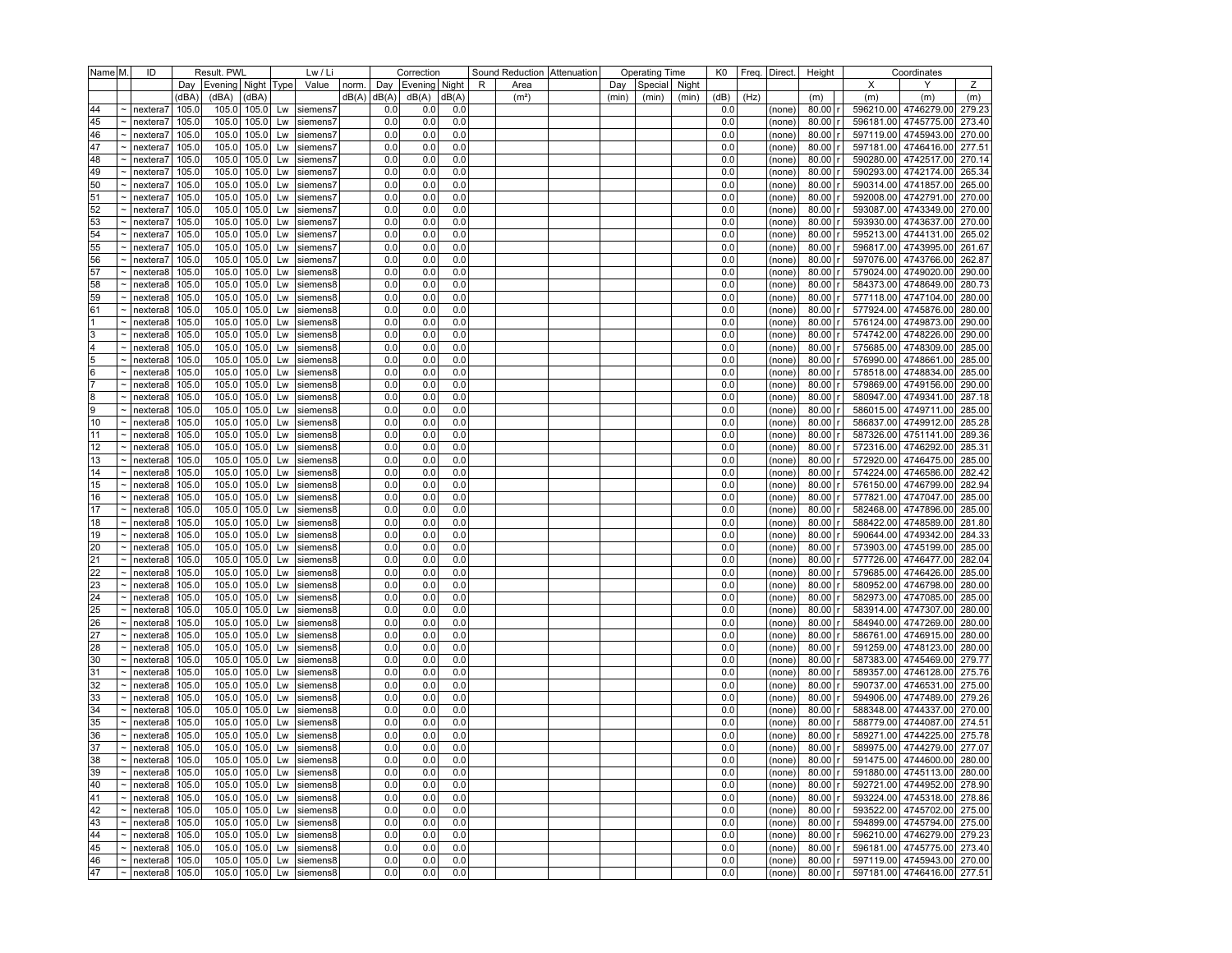| Name M. | ID                       |       | Result, PWL            |       | Lw / Li                     |             |      | Correction    |     | Sound Reduction   Attenuation |       | Operating Time |       | K <sub>0</sub> |      | Freq. Direct. | Height |     | Coordinates                 |     |
|---------|--------------------------|-------|------------------------|-------|-----------------------------|-------------|------|---------------|-----|-------------------------------|-------|----------------|-------|----------------|------|---------------|--------|-----|-----------------------------|-----|
|         |                          |       | Day Evening Night Type |       | Value                       | norm        | Day  | Evening Night |     | Area                          | Dav   | Special Night  |       |                |      |               |        |     |                             |     |
|         |                          | (dBA) | (dBA)                  | (dBA) |                             | dB(A) dB(A) |      | dB(A)  dB(A)  |     | (m <sup>2</sup> )             | (min) | (min)          | (min) | (dB)           | (Hz) |               | (m)    | (m) | (m)                         | (m) |
| 48      | Inextera8                | 105.0 |                        |       | 105.0   105.0 Lw   siemens8 |             | 0.01 | 0.0           | 0.0 |                               |       |                |       | 0.01           |      | (none)        | 80.00  |     | 590280.00 4742517.00 270.14 |     |
| 49      | Inextera8                | 105.0 |                        |       | 105.0   105.0 Lw   siemens8 |             | 0.01 | 0.0           | 0.0 |                               |       |                |       | 0.01           |      | (none)        | 80.00  |     | 590293.00 4742174.00 265.34 |     |
| 50      | $\sim$  nextera8  105.0  |       |                        |       | 105.0   105.0 Lw   siemens8 |             | 0.0  | 0.0           | 0.0 |                               |       |                |       | 0.01           |      | (none)        | 80.00  |     | 590314.00 4741857.00 265.00 |     |
| 51      | $\sim$  nextera8  105.0  |       |                        |       | 105.0 105.0 Lw   siemens8   |             | 0.0  | 0.0           | 0.0 |                               |       |                |       | 0.0            |      | (none)        | 80.00  |     | 592008.00 4742791.00 270.00 |     |
| 52      | $\sim$  nextera8  105.0  |       |                        |       | 105.0 105.0 Lw siemens8     |             | 0.0  | 0.0           | 0.0 |                               |       |                |       | 0.0            |      | (none)        | 80.00  |     | 593087.00 4743349.00 270.00 |     |
| 53      | $\sim$  nextera8  105.0  |       |                        |       | 105.0 105.0 Lw   siemens8   |             | 0.0  | 0.0           | 0.0 |                               |       |                |       | 0.0            |      | (none)        | 80.00  |     | 593930.00 4743637.00 270.00 |     |
| 154     | $\sim$   nextera8        | 105.0 |                        |       | 105.0 105.0 Lw   siemens8   |             | 0.0  | 0.0           | 0.0 |                               |       |                |       | 0.0            |      | (none)        | 80.00  |     | 595213.00 4744131.00 265.02 |     |
| 155     | $\sim$   nextera8        | 105.0 |                        |       | 105.0 105.0 Lw   siemens8   |             | 0.0  | 0.0           | 0.0 |                               |       |                |       | 0.0            |      | (none)        | 80.00  |     | 596817.00 4743995.00 261.67 |     |
| 56      | $\sim$  nextera8   105.0 |       |                        |       | 105.0 105.0 Lw   siemens8   |             | 0.0  | 0.0           | 0.0 |                               |       |                |       | 0.0            |      | (none)        | 80.00  |     | 597076.00 4743766.00 262.87 |     |

#### **Area Source(s)**

| Name                                  |                |       | Result, PWL                                   |      |       | Result, PWL"           |           | Lw / Li                   |                 |         | Correction                 |                            |                   | Sound Reduction   Attenuation |       | Operating Time |       | K <sub>0</sub> |      | Freg. Direct. | Moving Pt. Src    |  |
|---------------------------------------|----------------|-------|-----------------------------------------------|------|-------|------------------------|-----------|---------------------------|-----------------|---------|----------------------------|----------------------------|-------------------|-------------------------------|-------|----------------|-------|----------------|------|---------------|-------------------|--|
|                                       |                |       | Dav Evening Night                             |      |       | Day Evening Night Type |           | Value                     |                 |         | Inorm.   Day Evening Night |                            | Area              |                               | Dav   | Special Night  |       |                |      |               | Number            |  |
|                                       |                | (dBA) | $\left  \right $ (dBA) $\left  \right $ (dBA) |      | (dBA) | (dBA)                  | $ $ (dBA) |                           | $dB(A)$ $dB(A)$ |         | dB(A)                      | $\cdot$ dB(A) <sub>1</sub> | (m <sup>2</sup> ) |                               | (min) | (min)          | (min) | (dB)           | (Hz) |               | Day Evening Night |  |
| Transformer top surface               | Inextera1      | 86.9  | 86.9                                          | 86.9 | 67.5  |                        |           | 67.5 67.5 Lw" transformer |                 | $-12.0$ |                            | $-12.0$ $-12.0$            |                   |                               |       |                |       | 0.0            |      | (none)        |                   |  |
| capital transformer                   | $\sim$ capital | 86.9  | 86.9                                          | 86.9 | 67.5  |                        |           | 67.5 67.5 Lw" transformer |                 | $-12.0$ |                            | $-12.0$ $-12.0$            |                   |                               |       |                |       | 0.01           |      | (none)        |                   |  |
| Transformer top surface  ~   nextera2 |                | 86.9  | 86.9                                          | 86.9 | 67.5  |                        |           | 67.5 67.5 Lw" transformer |                 | $-12.0$ |                            | $-12.0$ $-12.0$            |                   |                               |       |                |       | 0.0            |      | (none)        |                   |  |

#### **Area Source(s) Geometry**

| Name                    |          | Height |           | Coordinates |        |        |
|-------------------------|----------|--------|-----------|-------------|--------|--------|
|                         | Begin    | End    | x         |             | z      | Ground |
|                         | (m)      | (m)    | (m)       | (m)         | (m)    | (m)    |
| Transformer top surface | $7.05$ r |        | 582611.88 | 4747542.49  | 212.05 | 205.00 |
|                         |          |        | 582619.80 | 4747542.49  | 212.05 | 205.00 |
|                         |          |        | 582619.80 | 4747531.52  | 212.05 | 205.00 |
|                         |          |        | 582611.88 | 4747531.52  | 212.05 | 205.00 |
| capital transformer     | 7.05 r   |        | 576101.04 | 4746499.49  | 209.28 | 202.23 |
|                         |          |        | 576108.96 | 4746499.49  | 209.38 | 202.33 |
|                         |          |        | 576108.96 | 4746488.52  | 209.43 | 202.38 |
|                         |          |        | 576101.04 | 4746488.52  | 209.32 | 202.27 |
| Transformer top surface | $7.05$ r |        | 577833.05 | 4745710.48  | 207.05 | 200.00 |
|                         |          |        | 577840.97 | 4745710.48  | 207.05 | 200.00 |
|                         |          |        | 577840.97 | 4745699.51  | 207.05 | 200.00 |
|                         |          |        | 577833.05 | 4745699.51  | 207.05 | 200.00 |

## **Vertical Area Source(s)**

| Name                      |                       | ID         |       | Result, PWL   |       |       | Result. PWL"           |       |     | Lw / Li          |       |         | Correction    |         |   | Sound Reduction Attenuation |       | Operating Time |       | K <sub>0</sub> |      | Freq. Direct. |
|---------------------------|-----------------------|------------|-------|---------------|-------|-------|------------------------|-------|-----|------------------|-------|---------|---------------|---------|---|-----------------------------|-------|----------------|-------|----------------|------|---------------|
|                           |                       |            | Dav   | Evening Night |       | Dav   | Evening   Night   Type |       |     | Value            | norm. | Dav     | Evening Night |         | R | Area                        | Dav   | Special        | Night |                |      |               |
|                           |                       |            | (dBA) | (dBA)         | (dBA) | (dBA) | (dBA)                  | (dBA) |     |                  | dB(A) | dB(A)   | dB(A)         | dB(A)   |   | (m <sup>2</sup> )           | (min) | (min)          | (min) | (dB)           | (Hz) |               |
| Transformer west surface  |                       | nextera1   | 86.3  | 86.3          | 86.3  | 67.5  | 67.5                   | 67.5  | LW" | Itransformer     |       | $-12.0$ | $-12.0$       | $-12.0$ |   |                             |       |                |       | 0.0            |      | $ $ (none)    |
| transformer north surface |                       | nextera1   | 84.9  | 84.9          | 84.9  | 67.5  | 67.5                   | 67.5  | Lw" | Itransformer     |       | $-12.0$ | $-12.0$       | $-12.0$ |   |                             |       |                |       | 0.0            |      | $ $ (none)    |
| Itransformer east         |                       | nextera1   | 86.3  | 86.3          | 86.3  | 67.5  | 67.5                   | 67.5  | Lw" | Itransformer     |       | $-12.0$ | $-12.0$       | $-12.0$ |   |                             |       |                |       | 0.0            |      | $ $ (none)    |
| transformer south         |                       | nextera1   | 84.9  | 84.9          | 84.9  | 67.5  | 67.5                   | 67.5  |     | Lw" transformer  |       | $-12.0$ | $-12.0$       | $-12.0$ |   |                             |       |                |       | 0.0            |      | $ $ (none)    |
| capital                   |                       | capital    | 86.3  | 86.3          | 86.3  | 67.5  | 67.5                   | 67.5  |     | Lw" transformer  |       | $-12.0$ | $-12.0$       | $-12.0$ |   |                             |       |                |       | 0.0            |      | $ $ (none)    |
| capital                   |                       | capital    | 84.9  | 84.9          | 84.9  | 67.5  | 67.5                   | 67.5  |     | Lw" transformer  |       | $-12.0$ | $-12.0$       | $-12.0$ |   |                             |       |                |       | 0.0            |      | (none)        |
| capital                   |                       | capital    | 86.3  | 86.3          | 86.3  | 67.5  | 67.5                   | 67.5  |     | Lw" transformer  |       | $-12.0$ | $-12.0$       | $-12.0$ |   |                             |       |                |       | 0.0            |      | (none)        |
| capital                   | $\tilde{\phantom{a}}$ | capital    | 84.9  | 84.9          | 84.9  | 67.5  | 67.5                   | 67.5  |     | Lw" Itransformer |       | $-12.0$ | $-12.0$       | $-12.0$ |   |                             |       |                |       | 0.0            |      | $ $ (none)    |
| Transformer west surface  |                       | nextera2   | 86.3  | 86.3          | 86.3  | 67.5  | 67.5                   | 67.5  |     | Lw"  transformer |       | $-12.0$ | $-12.0$       | $-12.0$ |   |                             |       |                |       | 0.0            |      | $ $ (none)    |
| transformer north surface |                       | nextera2 l | 84.9  | 84.9          | 84.9  | 67.5  | 67.5                   | 67.5  |     | Lw" Itransformer |       | $-12.0$ | $-12.0$       | $-12.0$ |   |                             |       |                |       | 0.0            |      | $ $ (none)    |
| Itransformer east         | $\tilde{\phantom{a}}$ | nextera2l  | 86.3  | 86.3          | 86.3  | 67.5  | 67.5                   | 67.5  |     | Lw" Itransformer |       | $-12.0$ | $-12.0$       | $-12.0$ |   |                             |       |                |       | 0.0            |      | $ $ (none)    |
| Itransformer south        | $\tilde{\phantom{a}}$ | nextera2l  | 84.9  | 84.9          | 84.9  | 67.5  | 67.5                   | 67.5  | Lw" | Itransformer     |       | $-12.0$ | $-12.0$       | $-12.0$ |   |                             |       |                |       | 0.0            |      | $ $ (none)    |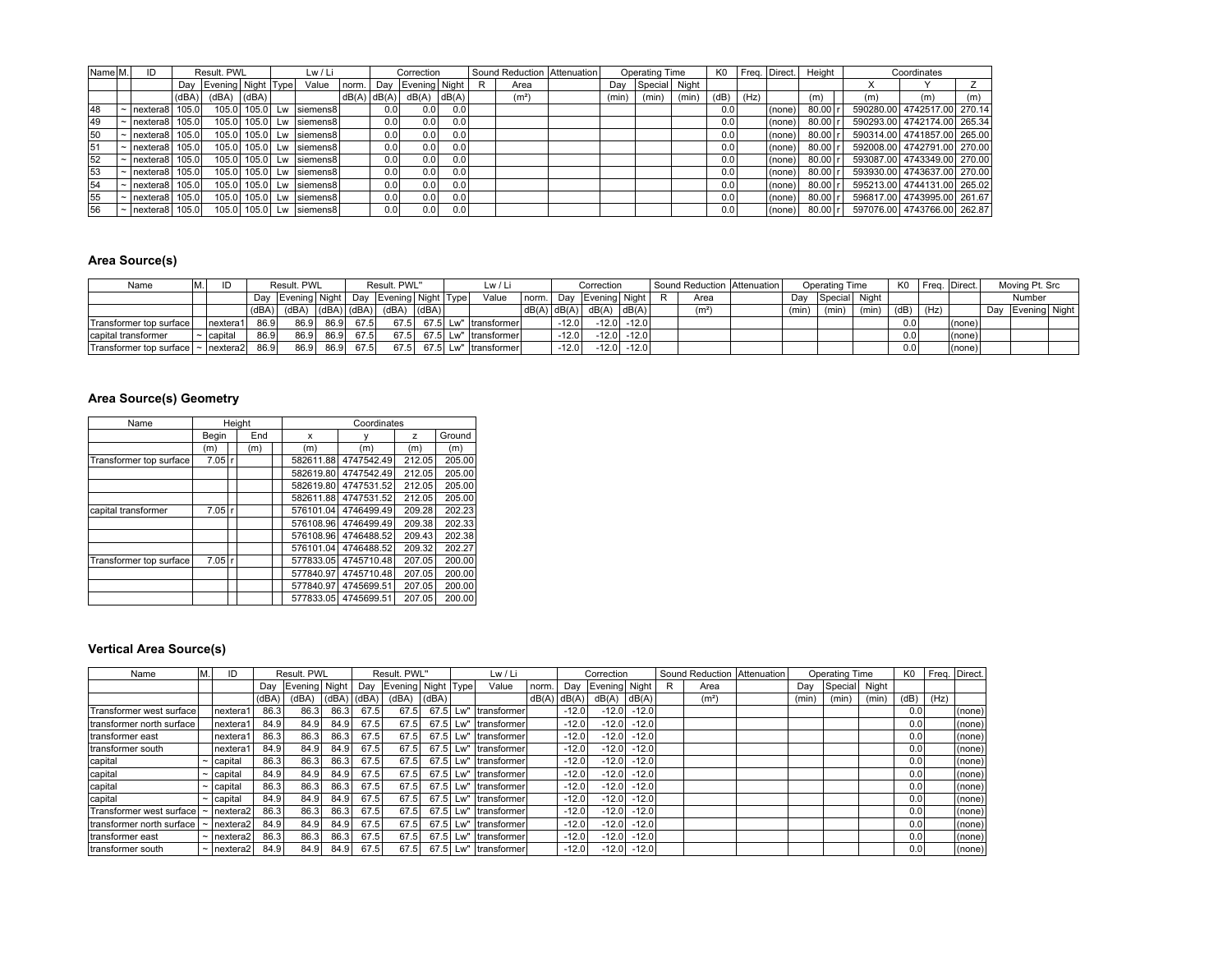#### **Vertical Area Source(s) Geometry**

| Name                      |        |              | Height |           | Coordinates |        |        |
|---------------------------|--------|--------------|--------|-----------|-------------|--------|--------|
|                           | Begin  |              | End    | x         | ٧           | z      | Ground |
|                           | (m)    |              | (m)    | (m)       | (m)         | (m)    | (m)    |
| Transformer west surface  | 7.00   | r            |        | 582611.83 | 4747542.49  | 212.00 | 205.00 |
|                           |        |              |        | 582611.83 | 4747531.52  | 212.00 | 205.00 |
| transformer north surface | 7.00   | $\mathbf{r}$ |        | 582611.88 | 4747542.54  | 212.00 | 205.00 |
|                           |        |              |        | 582619.80 | 4747542.54  | 212.00 | 205.00 |
| transformer east          | 7.00   | l r          |        | 582619.85 | 4747542.49  | 212.00 | 205.00 |
|                           |        |              |        | 582619.85 | 4747531.52  | 212.00 | 205.00 |
| transformer south         | 7.00   | $\mathsf{r}$ |        | 582619.80 | 4747531.47  | 212.00 | 205.00 |
|                           |        |              |        | 582611.88 | 4747531.47  | 212.00 | 205.00 |
| capital                   | 7.00   | l r          |        | 576100.99 | 4746499.49  | 209.23 | 202.23 |
|                           |        |              |        | 576100.99 | 4746488.52  | 209.27 | 202.27 |
| capital                   | 7.00   | $\mathsf{r}$ |        | 576101.04 | 4746499.54  | 209.23 | 202.23 |
|                           |        |              |        | 576108.96 | 4746499.54  | 209.33 | 202.33 |
| capital                   | 7.00   | l r          |        | 576109.01 | 4746499.49  | 209.33 | 202.33 |
|                           |        |              |        | 576109.01 | 4746488.52  | 209.38 | 202.38 |
| capital                   | 7.00   | $\mathsf{r}$ |        | 576108.96 | 4746488.47  | 209.38 | 202.38 |
|                           |        |              |        | 576101.04 | 4746488.47  | 209.27 | 202.27 |
| Transformer west surface  | 7.00 r |              |        | 577833.00 | 4745710.48  | 207.00 | 200.00 |
|                           |        |              |        | 577833.00 | 4745699.51  | 207.00 | 200.00 |
| transformer north surface | 7.00 r |              |        | 577833.05 | 4745710.53  | 207.00 | 200.00 |
|                           |        |              |        | 577840.97 | 4745710.53  | 207.00 | 200.00 |
| transformer east          | 7.00 r |              |        | 577841.02 | 4745710.48  | 207.00 | 200.00 |
|                           |        |              |        | 577841.02 | 4745699.51  | 207.00 | 200.00 |
| transformer south         | 7.00 r |              |        | 577840.97 | 4745699.46  | 207.00 | 200.00 |
|                           |        |              |        | 577833.05 | 4745699.46  | 207.00 | 200.00 |

## **BUILDING(S)**

#### **Building(s)**

| Name M. |                       | ID                   |                           | RB Residents Absorption | Height |  |
|---------|-----------------------|----------------------|---------------------------|-------------------------|--------|--|
|         |                       |                      |                           |                         | Begin  |  |
|         |                       |                      |                           |                         | (m)    |  |
|         |                       | nextera1             | x                         |                         | 7.00   |  |
|         | $\tilde{ }$           | capital              | x                         |                         | 7.00   |  |
|         | $\tilde{\phantom{a}}$ | nextera <sub>2</sub> | $\boldsymbol{\mathsf{x}}$ |                         | 7.00   |  |

# **Building(s) Geometry**

| Name <sub>M.</sub> |                       | ID                   |   |   | RB Residents Absorption | Height |   | Coordinates |            |        |        |  |  |  |
|--------------------|-----------------------|----------------------|---|---|-------------------------|--------|---|-------------|------------|--------|--------|--|--|--|
|                    |                       |                      |   |   |                         | Begin  |   | x           |            | z      | Ground |  |  |  |
|                    |                       |                      |   |   |                         | (m)    |   | (m)         | (m)        | (m)    | (m)    |  |  |  |
|                    |                       | nextera1             | x | 0 |                         | 7.00   | r | 582611.88   | 4747542.49 | 212.00 | 205.00 |  |  |  |
|                    |                       |                      |   |   |                         |        |   | 582619.80   | 4747542.49 | 212.00 | 205.00 |  |  |  |
|                    |                       |                      |   |   |                         |        |   | 582619.80   | 4747531.52 | 212.00 | 205.00 |  |  |  |
|                    |                       |                      |   |   |                         |        |   | 582611.88   | 4747531.52 | 212.00 | 205.00 |  |  |  |
|                    | $\tilde{\phantom{a}}$ | capital              | x | 0 |                         | 7.00   | r | 576101.04   | 4746499.49 | 209.23 | 202.23 |  |  |  |
|                    |                       |                      |   |   |                         |        |   | 576108.96   | 4746499.49 | 209.23 | 202.33 |  |  |  |
|                    |                       |                      |   |   |                         |        |   | 576108.96   | 4746488.52 | 209.23 | 202.38 |  |  |  |
|                    |                       |                      |   |   |                         |        |   | 576101.04   | 4746488.52 | 209.23 | 202.27 |  |  |  |
|                    | $\tilde{}$            | nextera <sub>2</sub> | x | 0 |                         | 7.00   | r | 577833.05   | 4745710.48 | 207.00 | 200.00 |  |  |  |
|                    |                       |                      |   |   |                         |        |   | 577840.97   | 4745710.48 | 207.00 | 200.00 |  |  |  |
|                    |                       |                      |   |   |                         |        |   | 577840.97   | 4745699.51 | 207.00 | 200.00 |  |  |  |
|                    |                       |                      |   |   |                         |        |   | 577833.05   | 4745699.51 | 207.00 | 200.00 |  |  |  |